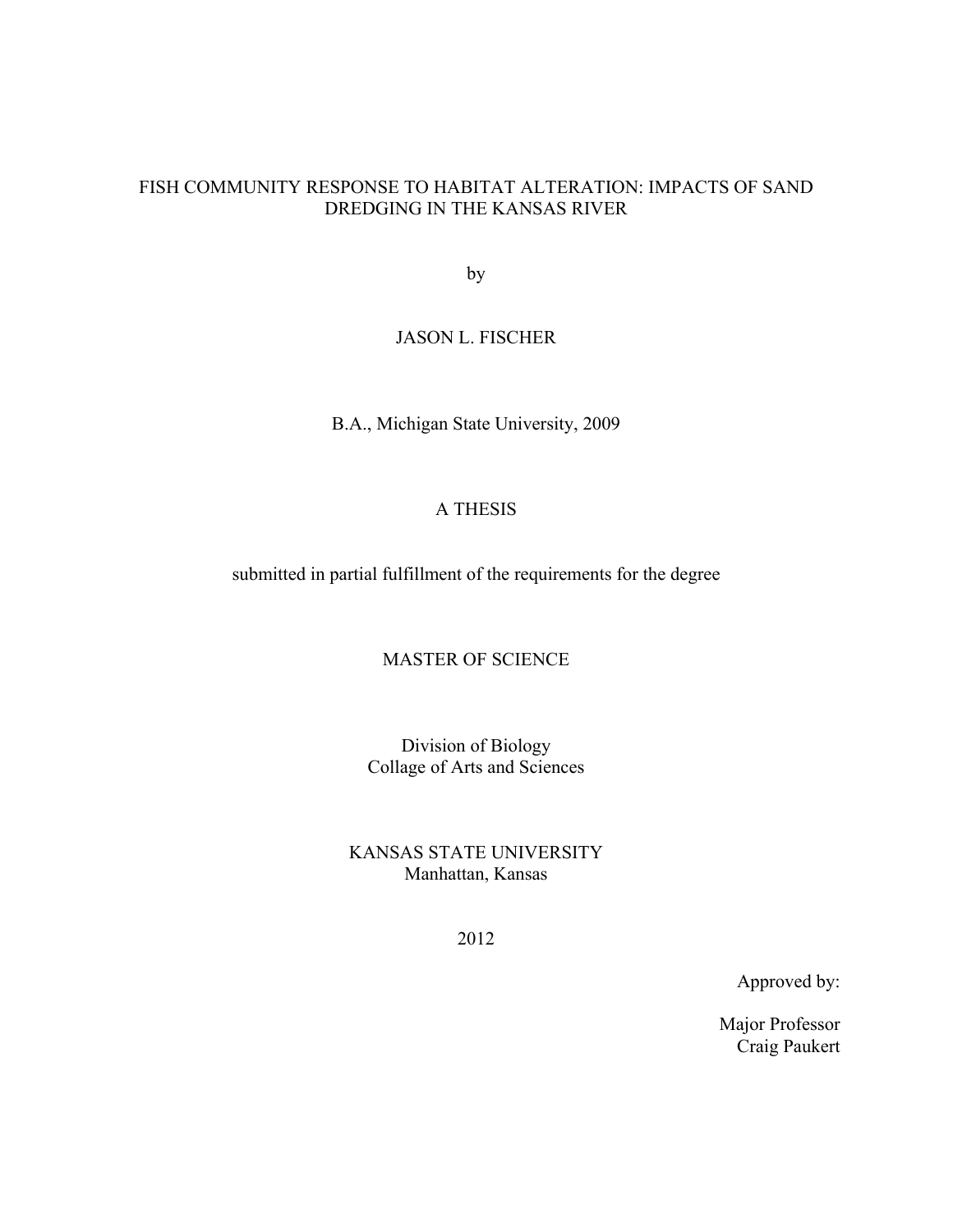# **Abstract**

In-stream dredging is a common practice in rivers worldwide that can affect fish and fish habitat. We investigated the magnitude of these alterations and their influence on the fish community of the Kansas River, a large sand bed river. Fishes were collected monthly from June 2010 to June 2011 in Edwardsville and Lawrence, KS from 12, 1-km reaches (three actively dredged, two historically dredged that have not been dredged in at least one month, and seven control reaches) with bottom trawls, seines, and electrofishing. Water depths and velocities were measured with an acoustic doppler current profiler and interpolated in ArcGIS at all 12 reaches. Actively dredged reaches had proportionally more deep water habitat  $(> 3 \text{ m})$  and lower velocity  $(< 0.15$  m/s) near the river bed than control reaches ( $P < 0.01$  and  $P = 0.04$ , respectively). However, the mean proportion of shallow water habitat  $(< 0.5 \text{ m})$ , high velocities near the river bed ( $> 0.30$  m/s), low velocity habitat ( $< 0.25$  m/s), and high velocity habitat ( $> 0.75$  m/s) were similar among all reach types ( $Ps > 0.05$ ). A canonical correspondence analysis was used to characterize relationships among habitat variables, reach types (actively dredged, historically dredged, and control), and catch per unit effort (CPUE) of fishes in the Kansas River. Mean velocity and depth explained a significant amount of variation in species CPUE; however, reach type was not a significant factor for any of the gear types for any season. Our results show that dredging in Great Plains Rivers can increase depths, but alterations to fish community structure was not evident, likely because many of these fishes are adapted to a range of habitat conditions and are highly mobile.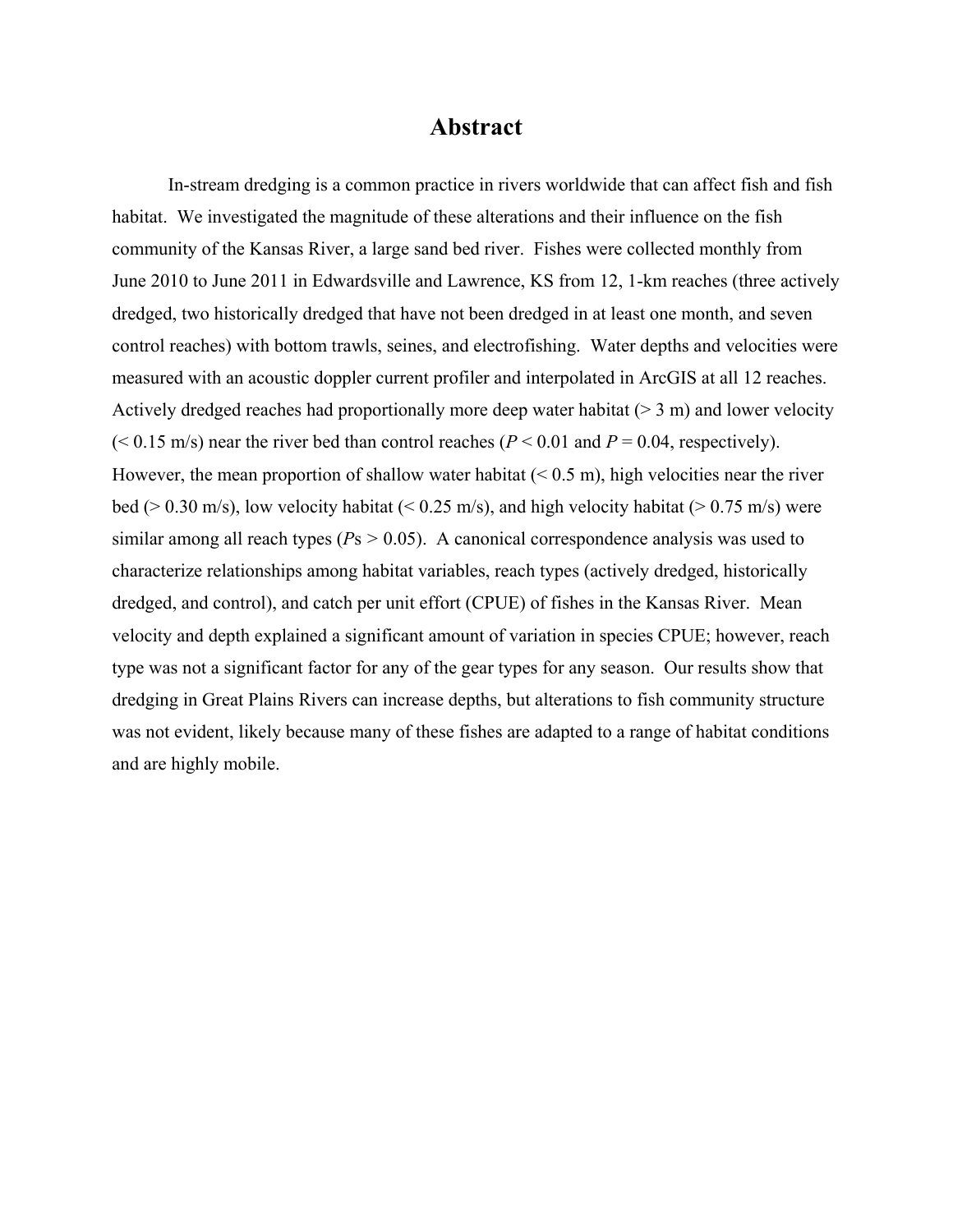# **Table of Contents**

| CHAPTER 1-Fish Community Response to Habitat Alteration: Impacts of Sand Dredging in the |  |
|------------------------------------------------------------------------------------------|--|
|                                                                                          |  |
|                                                                                          |  |
|                                                                                          |  |
|                                                                                          |  |
|                                                                                          |  |
|                                                                                          |  |
|                                                                                          |  |
|                                                                                          |  |
|                                                                                          |  |
|                                                                                          |  |
|                                                                                          |  |
|                                                                                          |  |
|                                                                                          |  |
|                                                                                          |  |
|                                                                                          |  |
|                                                                                          |  |
|                                                                                          |  |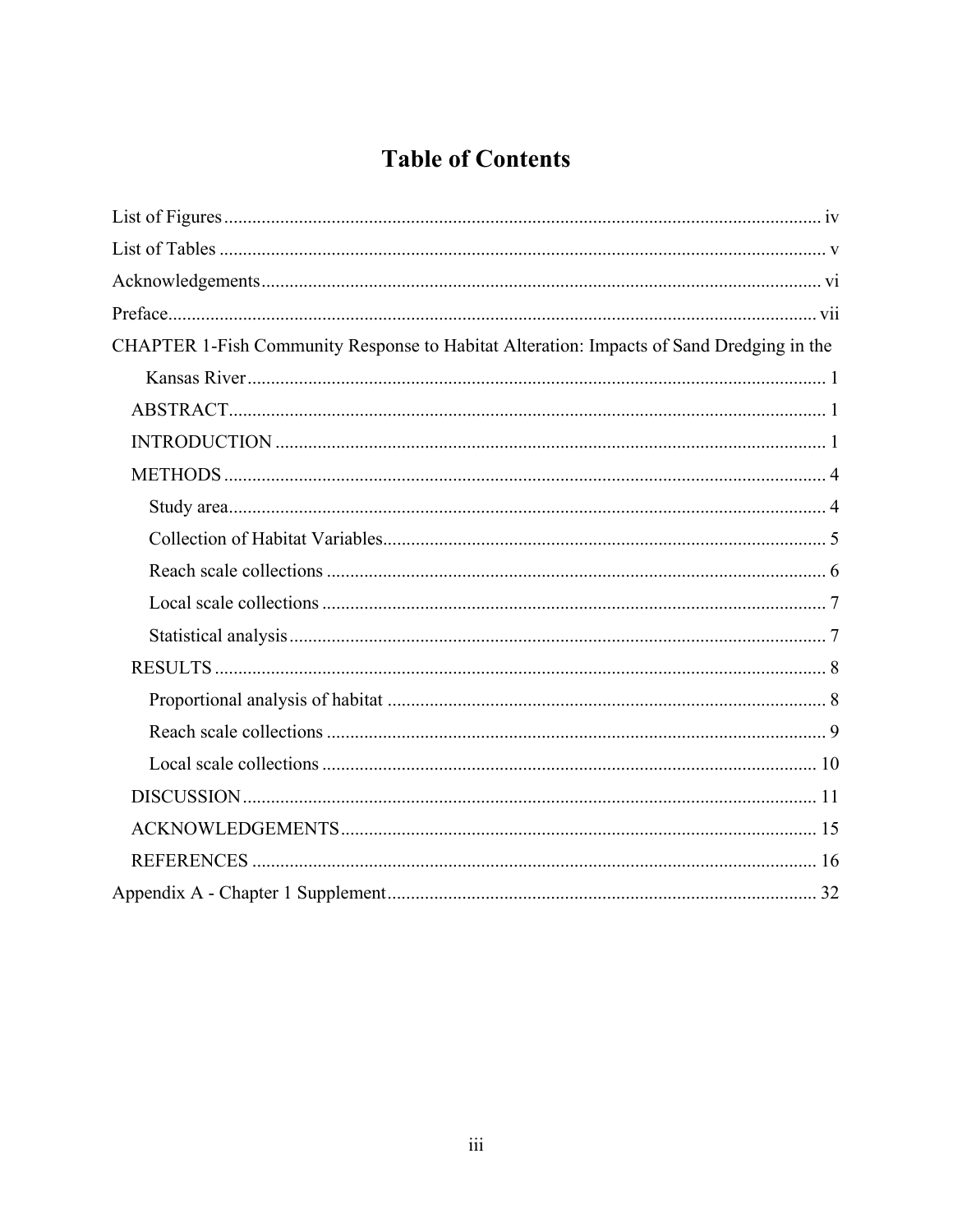# **List of Figures**

Figure 1.1 Reaches on the Kansas River (thick black line) near Edwardsville and Lawrence Kansas where fish and habitat sampling occurred. The Topeka, KS location where local scale collections occurred is also shown. Gray shading represents control reaches, hatching represents actively dredged reaches, and historically dredged reaches are represented by cross hatching. Flow is from west to east. ........................................................................... 28 Figure 1.2 Mean proportion of shallow water  $(< 0.5 \text{ m})$ , deep water  $(> 3 \text{ m})$ , slow water  $(< 0.25 \text{ m})$ m/s), fast water ( $>0.75$  m/s), near bed velocities incapable of moving sediment sizes at or above the 50th percentile  $(<0.15 \text{ m/s})$ , and near bed velocities capable of moving sediment sizes up to the 90th percentile  $(>0.30 \text{ m/s})$  habitat in actively dredged, historically dredged, and control reaches. Error bars represent one standard error. Letters above error bars denote groups which are significantly different from each other. ........................................ 29 Figure 1.3 Canonical correspondence analysis of the  $loge(x+1)$  transformed catch per unit effort of large bodied fishes collected with electrofishing, small bodied and juvenile fishes collected with seining, and benthic fishes collected with trawling for the first two axes. Species are represented by italic lettering, a lower case a in front of the species code (Table 1.1) represents adults and a lower case j represents juveniles, species not classified as adult or juvenile have no letter before their code. Only the significant ( $P \le 0.05$ ) habitat variables listed in Table 1.4 and reach type are shown. Variables included are dredged reaches (A.D.), historically dredged reaches (H.D.), control reaches (Con.), season (spring, summer, and fall) location (Lawrence or Edwardsville), mean near bed velocity (Avg\_BV), mean velocity (Avg\_Vel), and mean depth (Avg\_Dep). ................................................................ 30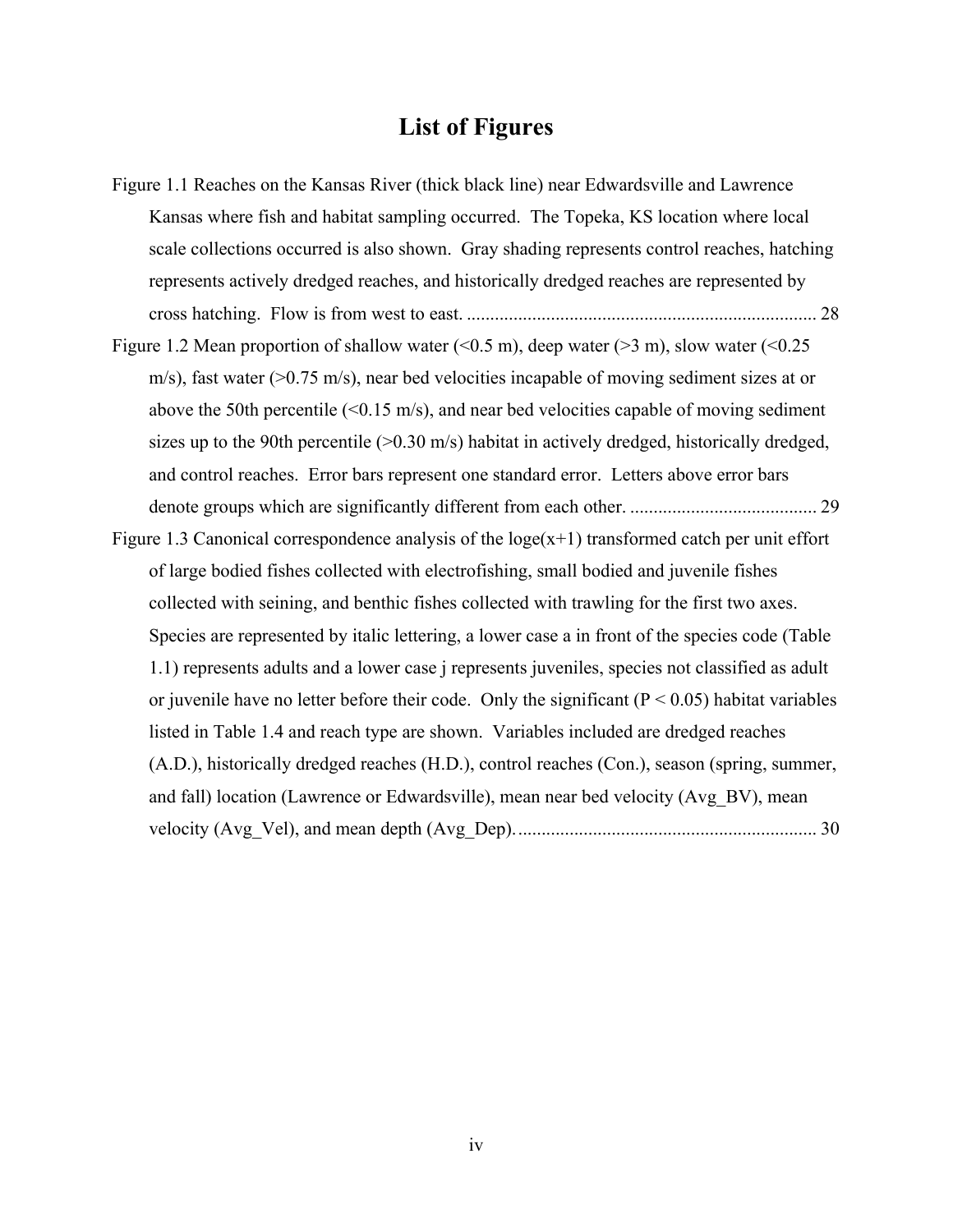# **List of Tables**

| Table 1.1 Total length at maturity for species collected in the Kansas River, 2010-2011. Species      |
|-------------------------------------------------------------------------------------------------------|
|                                                                                                       |
| Table 1.2 Mean (max; coefficient of variation) habitat variables included in the canonical            |
| correspondence analysis models for control (Con.), actively dredged (A.D.), and historically          |
| dredged reach types (H.D.) in each location, from June 2010 to June 2011. River km (rkm)              |
| is from the confluence of the Kansas River with the Missouri River and increases upstream.            |
| The dredge in reach 12 moved to reach 9 in September or 2010, thus mean values are                    |
|                                                                                                       |
| Table 1.3 P-values and F-values (parentheses) from analysis of covariance comparisons of the          |
| proportion of low velocity (<0.25 m/s), fast velocity (>0.75 m/s), low near bed velocity              |
| (<0.15 m/s), fast near bed velocity (>0.30 m/s), shallow water (<0.5 m), and deep water (>3           |
| m) habitats between reach type (actively dredged, historically dredged, and control reaches),         |
| locations (Edwardsville or Lawrence), and month in the Kansas River from June 2010 to                 |
|                                                                                                       |
| Table 1.4 The first five axes of canonical correspondence analysis (CCA) models and the               |
| variables included in the models to associate fishes and in-stream habitat in the Kansas              |
| River, June 2010-June 2011 for each gear type, F-values (parentheses) and P-values were               |
| derived from a Monte Carlo simulation with 1000 permutations. Mean and max velocities                 |
|                                                                                                       |
| Table 1.5 Results of the logistic regression analysis for species collected infrequently at the local |
| scale study from June-August 2011. Proportions are out of the total number of trawl hauls             |
|                                                                                                       |
|                                                                                                       |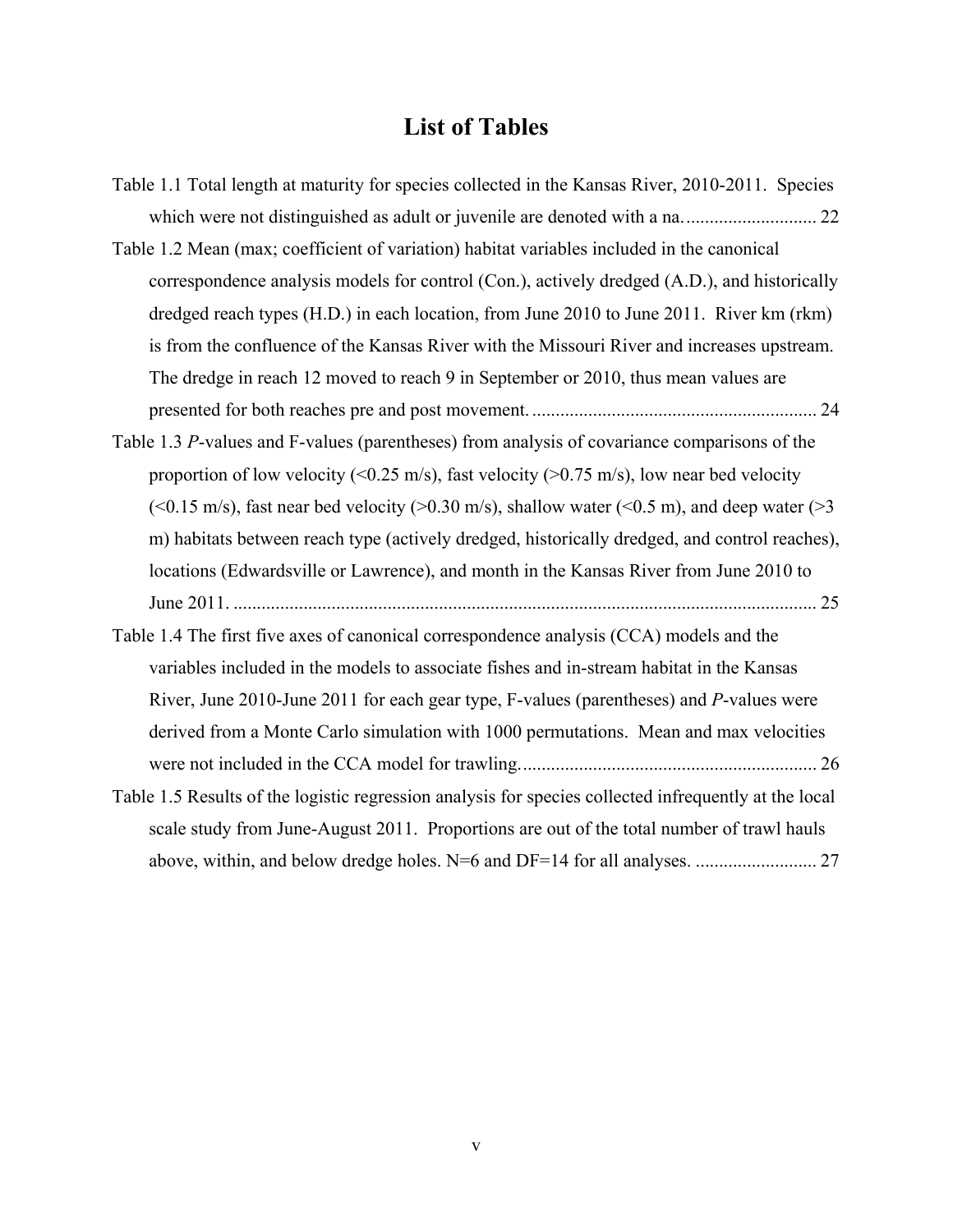# **Acknowledgements**

My time at Kansas State University has been greatly rewarding and I owe a good deal of thanks to the faculty and students who made that possible. I especially would like to thank my advisor Craig Paukert, who provided the support and guidance that made this work a reality and helped me grow as a scientist. It was a pleasure to study under him and he was always available to answer my questions. My committee members Melinda Daniels and Keith Gido were also instrumental in my development at KSU and provided many useful insights into river geomorphology and fish ecology.

A number of fellow students and technicians, particularly John Oehlert and Michaela Frehe, provided help in the field and in the lab. Their assistance and dedication is greatly appreciated. I would also like to give a special thanks to Erika Martin, Joe Gerken, my annex lab mates, and other fellow graduate students. Their support and cheer has helped me through graduate school in many ways and made my time at KSU so much more rewarding.

The Kansas Department of Wildlife, Parks, and Transportation provided the funding and support crucial to the completion of this project and I am extremely grateful for their involvement.

I especially would like to thank my family for all of their support. My parents John and Janet have supported and encouraged me in all my endeavors, which I am tremendously grateful for.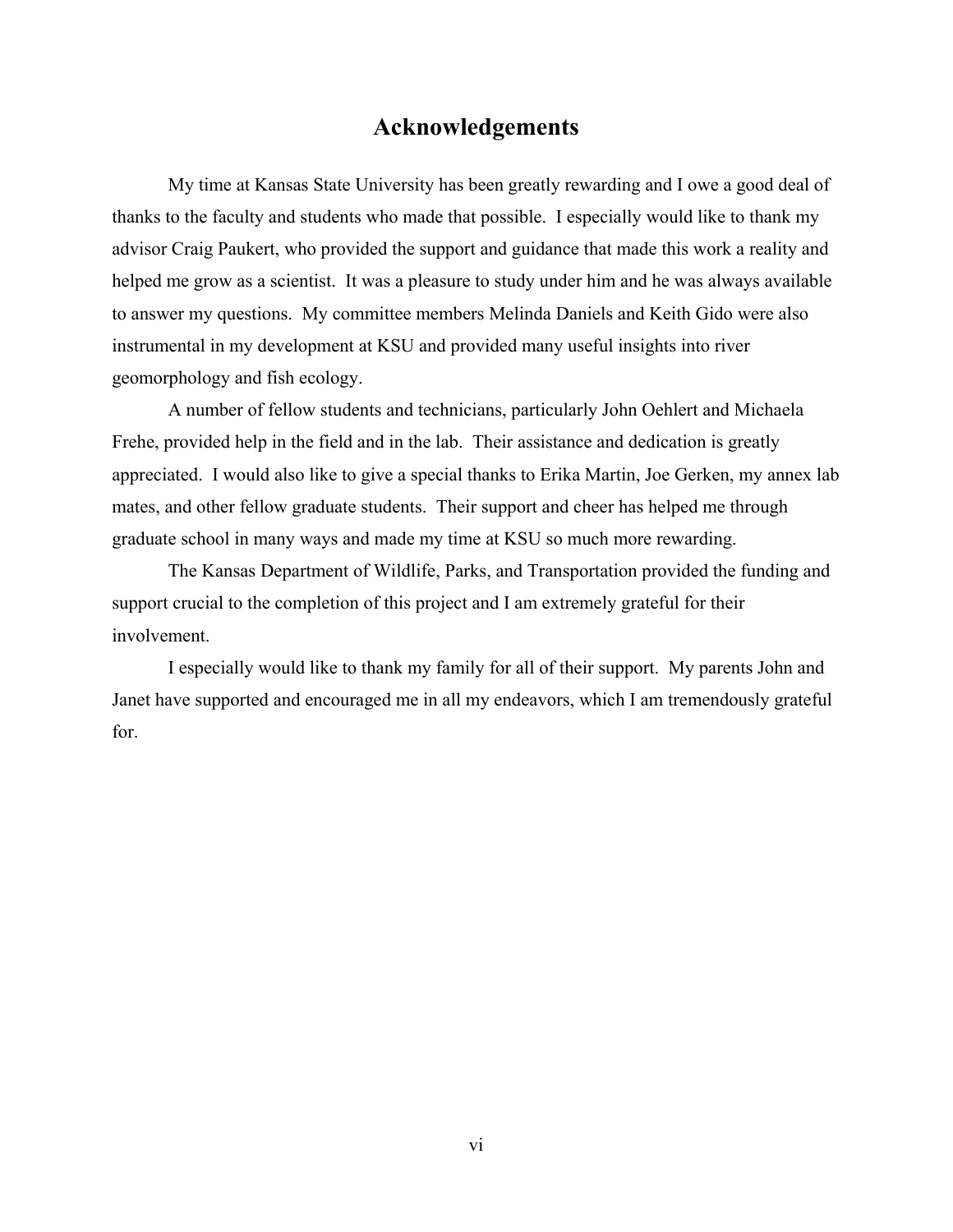# **Preface**

This is my personal work; however, it has been written in third person and formatted for submission into *Transactions of the American Fisheries Society*.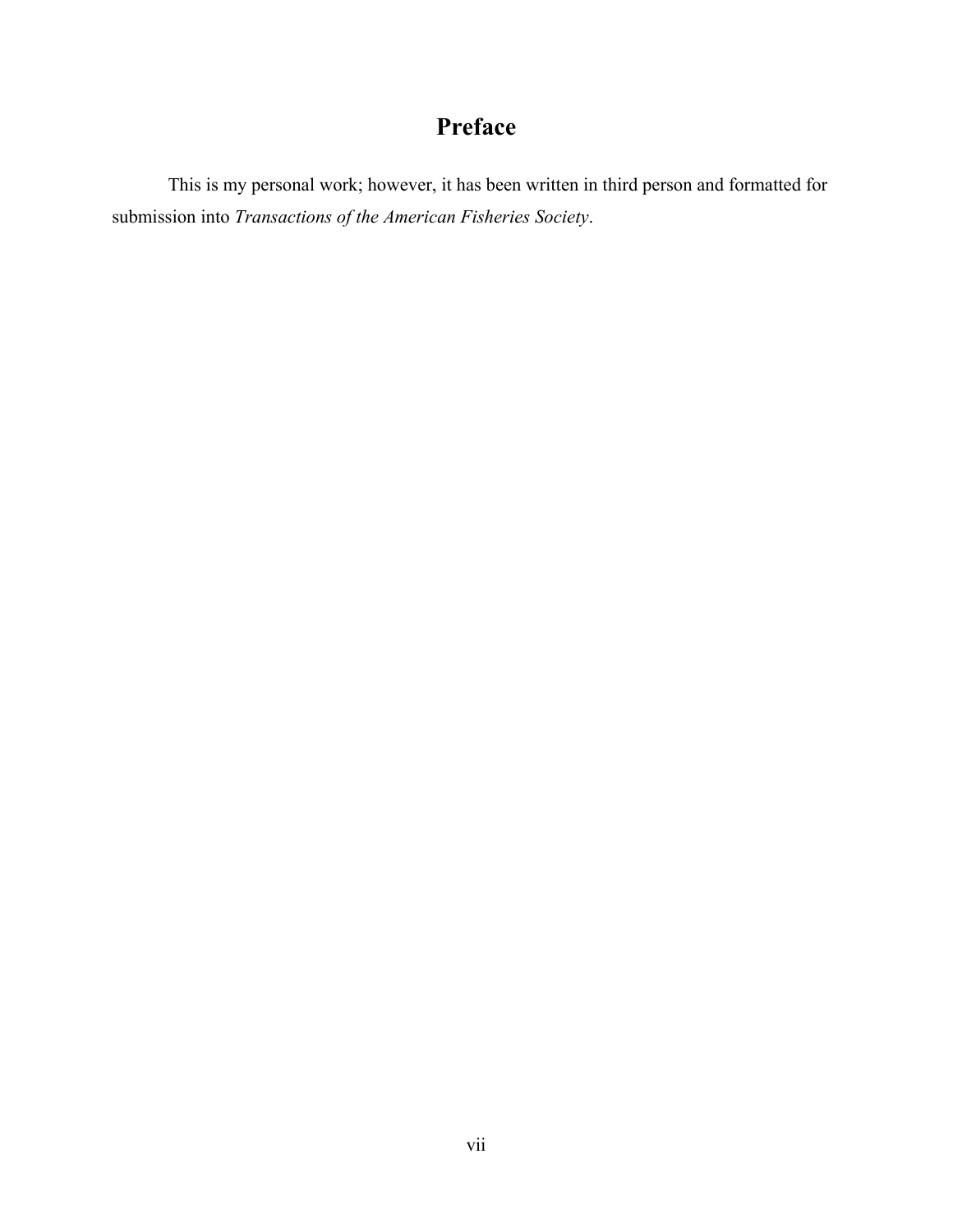# **CHAPTER 1-Fish Community Response to Habitat Alteration: Impacts of Sand Dredging in the Kansas River**

# **ABSTRACT**

In-stream dredging is a common practice in rivers worldwide that can affect fish and fish habitat. We investigated the magnitude of these alterations and their influence on the fish community of the Kansas River, a large sand bed river. Fishes were collected monthly from June 2010 to June 2011 in Edwardsville and Lawrence, KS from 12, 1-km reaches (three actively dredged, two historically dredged that have not been dredged in at least one month, and seven control reaches) with bottom trawls, seines, and electrofishing. Water depths and velocities were measured with an acoustic doppler current profiler and interpolated in ArcGIS at all 12 reaches. Actively dredged reaches had proportionally more deep water habitat  $(> 3 \text{ m})$  and lower velocity ( $< 0.15$  m/s) near the river bed than control reaches ( $P < 0.01$  and  $P = 0.04$ , respectively). However, the mean proportion of shallow water habitat  $(< 0.5 \text{ m})$ , high velocities near the river bed ( $> 0.30$  m/s), low velocity habitat ( $< 0.25$  m/s), and high velocity habitat ( $> 0.75$  m/s) were similar among all reach types ( $Ps > 0.05$ ). A canonical correspondence analysis was used to characterize relationships among habitat variables, reach types (actively dredged, historically dredged, and control), and catch per unit effort (CPUE) of fishes in the Kansas River. Mean velocity and depth explained a significant amount of variation in species CPUE; however, reach type was not a significant factor for any of the gear types for any season. Our results show that dredging in Great Plains Rivers can increase depths, but alterations to fish community structure was not evident, likely because many of these fishes are adapted to a range of habitat conditions and are highly mobile.

#### **INTRODUCTION**

Anthropogenic influences have degraded large rivers and have resulted in species loss and population declines of fish and other aquatic biota (Cross and Moss 1987; Richter et al. 1997; Hughes et al. 2005; Gido et al. 2010) through direct and indirect habitat alterations (Cross and Moss 1987; Meador and Layher 1998; Holcik 2003; Galat et al. 2005; Gerken and Paukert 2009; Falke et al. 2010). In-stream sand and gravel dredging is an invasive process that can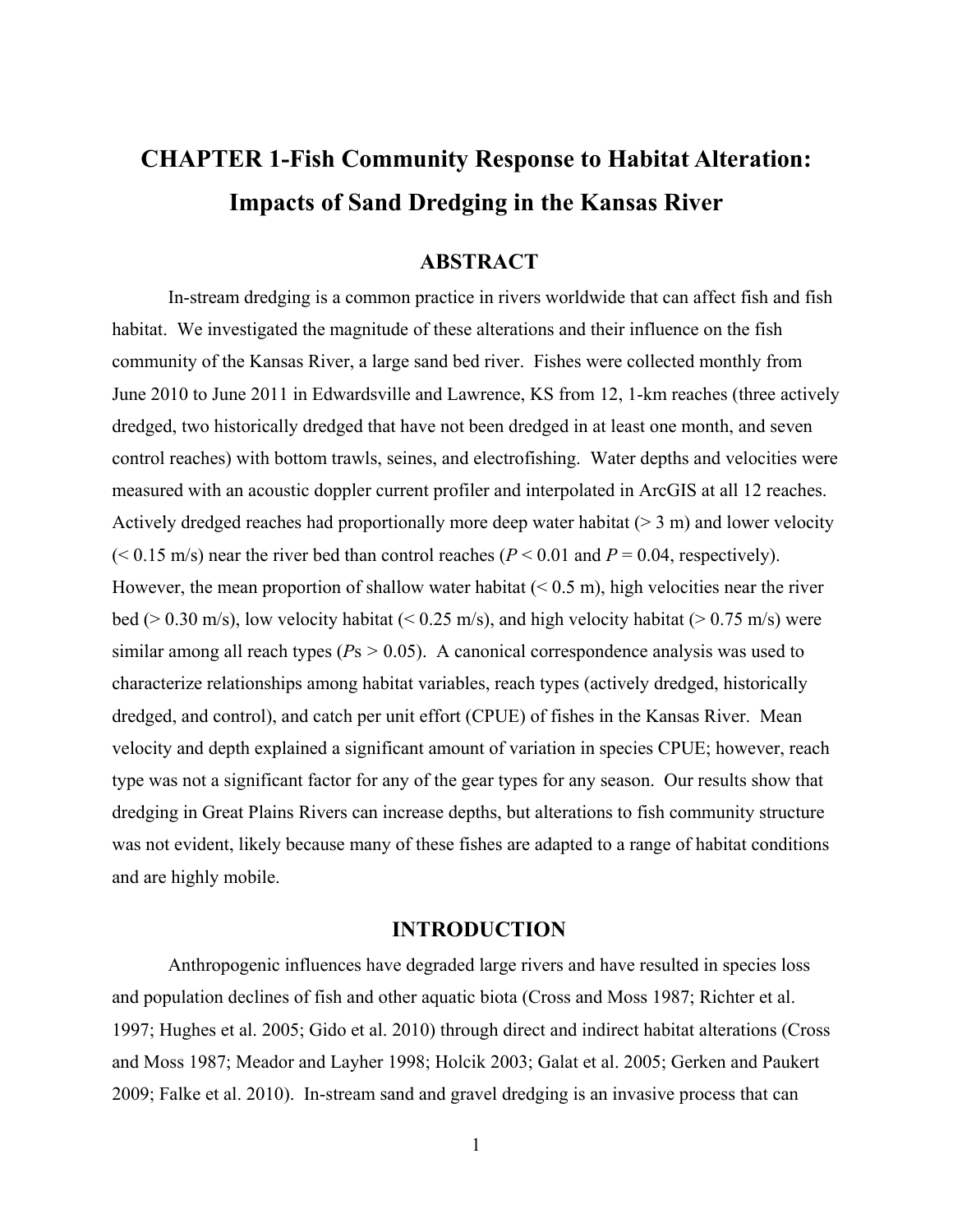influence fish and habitat both directly and indirectly (Kondolf et al. 2002). Yet few studies on the biotic response to dredging have been published in peer-reviewed journals (Kondolf et al. 2002; Rempel and Church 2008; but see Paukert et al. 2008), particularly in sand bed systems.

Dredging is common throughout much of the world (Kondolf 1997; Kondolf et al. 2002; Rinaldi et al. 2005; Padmalal et al. 2008; Liu 2009). In 2007 there were 685 dredges operating in the United States, with the majority of these operations occurring in the south and midwest (USGS, unpublished data). Sediment mined from stream channels is valued for its high quality and low cost, due to its close proximity to the developing areas where construction demand for sediment is high (Kondolf 1997; Meador and Layher 1998; Kondolf et al. 2002; Langer 2003). However, in-stream sand and gravel dredging directly alters riverine fish habitat through the removal of sediment, which increases turbidity and creates deep pools (Kondolf 1997; Brown et al. 1998; Harvey and Lisle 1998; Meador and Layher 1998; Kondolf et al. 2002; Paukert et al. 2008). The rate of sediment removed from dredging often exceeds the rate it is replenished causing large holes to form at the dredge site. At the leading edge of the hole (the nickpoint), the river gradient is increased, resulting in an increase in nickpoint water velocities and erosion upstream (Kondolf 1997; Doyle and Harbor 2002). Water velocities within the dredge hole are decreased (Kondolf 1997; Kondolf et al. 2002; Paukert et al. 2008), allowing suspended sediments to fall out of the water column, causing the sediment-starved water leaving the dredge hole to erode the tail end of the dredge hole as water velocities begin to increase (Kondolf 1997). The erosion caused by dredging can incise beds, erode banks, reduce the number of sandbars and islands, and undermine bridges and other structures (Kondolf 1997; Meador and Layher 1998; Kondolf et al. 2002; Langer 2003; Rinaldi et al. 2005), all which have potential to impact aquatic biota.

Dredging has the potential to directly impact aquatic biota through entrainment into the dredges (Harvey and Lisle 1998; Hoover et al. 2009, 2011). Although the risk of entrainment is influenced by the proximity of individuals to the sediment intake of a dredge, juvenile paddlefish *Polyodon spathula*, pallid sturgeon *Scaphirhynchus albus*, and lake sturgeon *Acipenser fulvescens* had low risk of entrainment when their distance from the sediment intake of a dredge was greater than 1.25 m (Hoover et al. 2009, 2011).

At large spatial scales (i.e., large geographic distances) indirect impacts from dredging (i.e., habitat alteration) are likely more influential to the fish community than direct impacts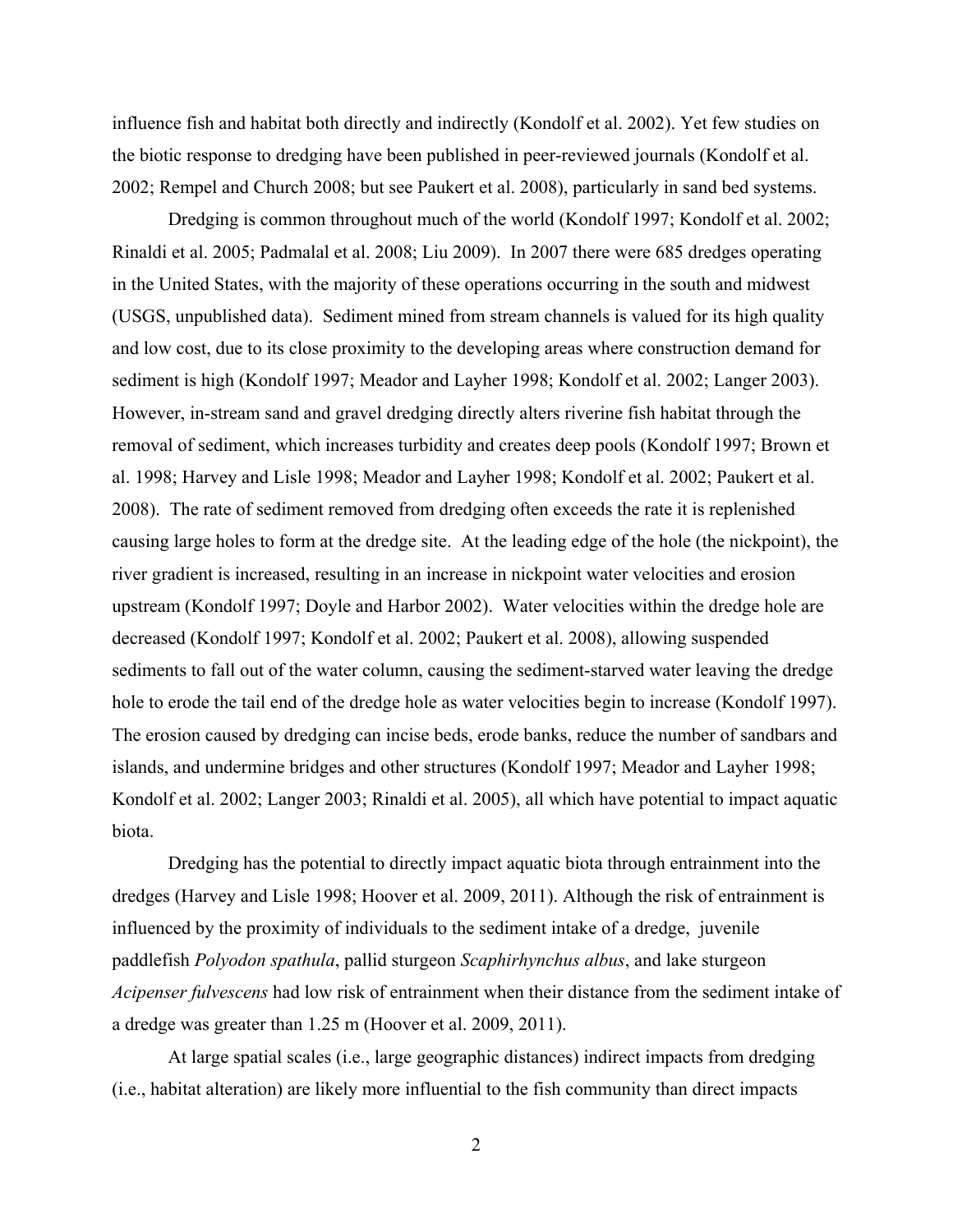through entrainment. Dredging can reduce riffle habitat, leading to reduced predation refugia for small bodied fishes, thus altering the abundance of fishes in areas impacted by dredging (Brown et al. 1998). Similarly, Hayer and Irwin (2008) documented that the detection probabilities of fish species in the Mobile River Basin preferring riffle habitat, coarse substrate, or both were lower in dredged areas, whereas species that preferred fine substrate were more abundant in dredged areas. Cross et al. (1982) observed that fewer fish were captured at dredge sites and that the species present were more tolerant of lentic conditions and silt substrate (e.g., centrarchids, freshwater drum *Aplodinotus grunniens*, and common carp *Cyprinus carpio*) than other species in the river. Dredging can locally create a reservoir like habitat which may be beneficial to species preferring low velocity habitats and reservoir species (Kondolf et al. 2002; Paukert et al. 2008). Paukert et al. (2008) concluded that proportionally more lentic species were present in dredge holes compared to reference reaches. However, the authors also posited that the high velocity habitat directly upstream of the nickpoint may be beneficial to lotic species (e.g, shovelnose sturgeon *Scaphirhynchus platorynchus* and blue sucker *Cycleptus elongatus*) and that dredging operations may provide multiple habitat types. Thus, the spatial scale at which dredging operations are evaluated may affect the conclusions drawn. Conversely, Harvey (1986) and Rempel and Church (2008) concluded that dredging had no significant effects on fish and macroinvertebrates; thus, the response of fishes to dredging is unclear. Additionally, the majority of these studies were conducted in small, gravel bed rivers and may not portray the influence of dredging on fish communities in larger, sand bed rivers, such as those of the U.S. Great Plains.

Sand dredging has occurred in the Kansas River since the early 1900s (Cross et al. 1982) and may have contributed to the decline in abundance and extirpation of species native to the system. Although regulations have been adopted to limit the effects of sand dredging, the five dredges currently active on the river remove approximately 1.7 million tons of sediment each year (U.S. Army Corps of Engineers, unpublished data), which may be affecting native species through habitat alterations. The first objective of this study was to determine if in-stream dredging was associated with changes in fish habitat in the Kansas River. We hypothesized that dredged reaches would have greater depths and lower velocities, in part due to the expansion of the dredge hole, as in gravel bed streams (Kondolf 1997). The second objective was to determine if the fish communities differed between control reaches of the river (no dredging in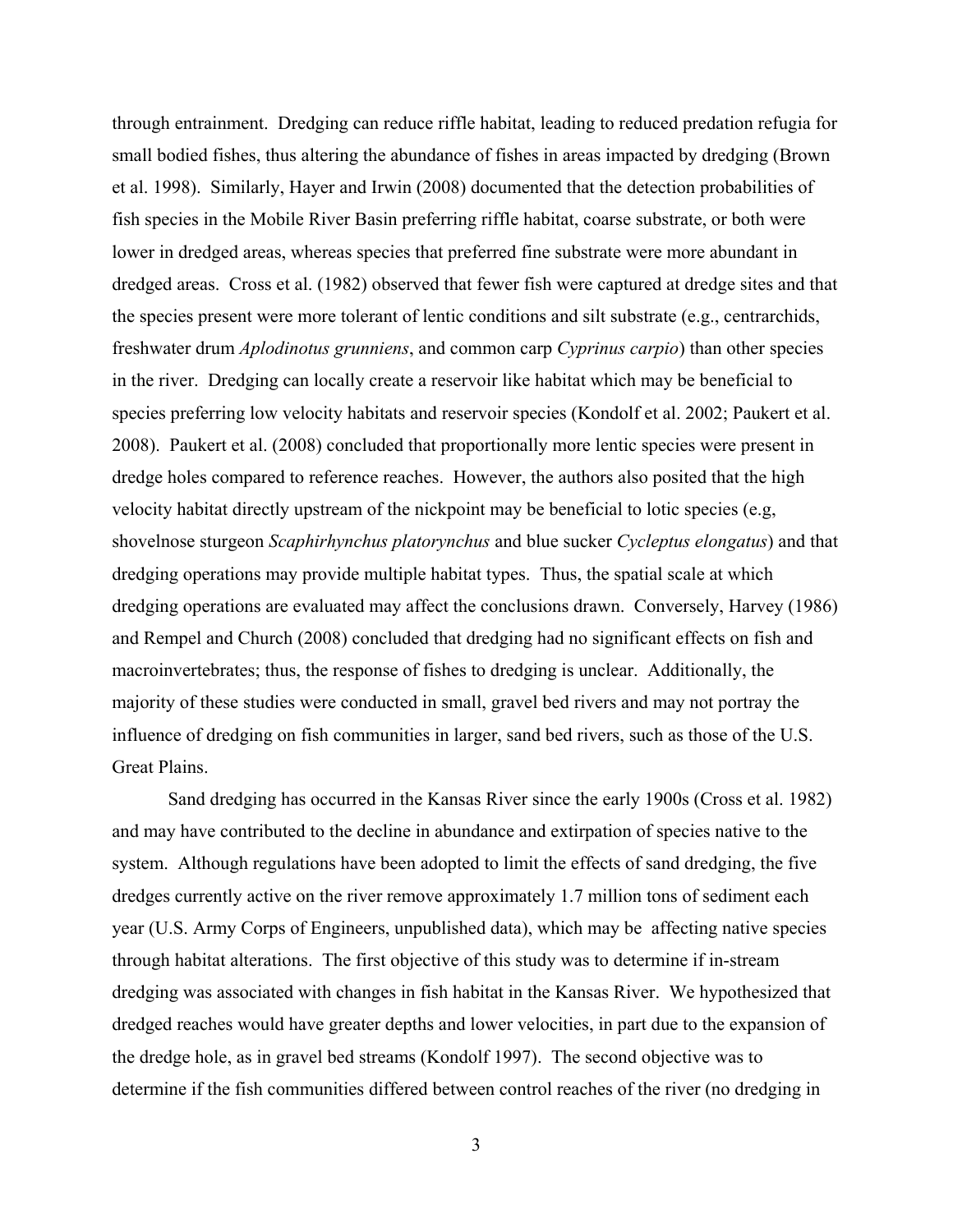the last two years) and reaches that had been dredged, relative to aboitic factors (e.g., depth and velocity). We hypothesized that the influence of dredging on fish communities at large spatial scales  $(\geq 1 \text{ km})$  would be minimal and that abiotic factors would be more influential on fish communities, since the size of the dredge holes was small relative to the river and that suitable habitats (e.g., feeding and resting habitat) would be available elsewhere in the reach, if dredging operations were degrading a species' habitat locally. The third objective was to determine if fish abundances differed at the spatial scale of the dredge hole. We hypothesized that the area directly above the nickpoint of the dredge hole would be dominated by lotic species that may benefit from the fast water velocities in this area. Lentic species would be the dominant fishes within the dredge hole, where water velocities are slower, and that both lotic and lentic species would be present below the dredge hole, where the habitat transitions from a pool to a run.

# **METHODS**

#### *Study area*

The Kansas River is a 274 km  $7<sup>th</sup>$  order river, which begins at the confluence of the Smokey Hill and Republican Rivers and flows into the Missouri River at Kansas City, Kansas. The river has a mean depth of 1.5 m and a mean width of 164 m (Eitzmann and Paukert 2010a). The dominant substrate is sand, although gravel patches occur sporadically. No large dams occur on the mainstem Kansas River, but dams have been built on the river's major tributaries (Quist et al. 1999). Additionally, Bowersock Dam (river kilometer [rkm] 85) and Johnson County weir (rkm 18) are two low-head barriers on the Kansas River and create small, reservoir like habitats above each structure (Eitzmann and Paukert 2010a).

Two study locations on the Kansas River (Edwardsville, KS: rkm 24-35 and Lawrence, KS: rkm 74-82) were selected based on the presence of active dredges and areas that had been recently dredged, but were not being dredged at the time of the study. Fish and habitat data were collected monthly from these locations from June to October 2010 and March to June 2011. No fish and habitat data were collected from November 2010 to February 2011 due to ice cover. The two locations contained three active dredges, which extracted similar amounts of sediment annually (U.S. Army Corps of Engineers, unpublished data), two in Edwardsville (rkm 25 and 33) and one in Lawrence (rkm 81 from June-August 2010 and rkm 75 from September 2010- June 2011). Each location was sub-divided into 1-km reaches and each reach was categorized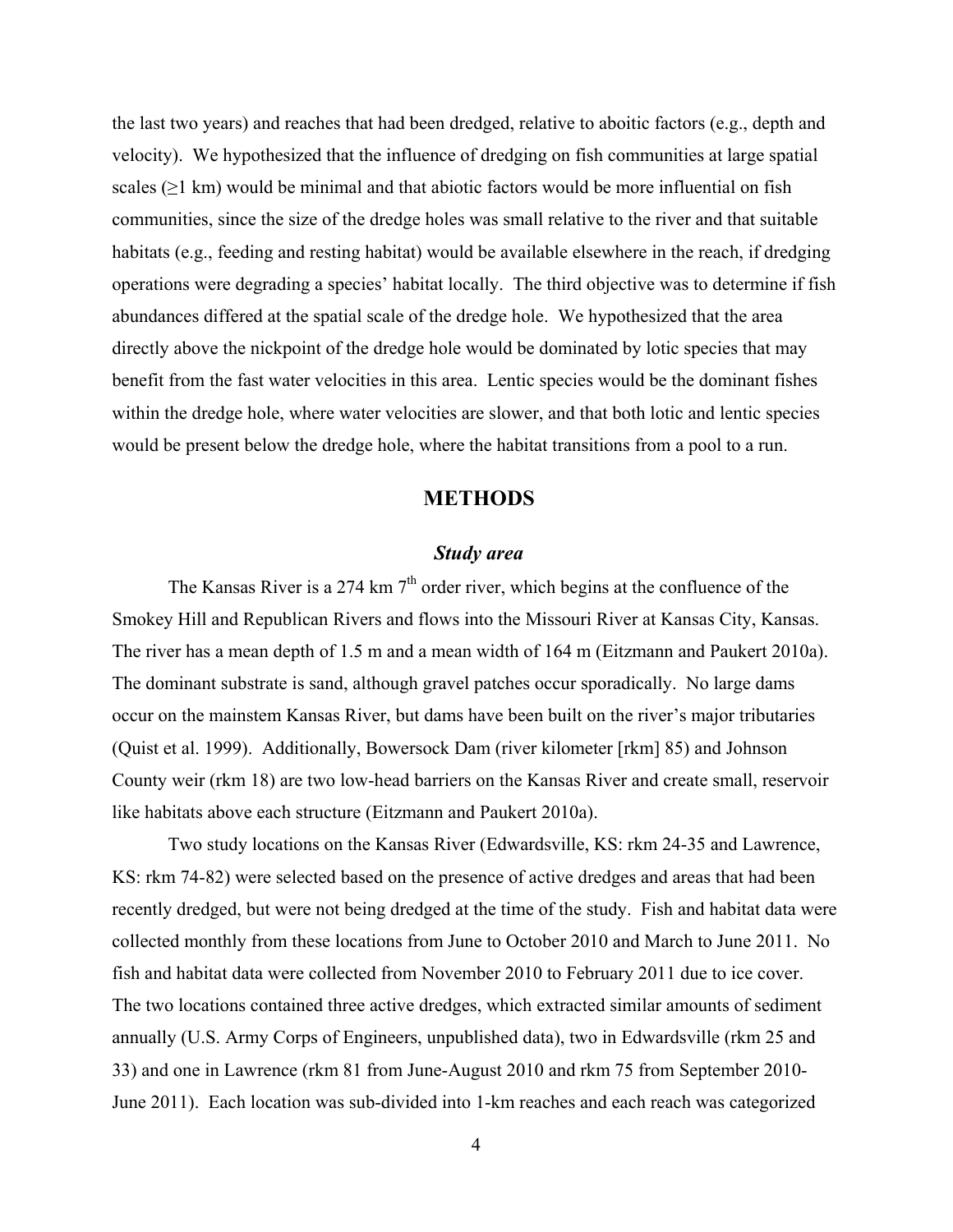based on dredging activity. Control reaches had no records of any dredging, actively dredged reaches were currently dredged, and historically dredged reaches were not dredged at the time of our study but had been dredged since 2008. The Edwardsville site was comprised of two actively dredged, one historically dredged, and four control reaches and the Lawrence site was comprised of one actively dredged, one historically dredged, and three control reaches (Figure 1). Control reaches were located near dredged reaches to minimize differences in other factors influential on the fish fauna (e.g. urbanization and channel form). This design minimized the possibility of the results being confounded by longitudinal differences in the fish community (Eitzmann and Paukert 2010a).

#### *Collection of Habitat Variables*

A Sontek/YSI M9 RiverSurveyor acoustic Doppler current profiler (ADCP) was used to measure water depths, mean velocity of the water column, and velocities within one cm of the river bed monthly, within two days of fish samples. However, equipment failure prevented habitat measurements in September 2010 for both locations and in April 2011 for Lawrence and the corresponding fish data (see below) were removed from the analysis, since habitat variables could not be included in the community analyses for these months. Continuous measurements of these variables were made along a series of zigzag transects at about 200 m intervals (~five per one km reach) in the upstream direction. The bottom shear velocity equation (SonTek/YSI March 2011; equation 1) was used to calculate near bed velocities (*u\**):

$$
u_* = \frac{u}{9.5 \cdot (\frac{z}{k_s})^6}
$$
 (1)

where *z* is the distance from the bed in meters, *u* is the velocity (m/s) at *z*, and  $k_s$  is the bed roughness height. The ADCP recorded variables  $z$  and  $u$  and  $k_s$  was calculated following the methods of Van Rijn (1984) and Gaeuman and Jacobson (2006) using data collected by the ADCP and sediment diameters obtained from Simons et al. (1984). Additionally, the competent bottom velocities ( $V_c$ ; equation 2; U.S. Bureau of Reclamation 1977) required to transport sediment diameters of the  $50<sup>th</sup>$  and  $90<sup>th</sup>$  percentiles (0.99 mm and 3.87 mm, respectively; Simons et al. 1984) were calculated to help identify areas of deposition and scour.

$$
V_c = 0.155 * \frac{1}{4^2}, \qquad (2)
$$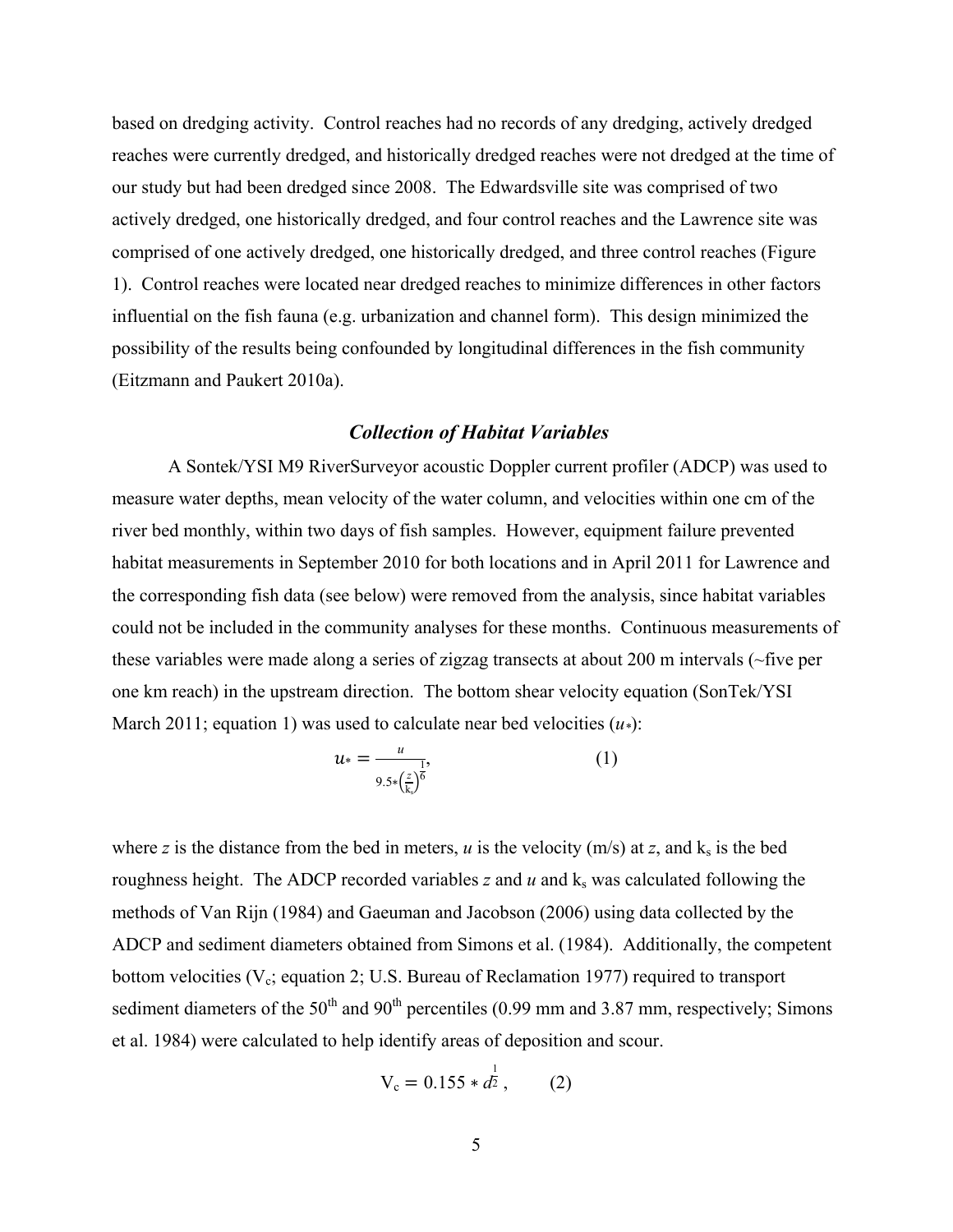where *d* is the sediment diameter in mm.

All data collected with the ADCP were kriged in ArcGIS 9.3.1 using ordinary kriging with a spherical semivariogram model using five neighbors. This was done to avoid biasing the data towards areas with slower water velocities because the ADCP must be moving at the same speed or less than the water velocity during data collection. Mean water depths, velocities, and near bed velocities were obtained from the kriged data for each reach. The coefficients of variation (CV) of water depths, velocities, and near bed velocities were also calculated for each reach.

#### *Reach scale collections*

Pulsed DC boat electrofishing was used following the methods presented by Guy et al. (2009) and Miranda (2009) to collect large bodied fishes within each 1-km reach. A stratified random design was used to determine the bank side (left or right) of the starting location of an electrofishing site in the upper, mid, and lower portion of each reach, prior to collections. Each electrofishing sample lasted 300 s with the boat moving downstream (Eitzmann et al. 2007) and catch per unit effort (CPUE) was calculated as fish collected per h. Benthic fishes were collected at three sites within each reach using a Gerken siamese trawl with a 2.5-m headrope, 2.9-m footrope, 38-mm outer mesh and 4-mm innermesh fish separator at the cod end. Trawling sites in each reach were selected using the stratified random design previously mentioned and were field verified to ensure they were clear of obstructions (e.g, submerged trees) and were at least 2 m deep; sites that did not meet these criteria were moved to the nearest location that met the criteria. The trawl was attached to the bow of the boat with a 30.5-m rope and towed downstream for 50-140 m, depending on the length of obstruction-free habitat of appropriate depth (Guy et al. 2009), CPUE was calculated as fish/m trawled. Small bodied and juvenile fishes were collected using 25 m seine hauls with a 4.5-m x 1.2-m seine with 6.4-mm mesh; CPUE for seine samples was calculated as fish/ $m^2$ . Three seining sites within each reach were selected based on suitable habitat (i.e., gradually sloped banks in depths less than 1.2 m that were free of large rocks or large woody debris). Fish were not collected with seining during high flows (July 2010) or trawling during low flows (March-June 2011) and equipment failure prevented electrofishing and trawling in Lawrence for June 2010.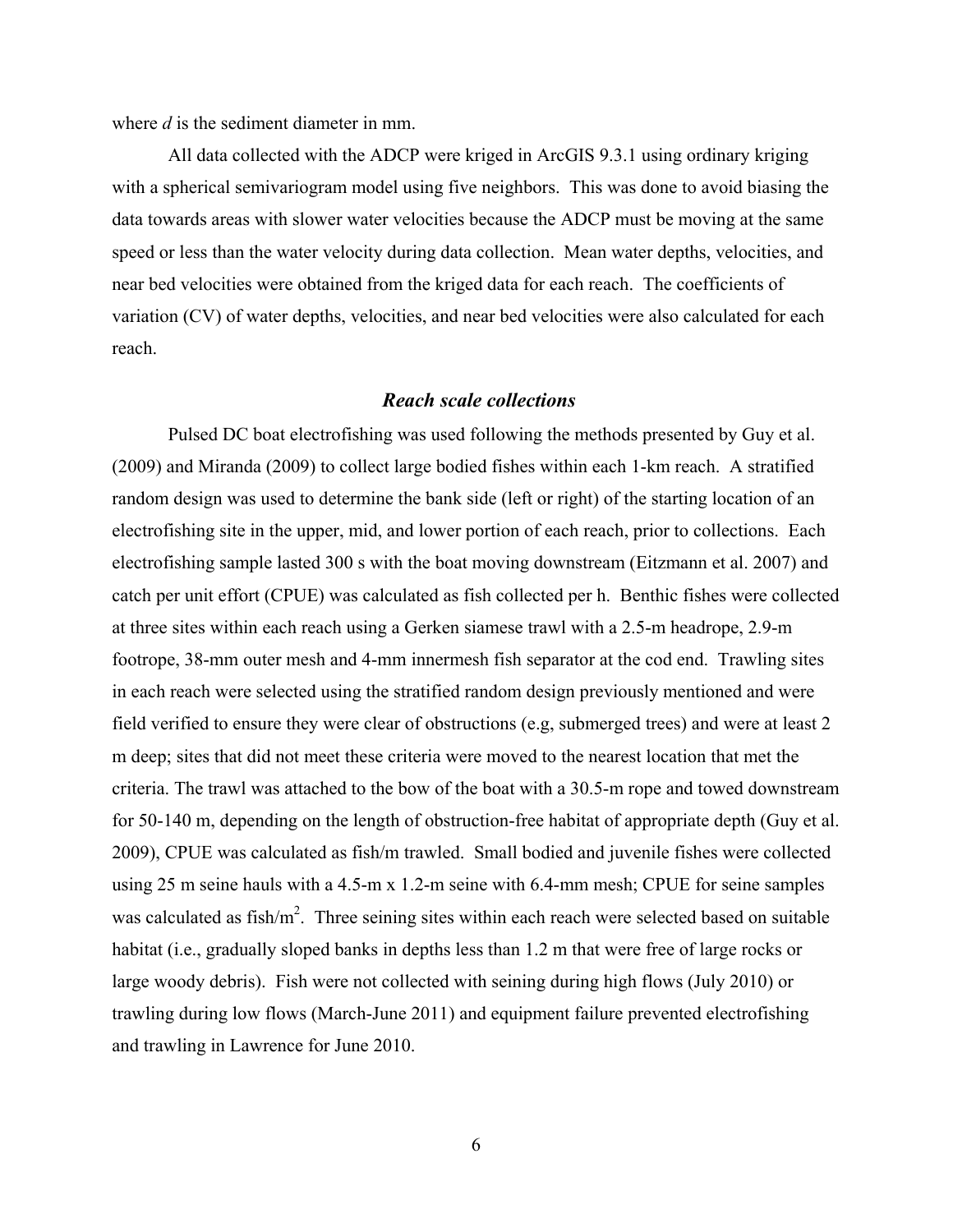Fish collected via trawling and electrofishing were identified to species, measured, weighed if over 150 mm, and released. Large sample sizes in seine hauls (i.e.,  $> 100$  fish) prevented identification of fish in the field; therefore, specimens were preserved in 10% formalin and later identified and measured in the laboratory. Samples containing more than 500 individuals were sorted to species; dominant species were split in half and subsampled and rare species were sampled in their entirety. Large fish collected via seining were processed in the field following the protocol for fish collected from electrofishing or trawling.

#### *Local scale collections*

To determine fish distribution in relation to dredge holes, additional local scale fish collections were conducted on 23 July, 7 August, and 28 August 2011 within dredge holes on the Kansas River in Lawrence (rkm 75) and Topeka, KS (rkm 122). Edwardsville dredge holes were excluded from these collections because one of the Edwardsville dredges became inoperable at the time of collections causing the other to operate sporadically. A dredge hole was defined as the region from the nickpoint at the upstream end of the hole to the downstream location where depths were similar to those upstream of the nickpoint. One trawl haul was conducted above the dredge hole (starting one dredge hole's length upstream and ending at the nickpoint), within the dredge hole, and below the dredge hole (starting at the downstream end of the dredge hole and ending a dredge hole's length away). Fish were sampled with a bottom trawl for a length similar to that of the dredge hole (50-100 m) in each location. All fish were processed with the protocol discussed previously.

#### *Statistical analysis*

Differences in water depths, velocities, and near bed velocities between reach types were assessed by determining the proportion of areas in each reach type (active dredge, historical dredge, and control) that were shallow water  $(< 0.5 \text{ m})$ , deep water  $(> 3 \text{ m})$ , slow water  $(< 0.25 \text{ m})$ m/s), fast water (> 0.75 m/s), had near bed velocity incapable of moving sediment sizes at or above the 50<sup>th</sup> percentile ( $\leq$  0.15 m/s), and had near bed velocity capable of moving sediment sizes up to the 90<sup>th</sup> percentile ( $> 0.30$  m/s). An analysis of covariance (ANCOVA) on arcsin square root transformed proportions tested whether mean proportion of aquatic habitat in the above categories differed by reach type with season (spring: March-May; summer: June-July; fall: August-October) and location as covariates.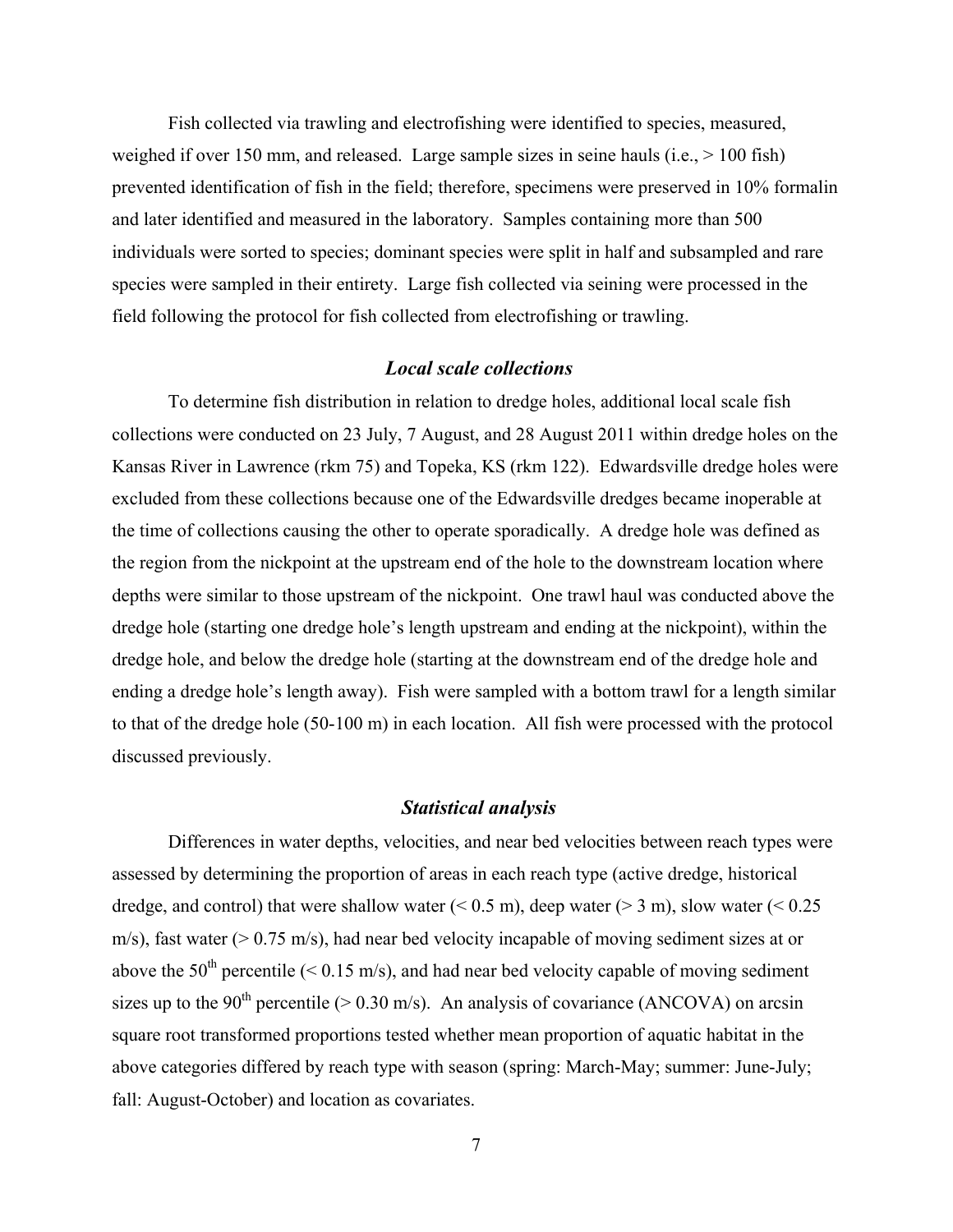A canonical correspondence analysis (CCA) was used to determine how fish abundance was related to mean depth, mean velocity, mean near bed velocity, maximum depth, maximum velocity, maximum near bed velocity, CV of depth, CV of velocity, CV of near bed velocity, location, season, reach type, and an interaction of season and reach type. All analyses were conducted using program R version 2.11.1 using the package "vegan". Because standardizing effort among gear types is not practical (Quist et al. 2009), each gear was analyzed with a separate CCA. To account for ontogenetic shifts in life history, species were separated into adult and juvenile life stages based on total lengths from the literature (Table 1). However, small bodied species (i.e., small cyprinids and percids) were not divided into life stages due to their rapid growth and early age of maturity. To reduce the influence of dominant species on the analyses, CPUE data were log transformed (log*e*(x+1); Ter Braak 1995; Anderson and Willis 2003). In addition, rare species (less than three observations) were removed from the analysis due to their influence in a transformed data set (Ter Braak 1995). Lastly, samples where no fish were observed (one electrofishing sample and three trawl samples) were removed along with their corresponding habitat variables. Variables that were highly collinear (variance inflation factors > 10) were then iteratively removed from and added to the model to find a set of variables which explained the largest amount of variation that were not autocorrelated. A Monte Carlo simulation was then run with 1000 permutations to determine which CCA axes and variables explained a significant  $(P < 0.05)$  proportion of the variation in fish community structure.

Fish observed during the local scale collections were analyzed two ways depending on frequency of occurrence of the species collected. A repeated-measures multiple analysis of variance (MANOVA) tested whether mean CPUE (log transformed) of frequently observed species (i.e., observed in over half the samples) differed among samples above, within, and below dredge holes, using location as the repeated measure. When species were collected in less than 50% of the sites, logistic regression was used to determine if the proportion of sites with a particular species present differed above, within, and below a dredge hole.

### **RESULTS**

#### *Proportional analysis of habitat*

Mean velocities ranged from 0.18 m/s in an actively dredged reach in Edwardsville to 0.66 m/s in an actively dredged reach in Lawrence. The maximum water velocity was 2.68 m/s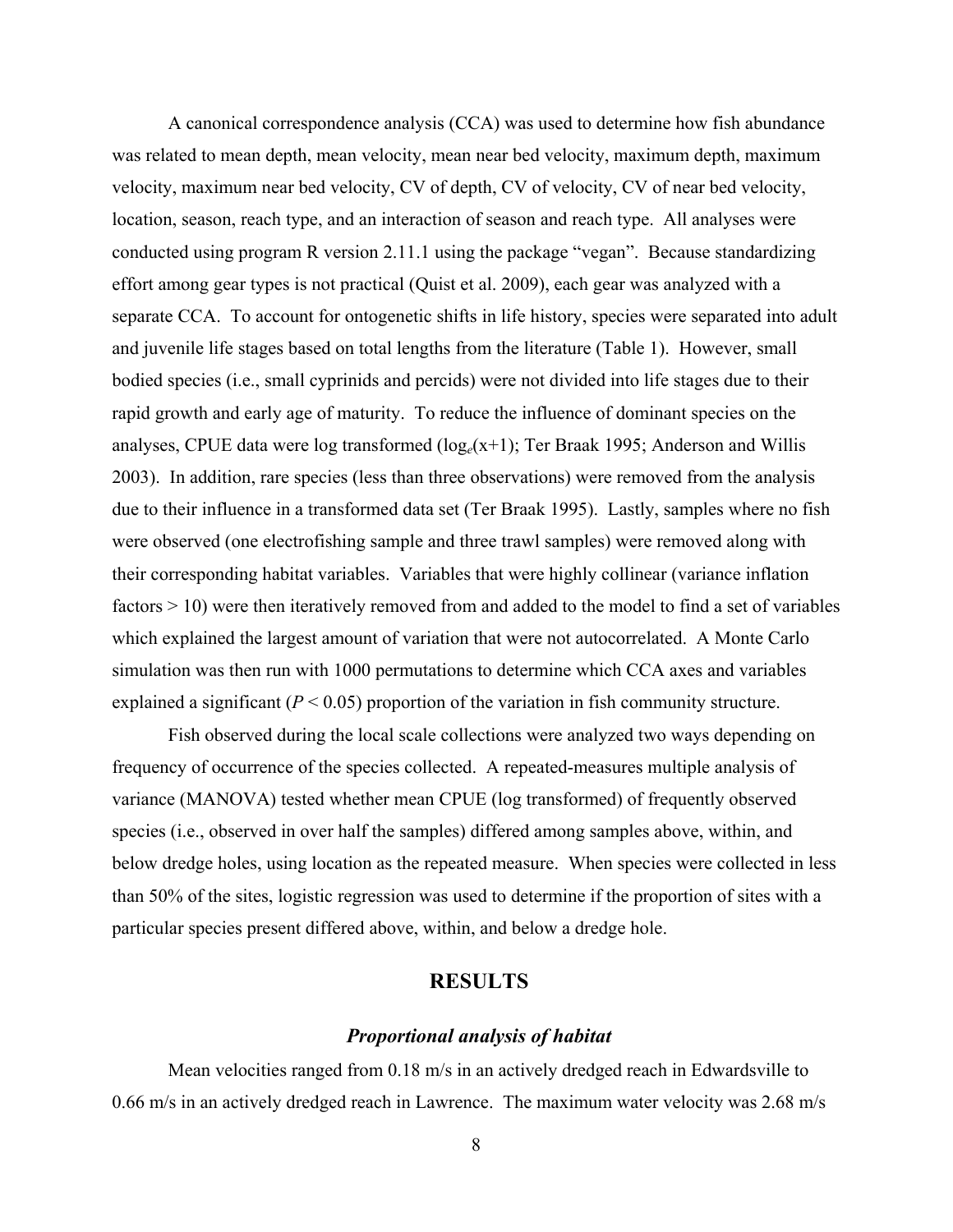in a control reach in Edwardsville (Table 2). The maximum near bed velocity was 1.06 m/s in a control reach in Edwardsville and mean near bed velocities ranged from 0.04-0.17 m/s in an actively dredged reach and a control reach in Edwardsville, respectively. Mean depths ranged from 0.73 m in an Edwardsville control reach to 2.64 m in an actively dredged reach in Lawrence. The maximum depth observed was an 11.71 m scour hole near an armored bank in a control reach in Lawrence.

There were significant differences between locations for the proportion of fast water and low near bed velocity habitat and among seasons for the mean proportion of habitats except for low near bed velocities. Additionally, there was a significant month by location interaction for the mean proportion of deep water habitats, but no significant interactions included reach type (Table 3). The mean proportion of shallow water habitat  $(< 0.5 \text{ m})$  in a reach ranged from 0.26 to 0.33 and was similar among reach types ( $F_{2,67}$  = 0.56, *P* = 0.58). However, the mean proportion of deep water habitat ( $> 3$  m) was greater in actively dredged reaches (mean = 0.16,  $SE = 0.04$ ) than in control (mean = 0.04,  $SE = 0.01$ ) or historically dredged reaches (mean = 0.07,  $SE = 0.04$ ;  $F_{2,67} = 4.46$ ,  $P = 0.01$ ; Figure 2). The mean proportion of low velocity water (< 0.25 m/s) in reaches was similar among all reach types ( $F_{2,67} = 0.22$ ,  $P = 0.80$ ), as was the mean proportion of high velocity water ( $> 0.75$  m/s;  $F_{2.67} = 0.62$ ,  $P = 0.54$ ; Figure 2). The proportion of habitat with near bed velocities incapable of moving sediment sizes at or above the  $50<sup>th</sup>$ percentile  $( $0.15 \text{ m/s}$ )$  ranged from 0.75 to 0.87, with actively dredged reaches having a higher mean proportion (mean =  $0.87$ , SE =  $0.03$ ) than control (mean =  $0.75$ , SE =  $0.03$ ) and historically dredged reaches (mean =  $0.77$ , SE =  $0.04$ ; F<sub>2,67</sub> =  $3.09$ ,  $P = 0.05$ ; Figure 2). The proportion of habitat with near bed velocities capable of moving sediment sizes up to the  $90<sup>th</sup>$  percentile (> 0.30 m/s) was similar among reach types  $(F_{2,67} = 0.59, P = 0.56;$  Figure 2).

#### *Reach scale collections*

A total of 21,996 fish (51 species) were collected over the course of the study including three of these species listed as in need of conservation in the state of Kansas (Appendix A.1). All three species, blue sucker, shoal chub *Macrhybopsis aestivalis* and johnny darter *Etheostoma nigrum* were observed in each reach type.

The CCA for fishes collected with electrofishing (Figure 3) explained 30.8% of the variation in the CPUE and the first five axes were significant  $(P < 0.05$ ; Table 4). Location,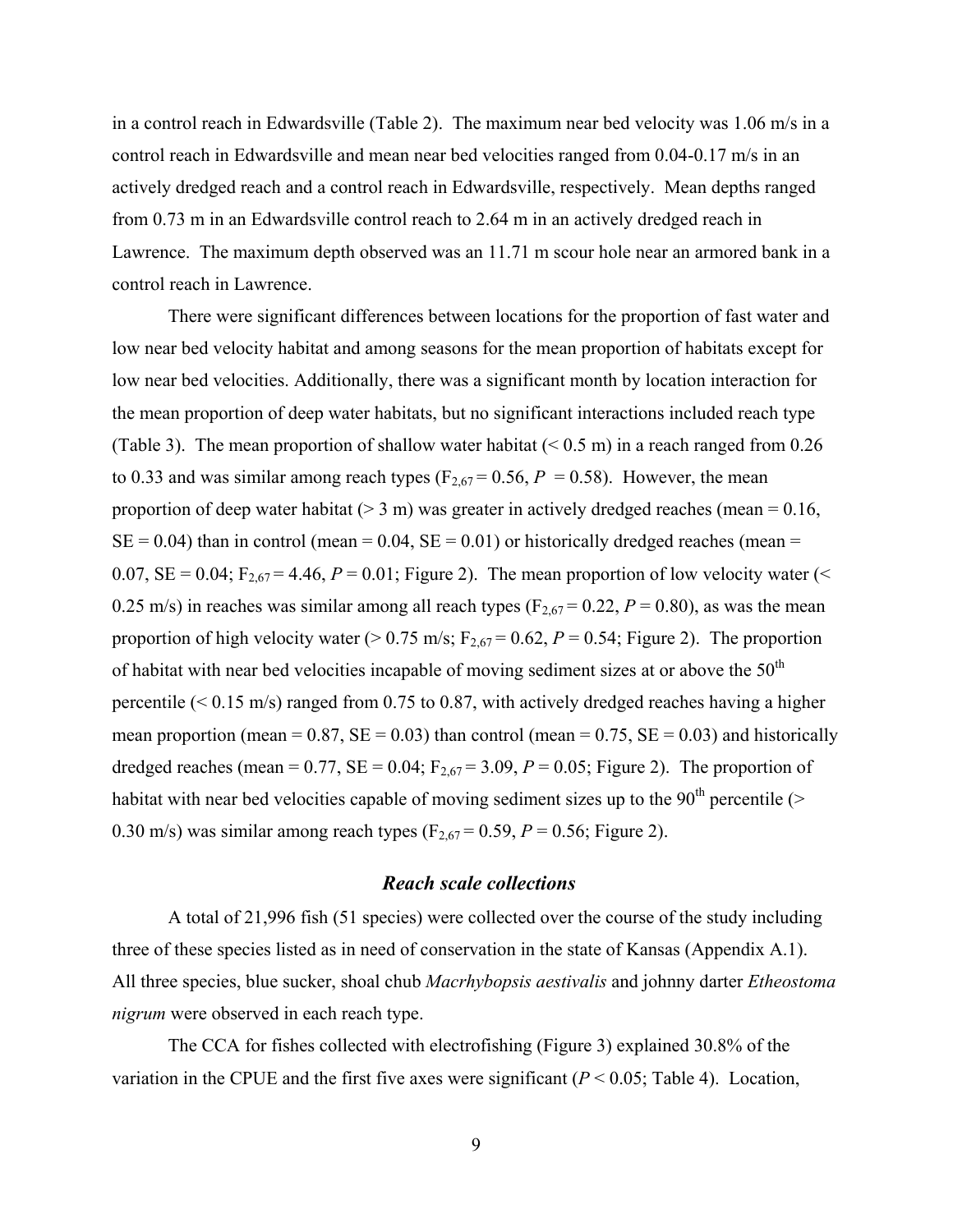season, and mean velocity were significant explanatory variables; however, reach type and the interaction between season and reach type were not ( $P = 0.53$  and  $P = 0.71$ , respectively; Table 4). Adult silver carp *Hypophthalmichthys molitrixi*, blue catfish *Ictalurus furcatus*, and adult smallmouth buffalo *Ictiobus bubalus* were associated with high mean water column velocities; whereas white bass *Morone chyrsops*, adult black buffalo *I. niger*, and juvenile silver carp were associated with low mean water column velocities (Figure 3). The CCA model for fishes collected with seining explained 46.4% of the variation in CPUE and the first five axes were significant. Reach type and the interaction of season and reach type did not explain a significant amount of variation in the model ( $P = 0.54$  and  $P = 0.62$ , respectively), but season, mean near bed velocity, and mean depth were significant variables. A number of fishes, such as juvenile walleye *Sander vitreum*, juvenile goldeye *Hiodon alosoides*, and juvenile largemouth bass *Micropterus salmoides*, were associated with lower near bed velocities (Figure 3). The CCA model for benthic fishes collected with trawling explained 40.0% of the variation and the first three axes were significant. Location and mean bottom velocity were the only significant variables in the model and reach type had no significant influence on CPUE. Shoal chub and shovelnose sturgeon were associated with higher mean near bed velocities, whereas juvenile gizzard shad *Dorosoma cepedianum*, bullhead minnow *Pimephales vigilax*, red shiner *Cyprinella lutrensis*, and sand shiner *Notropis ludibundus* were associated with lower mean near bed velocities (Figure 3).

### *Local scale collections*

A total of 495 individuals (11 species) were collected with 18 bottom trawl hauls as part of the local scale collections; however, 91% (450) of these fish were juvenile blue catfish and channel catfish *I. punctatus*. Thus, only blue catfish and channel catfish catch rates were analyzed with a repeated-measures MANOVA. The other nine species (bullhead minnow, common carp *Cyprinus carpio*, flathead catfish *Pylodictus olivaris*, freshwater drum, river carpsucker *Carpiodes carpio*, red shiner, sand shiner, shovelnose sturgeon, and suckermouth minnow *Phenacobius mirabilis*; Table 5) were analyzed using presence-absence data and logistic regression models. Mean CPUE did not differ for sites above, in, or below the dredge hole for blue catfish (F<sub>2,15</sub> = 0.63, *P* = 0.55) or channel catfish (F<sub>2,15</sub> = 1.91, *P* = 0.18). The proportion of trawls that collected flathead catfish or freshwater drum ranged from 0.3 to 0.5 but did not differ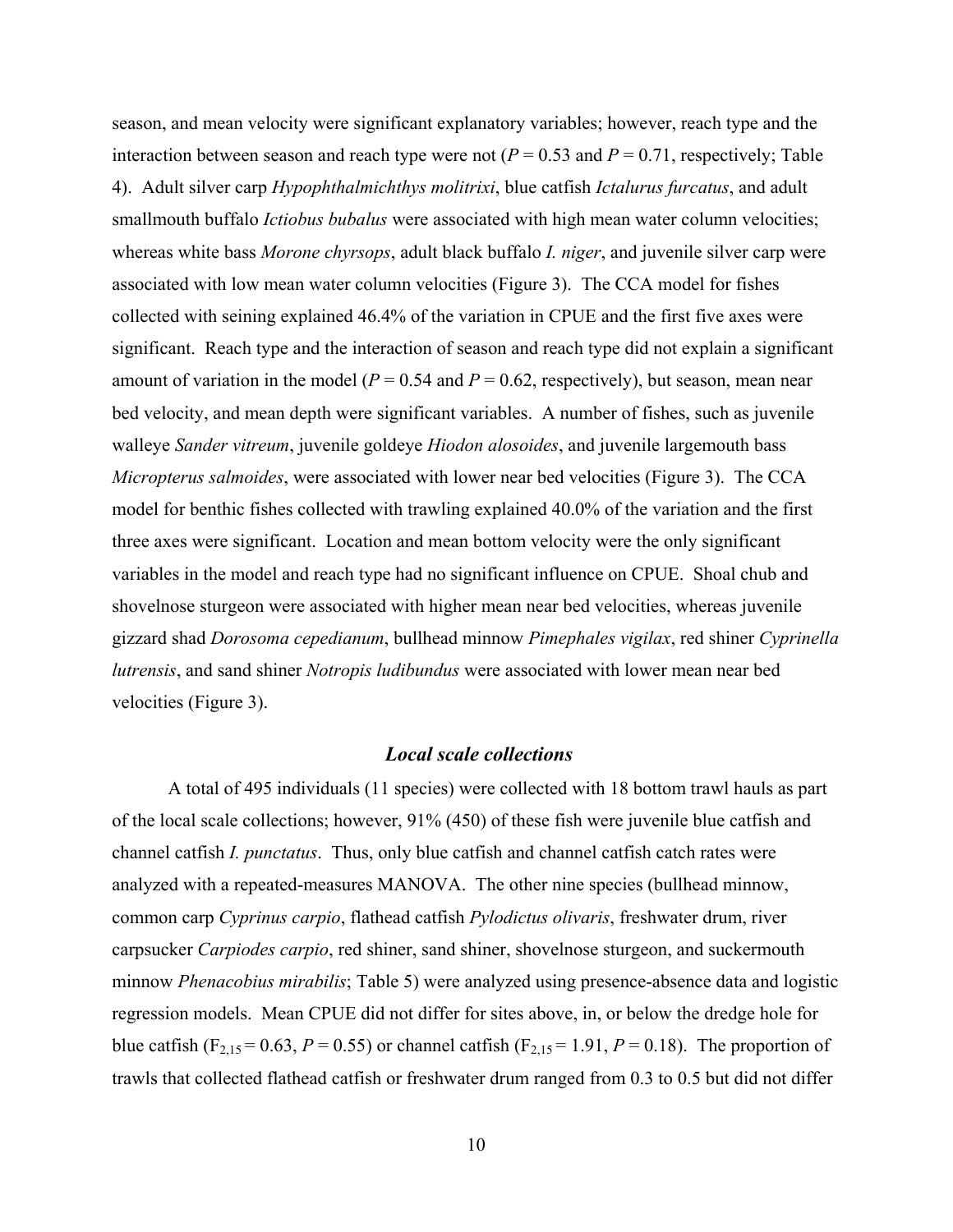among position from the dredge hole ( $\chi^2$  = 0.35, *P* = 0.84). Similarly, the proportions of other species infrequently collected did not differ among position from the dredge hole (i.e., samples above, in, or below the dredge hole; Table 5).

### **DISCUSSION**

Deep water habitat represented a greater proportion of actively dredged reaches than control and historically dredged reaches, which was likely due to an expansion of the dredge hole (Cross et al. 1982) and not a direct result of a deep hole created by sediment removal, as control reaches also had deep holes. This has also been documented in gravel bed systems where dredged areas have greater depths due to headcutting and erosion of the dredge hole downstream (Kondolf 1997; Kondolf et al. 2002; Rinaldi et al. 2005). However, the proportion of shallow water habitat ranged from 0.02 to 0.81 regardless of reach type, indicating that dredging did not influence the amount of shallow water habitat (at least at the 1-km scale). The lack of differences in the proportion of slow and fast water velocities among reach types may pertain to the localized influence of dredging on water velocities. Although water velocities increased at the nickpoint and tail end of the dredge hole and were reduced within the dredge hole (Kondolf 1997), these changes were restricted to the extent of the dredge hole, minimizing the influence dredging had on velocities at the 1-km reach scale. The proportion of low velocities near the river bed was greatest in actively dredged reaches, indicating that these reaches had more deposition than historically dredged and control reaches. Low water velocities within a dredge hole allow sediment to be deposited and the removal of sediment through dredging prevents the accumulation of deposited sediments (Kondolf 1997), allowing greater depths to be maintained. This supports our observation of a higher proportion of deep water in actively dredged reaches and prior inference of dredging-induced bed incision on the Kansas River (Simons et al. 1984), despite a greater proportion of slow near bed velocities conducive to sediment deposition.

The lack of differences in habitat between historically dredged reaches and control reaches may suggest rapid recovery for reaches where dredging operations have ceased. The high mobility of sand allows for a quick recovery of sand bed systems to degradation (Doyle and Harbor 2002) as was seen shortly after this study finished, when the upstream dredge in Edwardsville halted operation and the dredge hole had completely filled with sediment within a month. Similarly, Martin and Hess (1986) reported a dredge hole on the Chattahoochee River,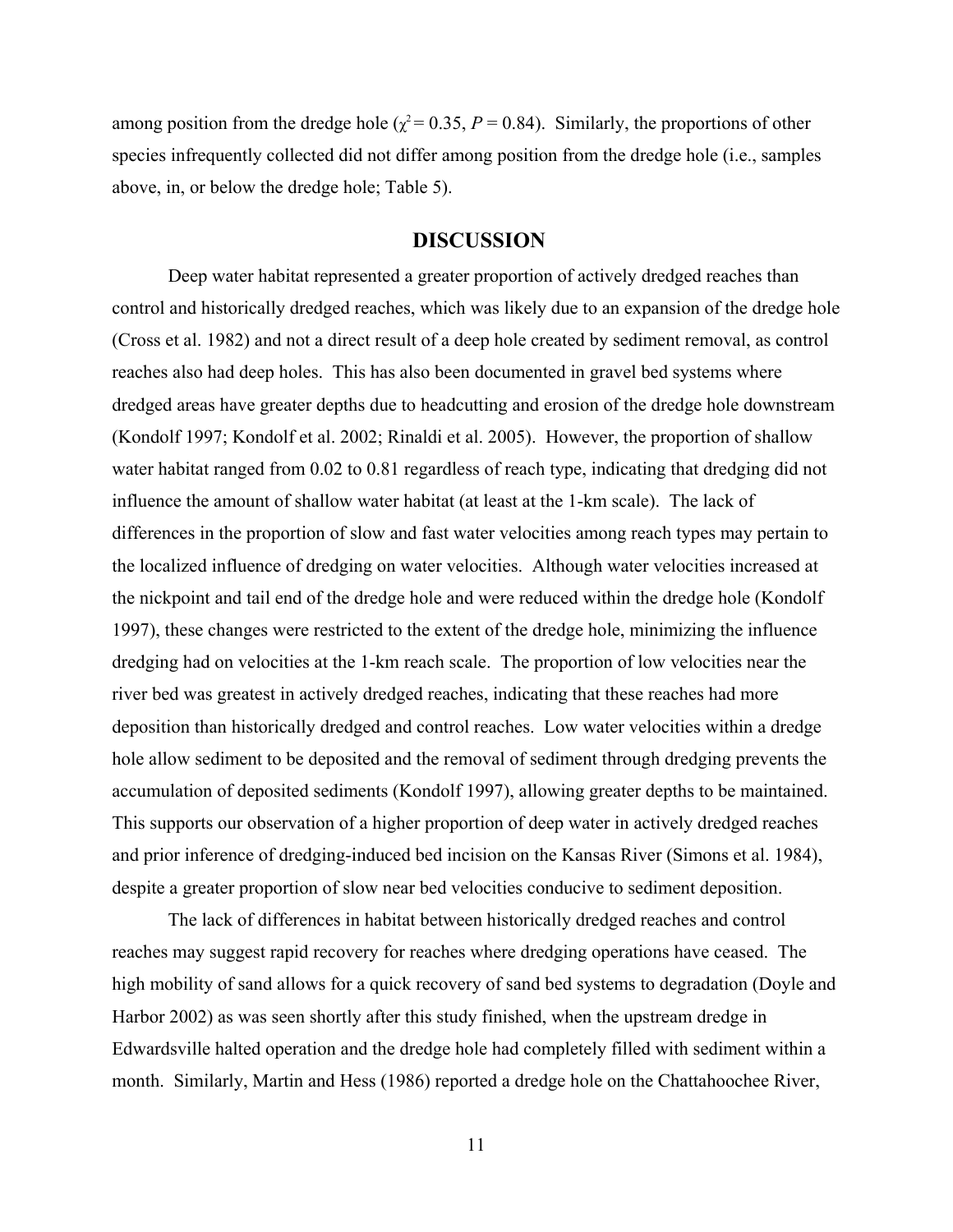Georgia, filled with sediment two weeks after the dredging operation ceased and gravel bars removed through dredging were restored following a high flow event on the Fraser River, British Columbia (Rempel and Church 2008). Therefore, the elimination of dredging may allow quick recovery of sediment at the reach scale. However, the sediment which fills in abandoned dredge holes is most likely derived from headcutting and bank erosion upriver (Kanehl and Lyons 1992; Kondolf 1997), causing degradation upriver to continue after dredging operations have ceased and the dredged reach has recovered.

The majority of habitat variables measured did not differ between locations, yet location explained a significant amount of variation in CPUEs for fishes collected with electrofishing and trawling. This is likely because the Edwardsville location is near Kansas City and the confluence with the Missouri River, both which may affect the regional pool of species contributing to this location. Additionally, Bowersock Dam was located just upriver of the Lawrence location, which may have influenced the fish community in those reaches which was similar to results from Eitzmann and Paukert (2010a).

There was evidence for significant relationships between CPUEs and near bed velocities and water column velocities. For all gear types, species preferring lotic environments (e.g., blue catfish, shovelnose sturgeon, and shoal chub; Pflieger 1997; Eitzmann and Paukert 2010a) tended to be associated with high mean water column and near bed velocities. Whereas species preferring lentic environments or habitat generalists (e.g., white bass, walleye, and centrarchids; Pflieger 1997; Eitzmann and Paukert 2010a) tended to be associated with low mean water column and near bed velocities. However, there were a few exceptions. Shovelnose sturgeon collected with electrofishing were not strongly associated with mean water column velocity, which is likely because this species may be more strongly influenced by near bed velocities (Quist et al. 1999), as was observed in the trawling samples. Additionally, adult green sunfish (*Lepomis cyanellus*) were associated with areas of high near bed velocity and shallow depths particularly during spring when they were observed most frequently. There was also evidence for an ontogenetic shift in silver carp, as adults were associated with high mean velocities and juveniles were associated with low mean velocities. This observation concurs with DeGrandchamp et al. (2008) who found adult silver carp preferred channel boarders over backwater habitats and with Schultz et al. (2007) who found that juvenile silver carp entered backwater habitats more often than adults.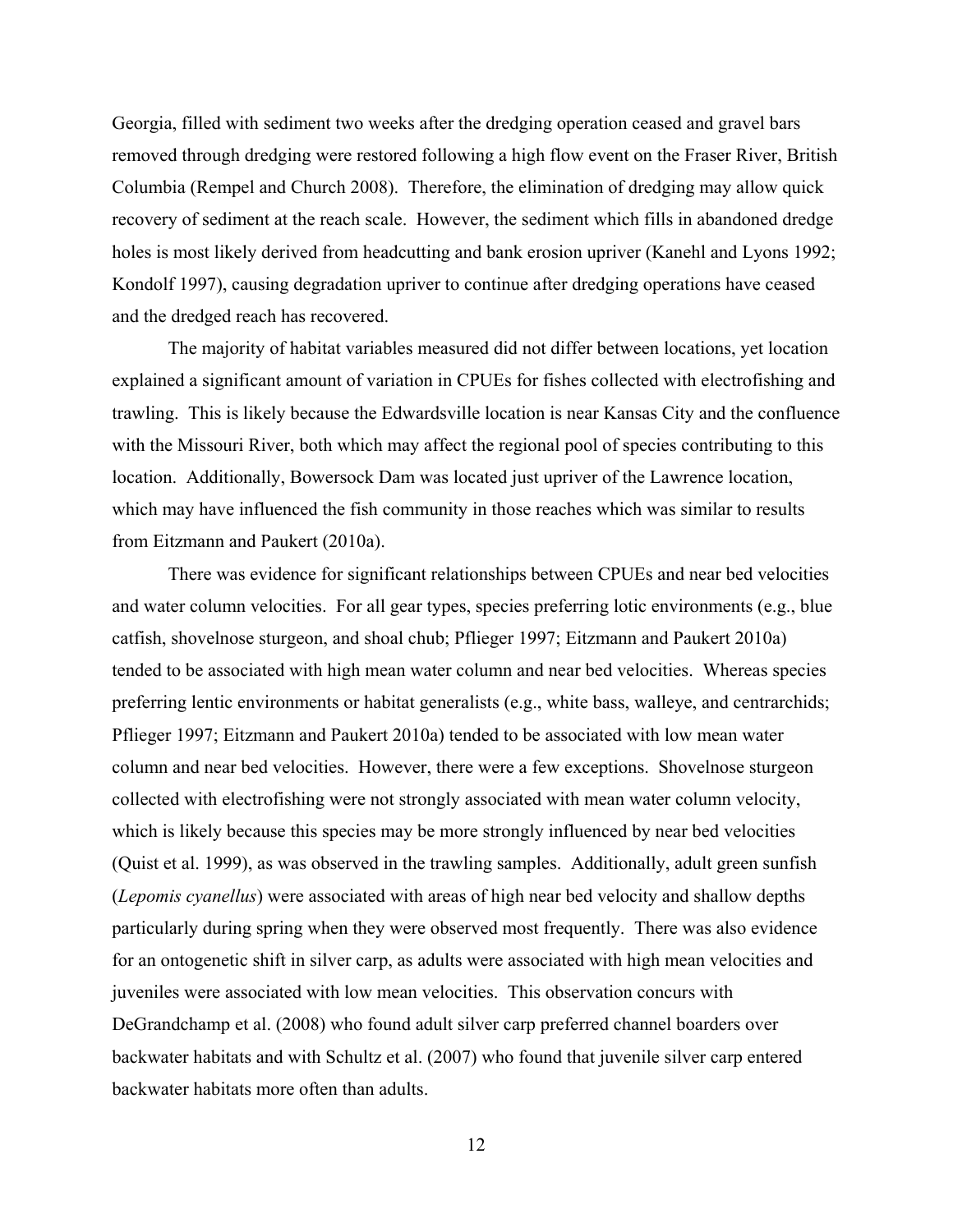Dredging did not explain a significant amount of variation in CPUE for any of the CCA models and, although fish communities differed by season, there was no significant interaction between reach type and season, indicating dredging activities had little influence on the fish communities regardless of season. Although the proportion of low near bed velocities differed among reach types, mean near bed velocities were similar among all reach types, explaining the lack of influence dredging operations had on CPUEs. Even at the local spatial scale within the dredge reach, the relative abundances or presence-absence of species did not differ based on their location relative to the dredge hole, suggesting that the species observed may not be using different habitats within and near the dredge hole preferentially, potentially because the structural differences in these areas were functionally similar to these species.

Our study found little direct effect of sand dredging on the fish community of a Great Plains sand bed river. However, our study was limited in scope to a few sand dredging sites within one river that, at the time of this study, was subjected to moderate dredging activity compared to several decades ago. It is quite possible that higher historic dredging intensities, in combination with installation of major tributary dams, served to dramatically alter the fish community of the Kansas River to the point that species sensitive to dredging-related habitat alterations are no longer present. However, testing this hypothesis is challenging given the difficulty in finding comparable paired systems affected and unaffected by dredging and damming.

Given these constraints, expanding this study to more dredging and control sites at larger spatial scales within one system may allow for inferences across larger spatial scales. We intentionally selected control reaches within 10 km of dredging sites to minimize the effects of changes in channel form and longitudinal changes in fish fauna (Eitzmann and Paukert 2010a) that would have confounded the results. Additionally, hierarchical comparisons between the reach and local scale collections may be limited since the local collections did not include a seasonal aspect and sample locations were not identical. However, seasonal differences in abundances of benthic species at the local scale may be minimal, given that season had no significant influence on CPUEs of benthic species at the 1-km reach scale.

Our observations were similar to Rempel and Church (2008), who found no effect of gravel bar mining on salmonids or macroinvertebrates and only short-term effects to habitat, which was attributed in part to sustainable harvest rates of sediment. Likewise, Harvey (1986)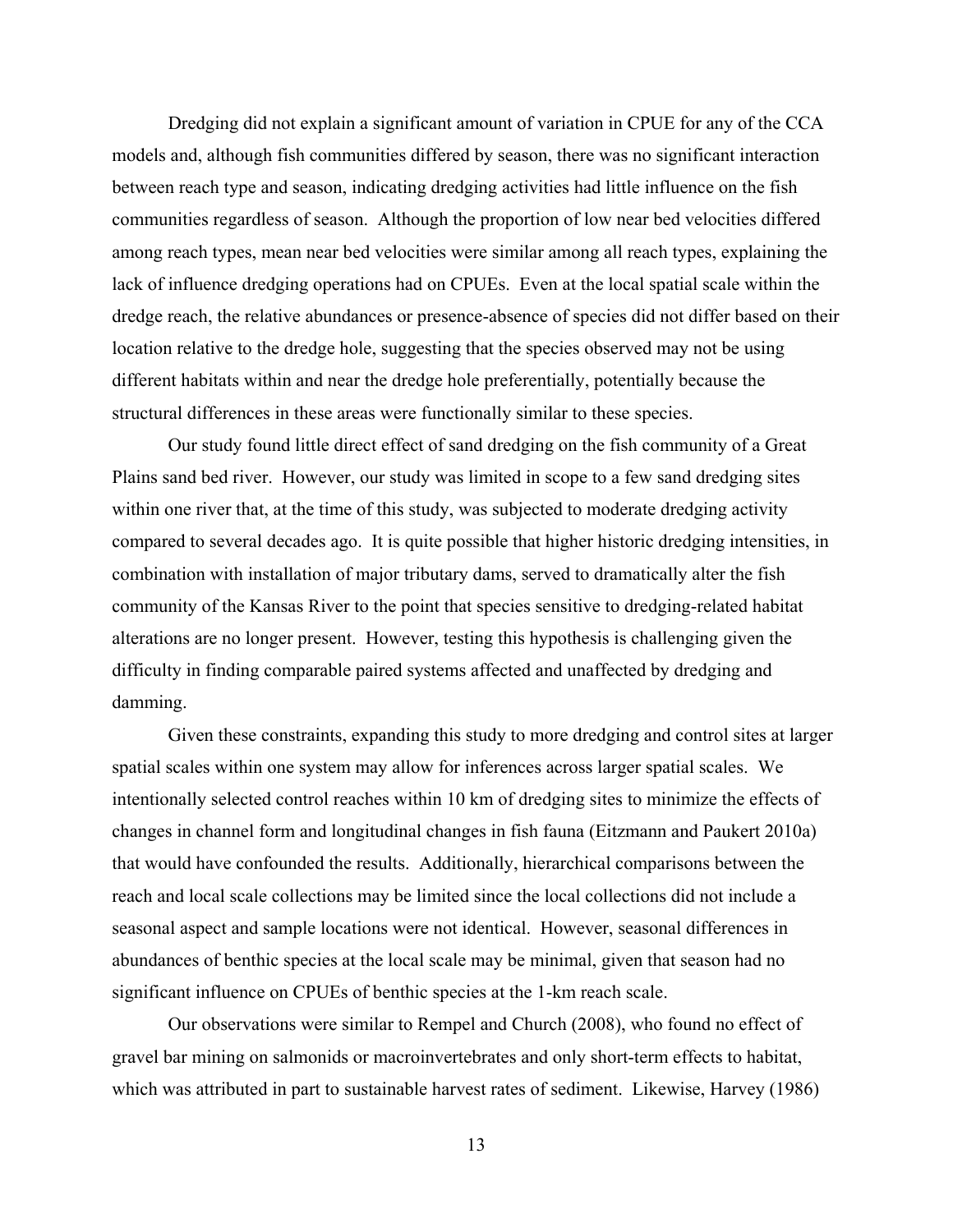concluded that the influence of dredging on benthic organisms was highly localized and that fish and invertebrates were influenced more by natural abiotic variations than by dredging activities. Conversely, Paukert et al. (2008) observed more centrarchids within dredge holes in the Kansas River than in areas outside of dredge holes and concluded that the lentic-like habitat of dredge holes may be beneficial to centrarchid species. Although centrarchids only represented a small proportion of the fish community and revisiting these dredged areas in this study did not reveal an influence of centrarchids on fish communities at the 1-km reach scale. Additionally, Cross et al. (1982) concluded that dredged sites differed from control sites on the Kansas River, with dredged sites having a higher abundance of species adapted to large pools and silt substrates than control sites. Further, a number of the species driving the differences seen by Cross et al. (1982) were beginning to invade the system (e.g., bullhead minnow) or were in decline (e.g, silver chub *Macrhybopsis storeriana* and plains minnow *Hybognathus placitus*) at the time of the study and have since become either abundant throughout the river (bullhead minnow) or have declined and are now potentially extirpated (silver chub and plains minnow; Cross and Moss 1987; Haslouer et al. 2005; Gido et al. 2010). The discrepancy between the results of our study and those of Cross et al. (1982) may pertain to the current dominance of the species which have since increased in abundance and from our inability to detect the species which have declined sharply.

High mobility of a number of species in the Kansas River may further explain the lack of fish community differences among reach types found in this study. For instance, blue sucker, shovelnose sturgeon, plains minnow, and shoal chub may move 100 km within a year (Dudley and Platania 2007; Neely et al. 2009; Perkin and Gido 2011; Wildhaber et al. 2011). Thus, even if dredged areas may be less suitable habitats for these species, the suitability of small-scale habitat patches may be negligible to highly mobile species, where the river serves as a corridor between suitable resource patches (sensu Junk et al. 1989). However, Great Plains fishes tolerate a wide range of abiotic conditions, which fluctuate widely throughout the seasons (Bramblett et al. 2005; Eitzmann and Paukert 2010a) and may be similar to the abiotic conditions resulting from dredging operations (Paukert et al. 2008). Dredging has been linked with bed degradation and channel narrowing (Kondolf 1997; Rinaldi et al. 2005) and may affect fish communities in ways similar to channelization (Brown et al. 1998). The fish fauna of the Kansas River basin are considered to be homogenized, with life histories adapted to a wide range of habitat conditions (Eberle 2007; Eitzmann and Paukert 2010a). The homogenized fish community currently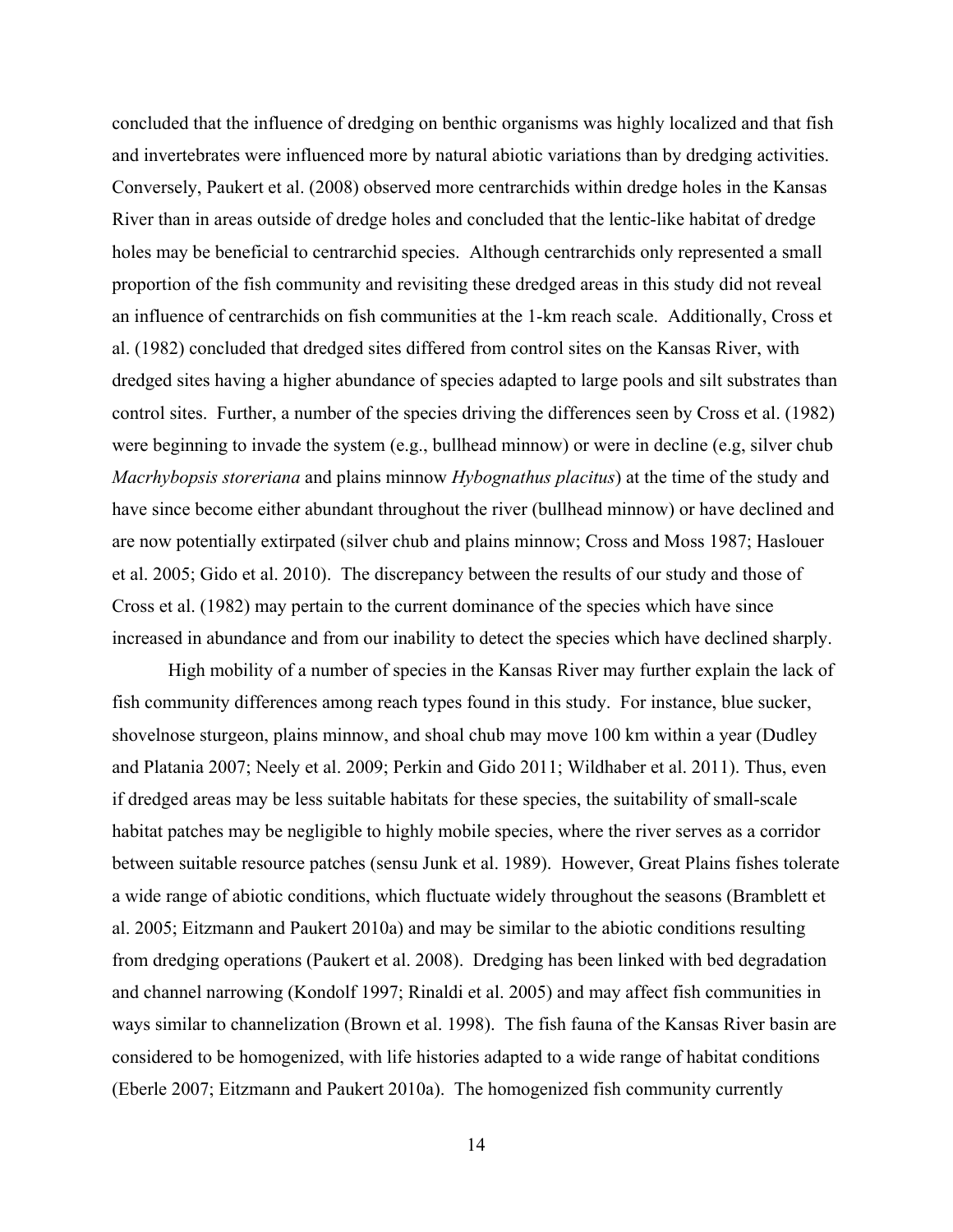present within the Kansas River may also explain the lack response by the fish community to dredging activities, despite increases in the availability of deep water and low near bed velocity habitat associated with actively dredged reaches.

The spatial scale of the study may not have been sufficiently large to detect differences in species abundances and the composition of the fish communities. Dredging removes a large amount of sediment from rivers which is similar to dams (Kondolf 1997; Kondolf et al. 2002); which has resulted in the reduction of sandbars and islands and which may lead to decreased fish species diversity (Wyzga et al. 2009; Eitzmann and Paukert 2010b). While our study found that instream sand dredging in a Great Plains sand bed river did alter the mainstem river habitat , the modern fish community, which is tolerant to extreme conditions, did not differ between dredged and control reaches.

### **ACKNOWLEDGEMENTS**

Funding was provided by the Kansas Department of Wildlife, Parks, and Tourism through State Wildlife Grant T-26. Additional support of this project was provided by the Kansas Cooperative Fish and Wildlife Research Unit, the Kansas State University Division of Biology, and the Kansas State University Department of Geography. The Kansas Cooperative Fish and Wildlife Research Unit is jointly sponsored by the Kansas Department of Wildlife, Parks, and Tourism, Kansas State University, the U.S. Geological Survey, and the Wildlife Management Institute. The Missouri Cooperative Fish and Wildlife Research Unit is jointly sponsored by the Missouri Department of Conservation, The University of Missouri, the US Fish and Wildlife Service, the U.S. Geological Survey, and the Wildlife Management Institute. The use of trade, product, industry or firm names or products is for informative purposes only and does not constitute an endorsement by the U.S. Government, the U.S. Geological Survey or other sponsoring or participating agencies. We thank K. Gido and J. Gerken for providing insight and logistical support. K. Costigan and numerous technicians and volunteers provided valuable assistance in field collections and in the lab. We also thank two anonymous reviewers for their comments.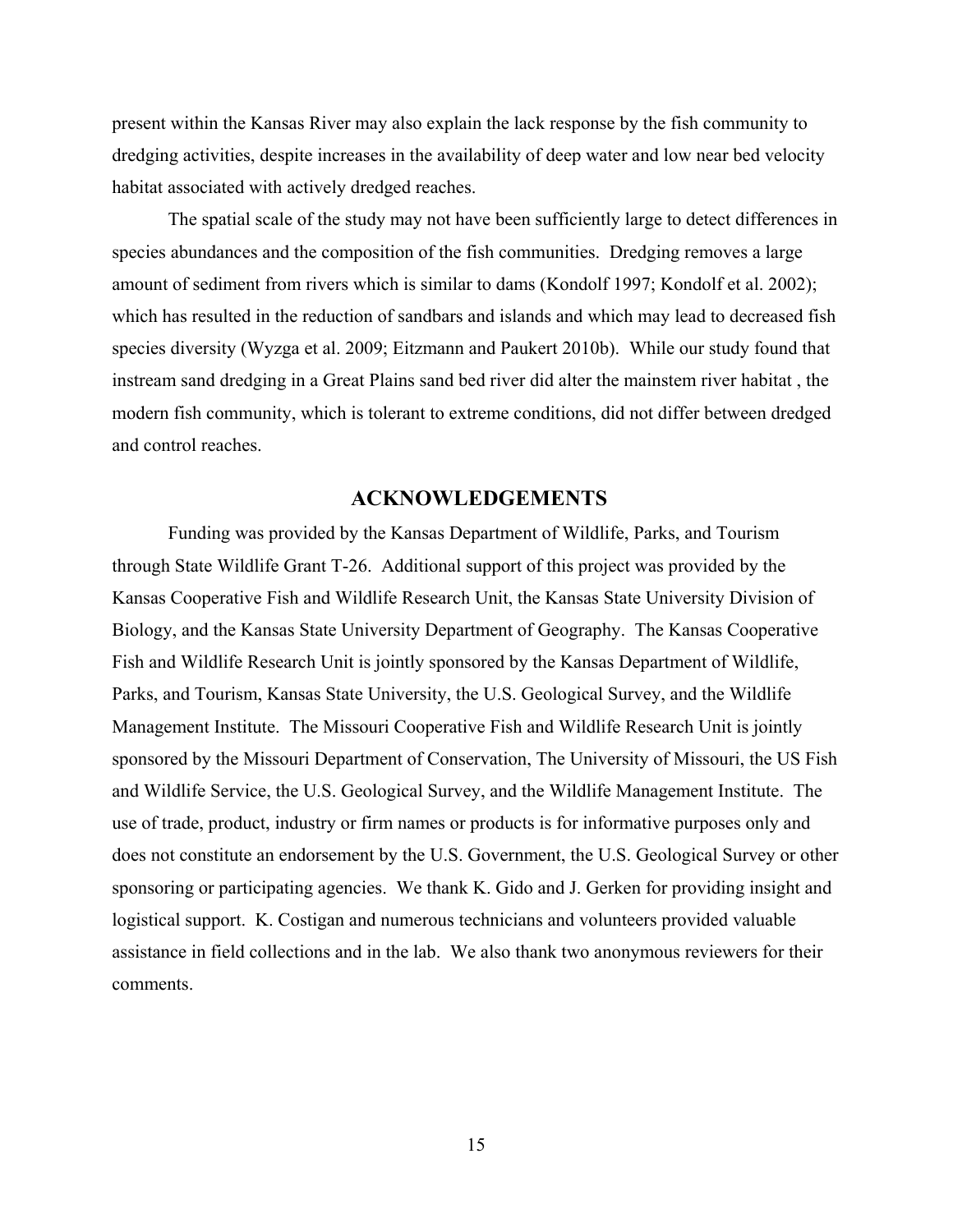# **REFERENCES**

- Anderson, M.J., and T.J. Willis. 2003. Canonical analysis of principal coordinates: A useful method of constrained ordination for ecology. Ecology 84: 511-525.
- Bramblett, R.G., T.R. Johnson, A.V. Zale, and D.G. Heggem. 2005. Development and evaluation of a fish assemblage index of biotic integrity for Northwestern Great Plains streams. Transactions of the American Fisheries Society 134: 624-640.
- Brown, A.V., M.M. Lyttle, and K.B. Brown. 1998. Impacts of gravel mining on gravel bed streams. Transactions of the American Fisheries Society 127: 979-994.
- Bonner, T. H. 2011. Texas Freshwater Fishes. Biology Department at Texas State University. Available: http://www.bio.txstate.edu/~tbonner/txfishes/index.htm (April 2012).
- Cross, F. B., F. J. DeNoyelles, S. C. Leon, S. W. Campbell, S. L. Dewey, B. D. Heacock, and D. Weirick. 1982. Report on the impacts of commercial dredging on the fishery of the lower Kansas River. US Army Corps of Engineers, Kansas City District, Report Number DACW 41-79-C-007.
- Cross, F.B., and R.E. Moss. 1987. Historic changes in fish communities and aquatic habitats in plains streams of Kansas. Pages 155-165 *in* Matthews and Heins, editors. Community and evolutionary ecology of North American Stream Fishes. University of Oklahoma Press, Norman.
- DeGrandchamp, K.L., J.E. Garvey, and R.E. Colombo. 2008. Movement and habitat selection by invasive Asian carps in a large river. Transactions of the American Fisheries Society 137: 45-56.
- Doyle, M.W., and J.M. Harbor. 2002. A scaling approximation of equilibrium timescales for sand-bed and gravel-bed rivers responding to base-level lowering. Geomorphology 54: 217-223.
- Dudley, R.K., and S.P. Platania. 2007. Flow regulation and fragmentation imperil pelagicspawning riverine fishes. Ecological Applications 17: 2074-2086.
- Eberle, M.E. 2007. Homogenization of fish faunas and concurrent anthropogenic impacts on plains streams in western Kansas: 1854-2003. Fort Hays Studies 4: 1-78.
- Eitzmann, J.L., A.S. Makinster, and C.P. Paukert. 2007. Distribution and growth of blue sucker in a Great Plains river, USA. Fisheries Management and Ecology 14: 255-262.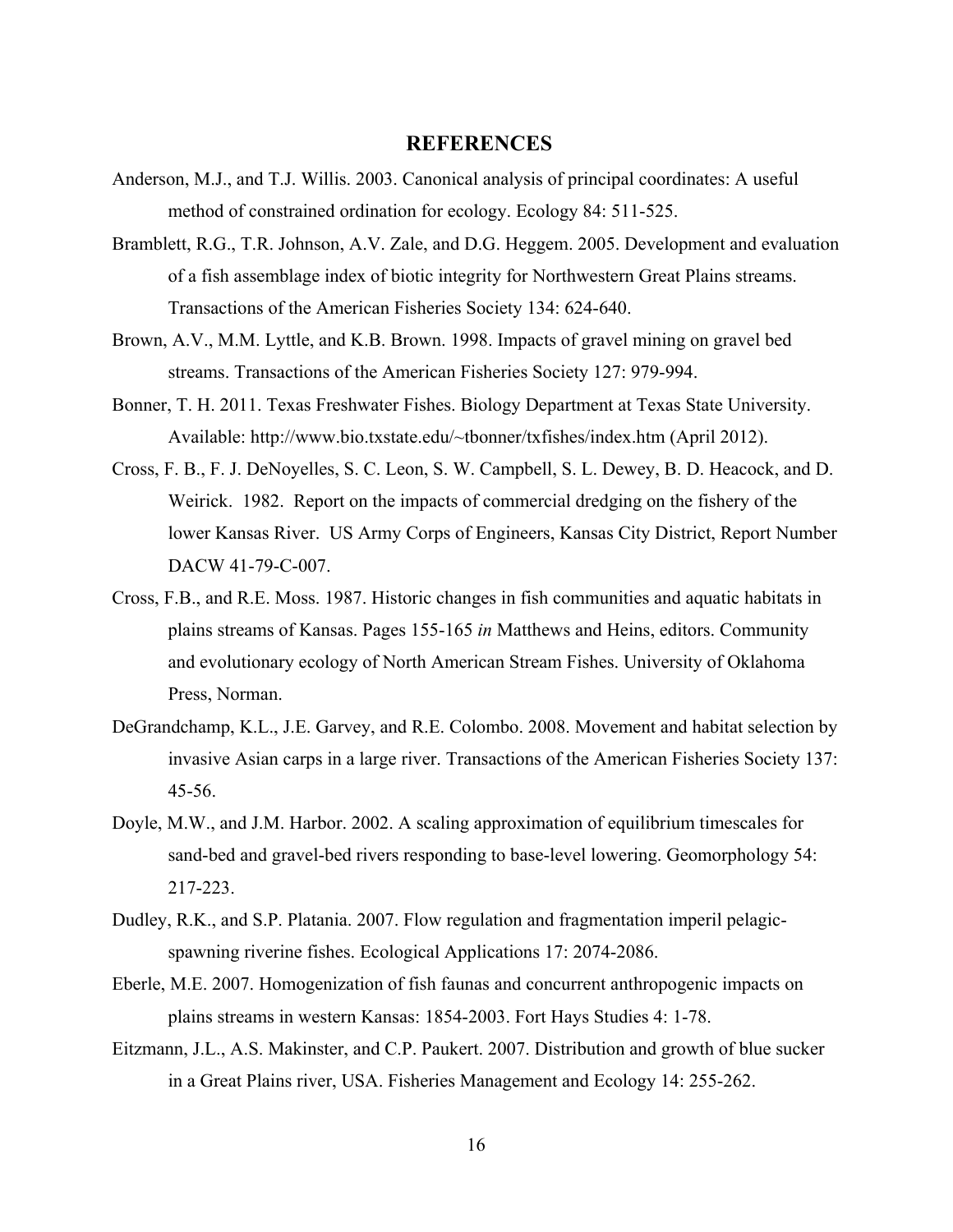- Eitzmann, J.L., and C.P. Paukert. 2010a. Longitudinal differences in habitat complexity and fish assemblage structure of a Great Plains River. American Midland Naturalist 163: 14-32.
- Eitzmann, J.L. and C.P. Paukert. 2010b. Urbanization in a Great Plains river: effects on fishes and food webs. River Research and Applications 26: 948-959.
- Falke, J.A., K.R. Bestgen, and K.D. Fausch. 2010. Streamflow reductions and habitat drying affect growth, survival, and recruitment of brassy minnow across a Great Plains riverscape. Transactions of the American Fisheries Society 139: 1566-1583.
- Gaeuman, D., and R.B. Jacobson. 2006. Acoustic bed velocity and bed load dynamics in a large sand bed river. Journal of Geophysical Research, 111: F02005.
- Galat, D.L., C.R. Berry, W.M. Gardner, J.C. Hendrickson, G.E. Mestl, G.J. Power, C. Stone, and M.R. Winston. 2005. Spatiotemporal patterns and changes in Missouri River fishes. Pages 249-291 *in* Rinne, J. M., R. M. Hughes, and B. Calamusso editors. Historical changes in large river fish assemblages of the Americas. American Fisheries Society Symposium 45, Bethesda, Maryland.
- Gerken, J.E., and C.P. Paukert. 2009. Threats to paddlefish habitat: Implications for conservation. Pages 173-183 *in* Paukert, C.P. and G.D. Scholten editors. Paddlefish Management, Propagation, and Conservation in the 21st Century. American Fisheries Society, Bethesda, Maryland.
- Gido, K.B., W.K. Dodds, and M.E. Eberle. 2010. Retrospective analysis of fish community change during a half-century of landuse and streamflow changes. Journal of North American Benthological Society 29: 970-987.
- Guy, C.S., P.J. Braaten, D.P. Herzog, J. Pitlo, and R.S. Rogers. 2009. Warmwater fish in rivers. Pages 59-84 *in* Bonar, S.A., W.A. Hubert, and D.W. Willis editors. Standard Methods for Sampling North American Freshwater Fishes. American Fisheries Society, Bethesda, Maryland.
- Harvey, B.C. 1986. Effects of suction gold dredging on fish and invertebrates in two California streams. North American Journal of Fisheries Management 6: 401-409.
- Harvey, B.C., and T.E. Lisle. 1998. Effects of suction dredging on streams: A review and evaluation strategy. Fisheries 23: 8-17.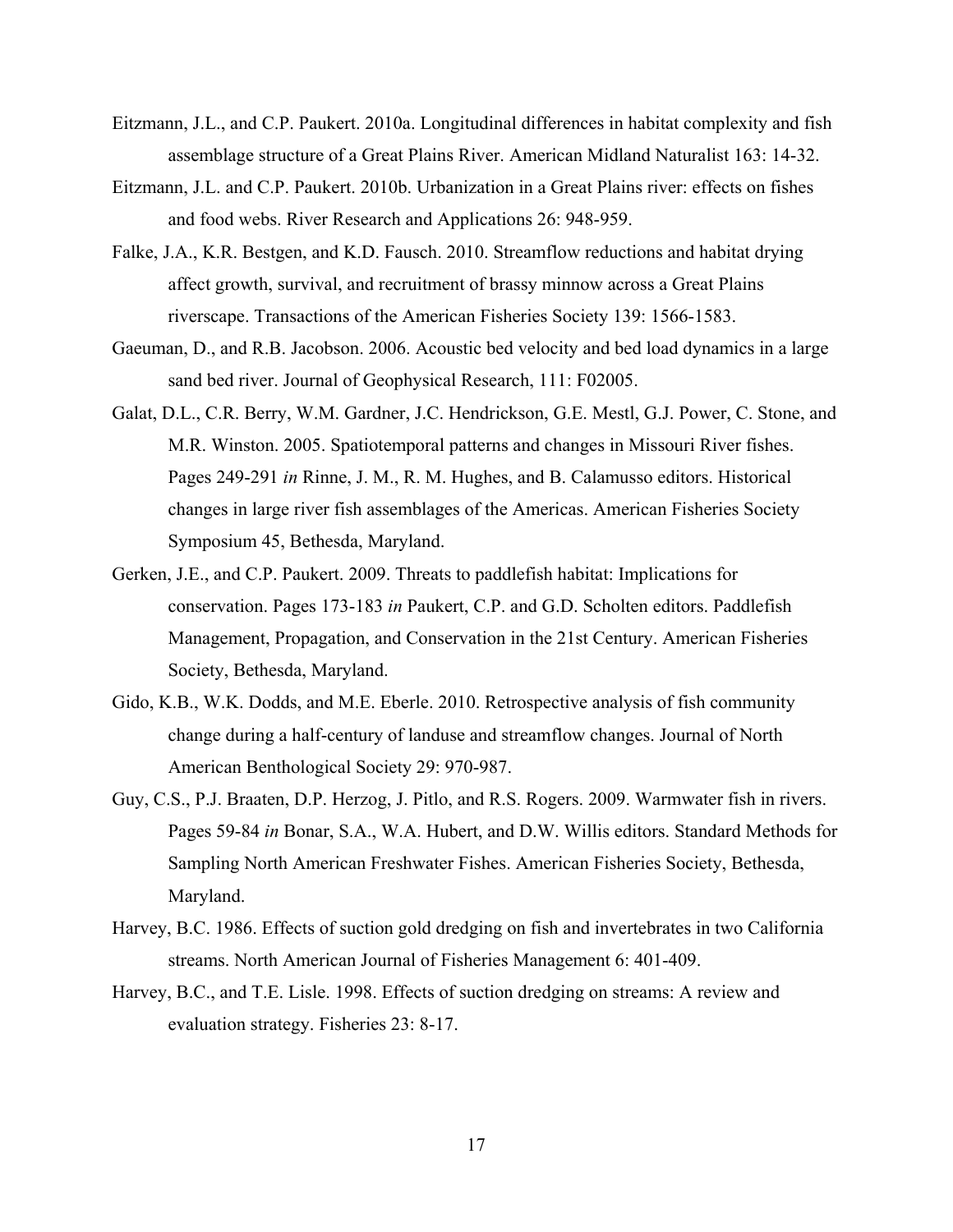- Haslouer, S.G., M.E. Eberle, D.R. Edds, K.B. Gido, C.S. Mammoliti, J.R. Triplett, J.T. Collins, D.A. Distler, D.G. Huggins, and W.J. Stark. 2005. Current status of native fish species in Kansas. Transactions of the Kansas Academy of Science 108: 32-46.
- Hayer, C.A., and E.R. Irwin. 2008. Influence of gravel mining and other factors on detection probabilities of coastal plain fishes in the Mobile River Basin, Alabama. Transactions of the American Fisheries Society 137: 1606-1620.
- Holcik, J. 2003. Changes in the fish fauna and fisheries in the Slovak section of the Danube River: A review. Annales de limnologie 39: 177-195.
- Hoover, J.J., A. Turnage, and K.J. Killgore. 2009. Swimming performance of juvenile paddlefish: Quantifying risk of entrainment. Pages 141-155 *in* Paukert, C.P. and G.D. Scholten editors. Paddlefish Management, Propagation, and Conservation in the 21st Century. American Fisheries Society, Bethesda, Maryland.
- Hoover J.J., K.A. Boysen, J.A. Beard, and H. Smith. 2011. Assessing the risk of entrainment by cutterhead dredges to juvenile lake sturgeon (*Acipenser fulvescens*) and juvenile pallid sturgeon (*Scaphirhynchus albus*). Journal of Applied Ichthyology 27: 369-375.
- Houston, J. 1990. Status of the black buffalo, *Ictiobus niger*, in Canada. Canadian Field-Naturalist 105: 157-160.
- Hoxmeier, R.J.H., D.D. Aday, and D.H. Wahl. 2009. Examining interpopulation variation in bluegill growth rates and size structure: effects of harvest, maturation, and environmental variables. Transactions of the American Fisheries Society 138: 423-432.
- Hughes, R.M., J.N. Rinne, and B. Calamusso. 2005. Introduction to historical fish changes in large river fish assemblages of the Americas. Pages 1-12 *in* Rinne, J. M., R. M. Hughes, and B. Calamusso editors. Historical changes in large river fish assemblages of the Americas. American Fisheries Society Symposium 45, Bethesda, Maryland.
- Junk, W.J., P.B. Bayley, and R.E. Sparks. 1989. The flood pulse concept in river-floodplain systems. Pages 110-127 *in* D.P. Dodge, editor. Proceedings of the International Large River Symposium. Canadian Special Publication in Fisheries and Aquatic Sciences 106.
- Kanehl, P., and J. Lyons. 1992. Impacts of in-stream sand and gravel mining on stream habitat and fish communities, including a survey on the Big Rib River, Marathon County, Wisconsin. Wisconsin Department of Natural Resources Research Report 155, Madison, Wisconsin.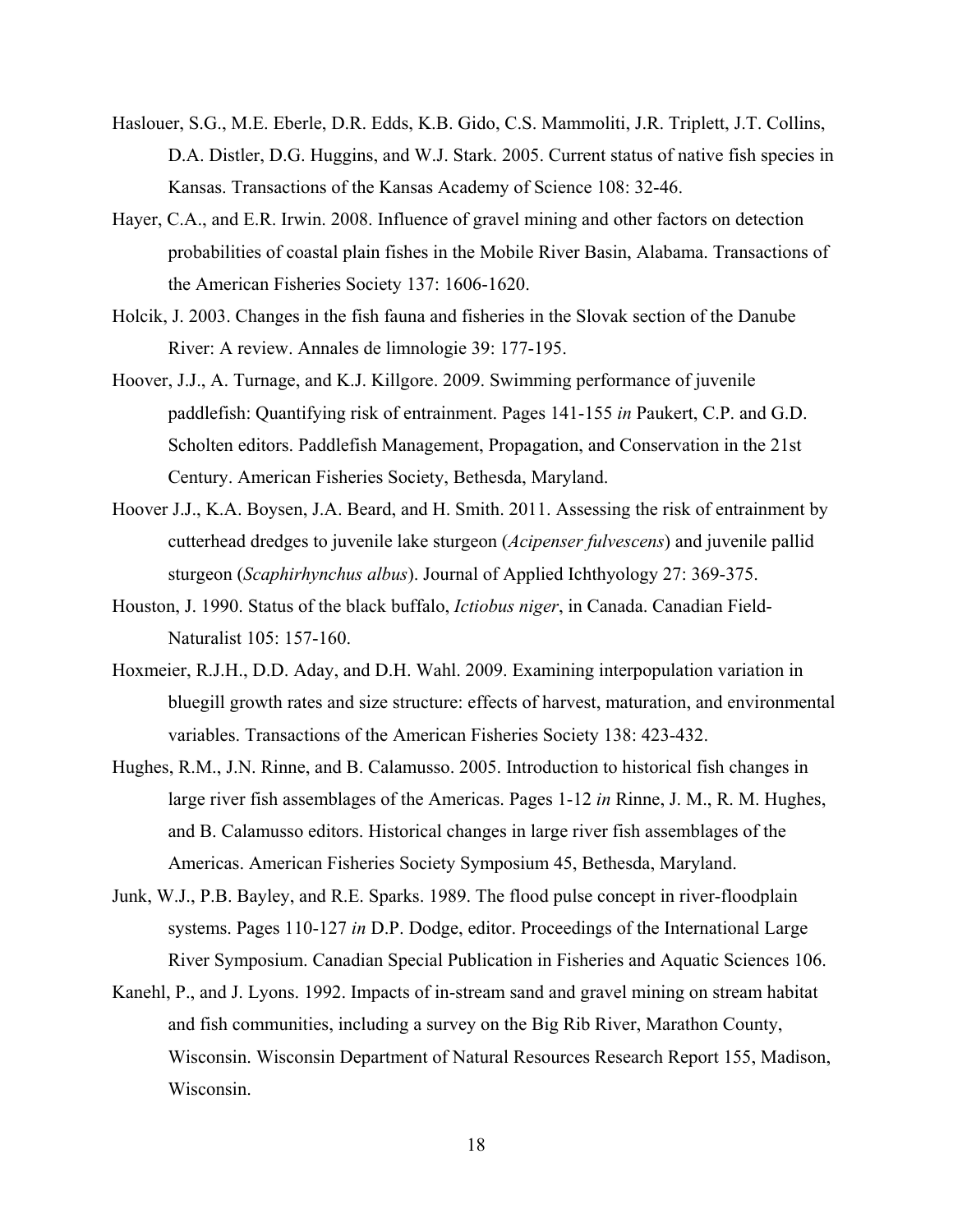- Kondolf, G.M. 1997. Hungry water: Effects of dams and gravel mining on river channels. Environmental Management 21: 533-551.
- Kondolf, G.M., M. Smeltzer, and L. Kimball. 2002. Freshwater gravel mining and dredging issues. Center for Environmental Design and Research, University of California, Berkeley.
- Langer, W.H. 2003. A general overview of the technology of instream mining of sand and gravel resources associated potential environmental impacts and methods to control potential impacts. U.S. Geological Survey Open File Report OF-02-153.
- Liu, C.C., C.L. Shieh, C.A. Wu, and M.L. Shieh. 2009. Change detection of gravel mining on riverbeds from multi-temporal and high-spatial-resolution Formosat-2 imagery. River Research and Applications 25: 1136-1152.
- Martin, C.R., and T.B. Hess. 1986. The impact of sand and gravel dredging on trout and trout habitat in the Chattahoochee River, Georgia. Georgia Department of Natural Resources, Atlanta, Project Number F-26-13.
- Meador, M.R., and A.O. Layher. 1998. Instream sand and gravel mining: Environmental issues and regulatory processes in the United States. Fisheries 23: 6-13.
- Miranda, L.E. 2009. Standardizing electrofishing power for boat electrofishing. Pages 223-230 *in* Bonar, S.A., W.A. Hubert, and D.W. Willis editors. Standard Methods for Sampling North American Freshwater Fishes. American Fisheries Society, Bethesda, Maryland.
- Neely, B.C., M.A. Pegg, and G.E. Mestl. 2009. Seasonal use distributions and migrations of blue sucker in the Middle Missouri River. Ecology of Freshwater Fish 18: 437-444.
- Padmalal, D., K. Maya, S. Sreebha, and R. Sreeja. 2008. Environmental effects of river sand mining: a case from the river catchments of Vembanad Lake, Southwest coats of India. Environmental Geology 54:879-889.
- Paukert, C., J. Schloesser, J. Fischer, J. Eitzmann, K. Pitts, and D. Thornbrugh. 2008. Effect of instream dredging on fish communities in the Kansas River USA: Current and historical perspectives. Journal of Freshwater Ecology 23: 623-633.
- Perkin, J.S., and K.B. Gido. 2011. Stream fragmentation thresholds for a reproductive guild of Great Plains Fishes. Fisheries 36: 371-383.
- Pflieger, W.L. 1997. The Fishes of Missouri: Revised Edition. Missouri Department of Conservation, Jefferson City, Missouri.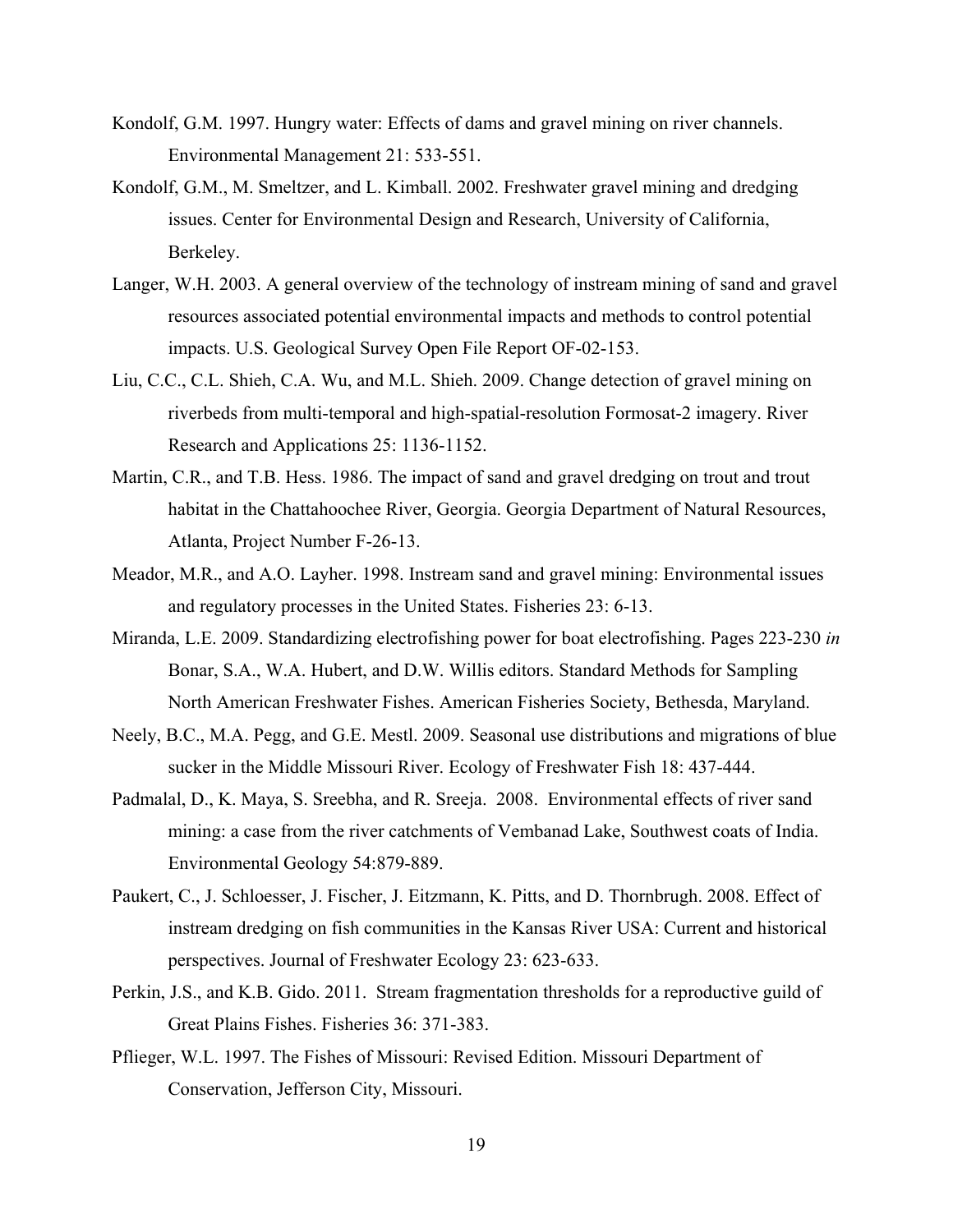- Quist, M.C., J. S. Tillma, M.N. Burlingame, and C.S. Guy. 1999. Overwinter habitat use of the shovelnose sturgeon in the Kansas River. Transactions of the American Fisheries Society 128: 522-527.
- Quist, M.C., K.I. Bonvechio, and M.S. Allen. 2009. Statistical Analysis and Data Management. Pages 171-194 *in* Bonar, S.A., W.A. Hubert, and D.W. Willis editors. Standard Methods for Sampling North American Freshwater Fishes. American Fisheries Society, Bethesda, Maryland.
- Rempel, L.L., and M. Church. 2008. Physical and ecological response to disturbance by gravel mining in a large alluvial river. Canadian Journal of Fisheries and Aquatic Sciences 66: 52-71.
- Richter, B.D., D.P. Braun, M.A. Mendelson, and L.L. Master. 1997. Threats to imperiled freshwater fauna. Conservation Biology 11: 1081-1093.
- Rinaldi, M., B. Wyzga, and N. Surian. 2005. Sediment mining in alluvial channels: Physical effects and management perspectives. River Research and Applications 21: 805-828.
- Schrank, S.J., and C.S. Guy. 2002. Age, growth, and gonadal characteristics of adult bighead carp, *Hypophthalmichthys nobilis*, in the lower Missouri River. Environmental Biology of Fishes 64: 443-450.
- Schultz, D.W., J.E. Garvey, and R.C. Brooks. 2007. Backwater immigration by fishes through a water control structure: Implications for connectivity and restorations. North American Journal of Fisheries Management 27: 172-180.
- Simons, Li, and Associates. 1984. Analysis of channel degradation and bank erosion in the Lower Kansas River. U.S. Army Engineer District, Kansas City Corps of Engineers. MRD Sediment Series No 35.
- SonTek/YSI. March 2011. RiverSurveyor S5/M9, System Manual, Firmware Version 1.50. San Diego, California.
- Ter Braak, C.J.F. 1995. Ordination. 1995. Pages 91-173 *in* Jongman, R.H.G., C.J.F. Ter Braak, and O.F.R. Van Tongeren editors. Data Analysis in Community and Landscape Ecology. Cambridge University Press, Cambridge, United Kingdom.
- Trautman, M.B. 1981. Fishes of Ohio. Ohio State University Press, Columbus, Ohio.
- U.S. Army Corps of Engineers. 2009. Missouri River Bed Degradation Reconnaissance Study Report. U.S. Army Corps of Engineers, Kansas City District. PN 124302.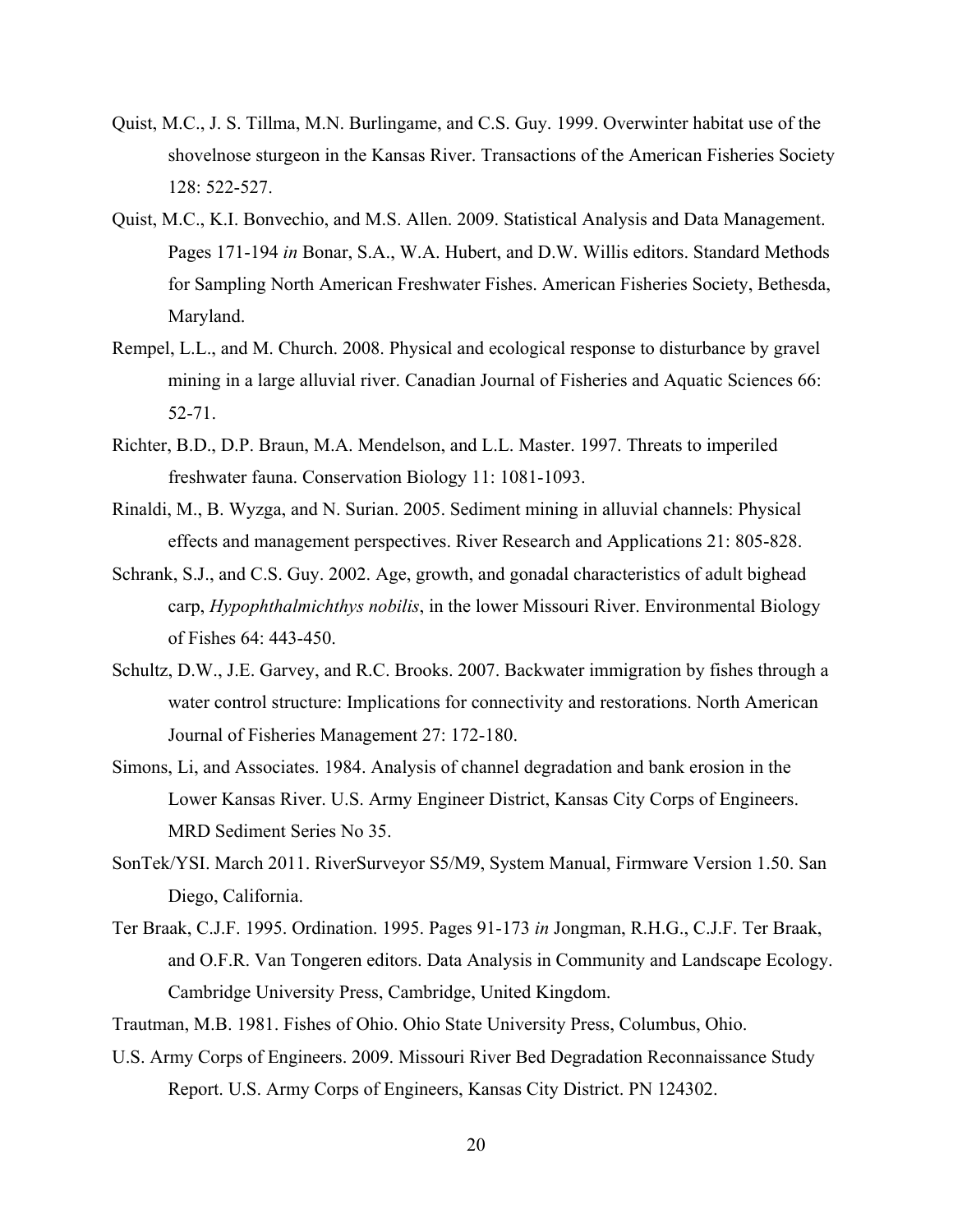- Van Rijn, L.C. 1984. Sediment transport, part III: Bed forms and alluvial roughness. Journal of Hydraulic Engineering 110: 1733-1754.
- Wildhaber, M.L., S.H. Holan, G.M. Davis, D.W. Gladish, A.J. DeLonay, D.M. Papoulias, and D.K. Sommerhauser. 2011. Evaluating spawning migrations and predicting spawning success of shovelnose sturgeon on the Lower Missouri River. Journal of Applied Ichthyology 27: 301-308.
- Williamson, C.J., and J.E. Garvey. 2005. Growth, fecundity, and diet of newly established silver carp in the middle Mississippi River. Transactions of the American Fisheries Society 134: 1423-1430.
- Wyzga, B., A. Amirowicz, A. Radecki-Pawlik, and J. Zawiejska. 2009. Hydromorphological conditions, potential fish habitats and the fish community in a mountain river subject to variable human impacts, the Czarny Dunajec, Polish Carpathians. River Research and Applications 25: 517-536.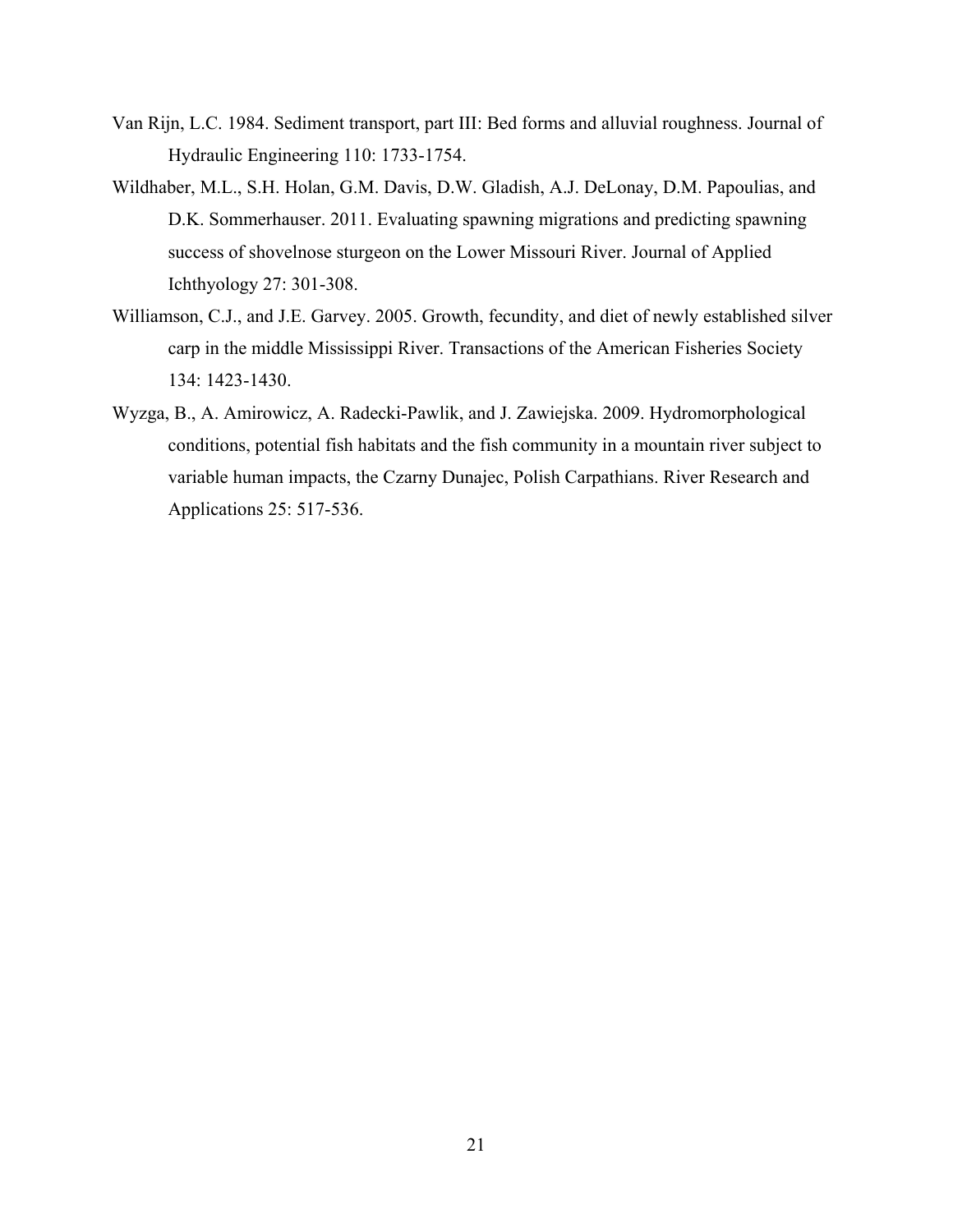| Species                                 | Species code | Length at maturity (mm) |
|-----------------------------------------|--------------|-------------------------|
| Bighead carp Hypophthalmichthys nobilis | <b>BCP</b>   | $620^a$                 |
| Bigmouth buffalo Ictiobus cyprinellus   | <b>BBF</b>   | 380 <sup>b</sup>        |
| Black buffalo Ictiobus niger            | <b>BLF</b>   | $309^\circ$             |
| Black bullhead Ameiurus melas           | <b>BBH</b>   | 400 <sup>b</sup>        |
| Black crappie Pomoxis nigromaculatus    | <b>BKC</b>   | 180 <sup>b</sup>        |
| Blue catfish Ictalurus furcatus         | <b>BCF</b>   | 500 <sup>b</sup>        |
| Blue sucker Cycleptus elongatus         | <b>BSU</b>   | 500 <sup>b</sup>        |
| Bluegill Lepomis macrochirus            | <b>BGS</b>   | 80 <sup>d</sup>         |
| Bluntnose minnow Pimephales notatus     | <b>BNM</b>   | na                      |
| Bullhead minnow Pimephales vigilax      | <b>BHM</b>   | na                      |
| Central stoneroller Campostoma anomalum | <b>CSR</b>   | na                      |
| Channel catfish Ictalurus punctatus     | <b>CCF</b>   | $250^{\rm b}$           |
| Common carp Cyprinus carpio             | <b>CRP</b>   | 300 <sup>b</sup>        |
| Creek chub Semotilus atromaculatus      | <b>CCB</b>   | na                      |
| Emerald shiner Notropis atherinoides    | <b>ESH</b>   | na                      |
| Fathead minnow Pimephales promelas      | <b>FHM</b>   | na                      |
| Flathead catfish Pylodictus olivaris    | <b>FHC</b>   | 380 <sup>b</sup>        |
| Freshwater drum Aplodinotus grunniens   | <b>FDR</b>   | $275^{\rm b}$           |
| Gizzard shad Dorosoma cepedianum        | <b>GZS</b>   | 200 <sup>b</sup>        |
| Goldeye Hiodon alosoides                | <b>GOE</b>   | 350 <sup>b</sup>        |
| Grass carp Ctenopharyngodon idella      | <b>GCP</b>   | $510^e$                 |
| Green sunfish Lepomis cyanellus         | <b>GSF</b>   | $64^{\mathrm{f}}$       |
| Johnny darter Etheostoma nigrum         | <b>JHD</b>   | na                      |
| Largemouth bass Micropterus salmoides   | <b>LMB</b>   | $250^{\rm b}$           |
| Log perch Percina carpodes              | LGP          | na                      |

**Table 1.1** Total length at maturity for species collected in the Kansas River, 2010-2011. Species which were not distinguished as adult or juvenile are denoted with a na.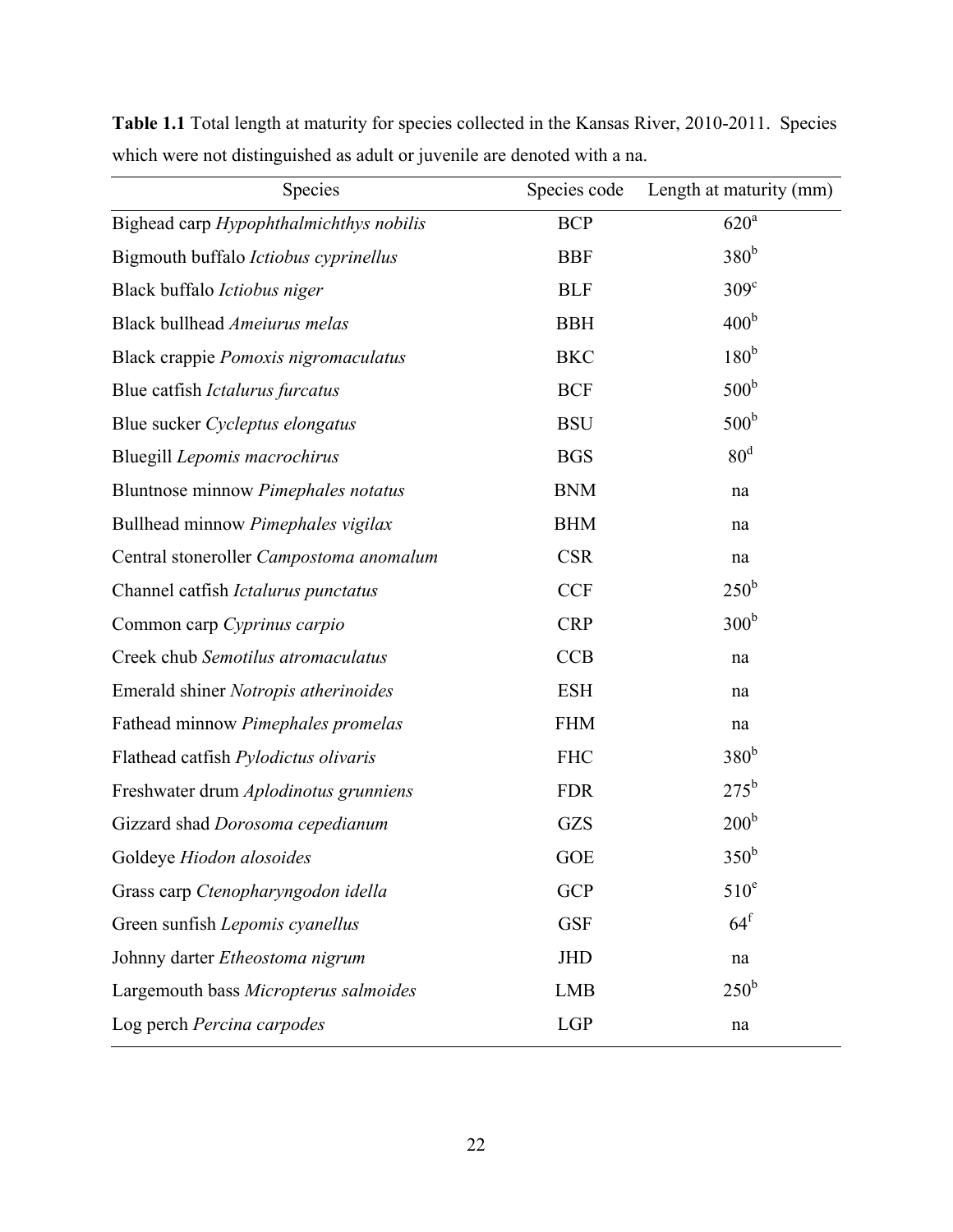**Table 1.1** Continued

| Species                                              | Species code | Length at maturity (mm) |
|------------------------------------------------------|--------------|-------------------------|
| Longear sunfish Lepomis megalotis                    | <b>LES</b>   | $40^e$                  |
| Longnose gar Lepisosteus osseus                      | <b>LNG</b>   | 700 <sup>b</sup>        |
| Orange-spotted sunfish Lepomis humilis               | <b>OSF</b>   | $45^{\rm b}$            |
| Orangethroat darter Etheostoma spectabile            | <b>OTD</b>   | na                      |
| Quillback Carpiodes cyprinus                         | QUI          | $275^{\rm b}$           |
| River carpsucker Carpiodes carpio                    | <b>RCS</b>   | $275^{\rm b}$           |
| Red shiner Cyprinella lutrensis                      | <b>RSH</b>   | na                      |
| Rosyface shiner Notorpis percobromus                 | <b>RYS</b>   | na                      |
| Sand shiner Notropis ludibundus                      | <b>SSH</b>   | na                      |
| Shoal chub Macrhybopsis aestivalis                   | <b>SCB</b>   | $45^{\rm b}$            |
| Shorthead redhorse Moxostoma macrolepidotum          | <b>SRH</b>   | $225^{\rm b}$           |
| Shortnose gar Lepisosteus platostomus                | <b>SNG</b>   | $375^b$                 |
| Shovelnose sturgeon Scaphirhynchus platorynchus      | <b>SST</b>   | 540 <sup>b</sup>        |
| Silver carp Hypophthalmichthys molitrix              | <b>SCP</b>   | 530 <sup>g</sup>        |
| Slender madtom Noturus Exilis                        | <b>SMT</b>   | na                      |
| Slenderhead darter Percina phoxocephala              | <b>SHD</b>   | na                      |
| Smallmouth bass Micropterus dolomieu                 | <b>SMB</b>   | $250^{\rm b}$           |
| Smallmouth buffalo Ictiobus bubalus                  | <b>SBF</b>   | $375^{\rm b}$           |
| Stonecat Noturus flavus                              | <b>STC</b>   | na                      |
| Striped bass X white bass M. chrysops x M. saxatilis | <b>WIP</b>   | 225                     |
| Striped bass Morone saxatilis                        | <b>STB</b>   | $610^b$                 |
| Suckermouth minnow Phenacobius mirabilis             | <b>SMM</b>   | na                      |
| Walleye Sander vitreum                               | <b>WAL</b>   | 300 <sup>b</sup>        |
| Western mosquitofish Gambusia affinis                | WMF          | na                      |
| White bass Morone chrysops                           | <b>WBS</b>   | $225^{\rm b}$           |
| White crappie Pomoxis annularis                      | <b>WCP</b>   | 180 <sup>b</sup>        |

<sup>a</sup>Schrank and Guy 2002; <sup>b</sup>Pflieger 1997; <sup>c</sup>Houston 1990; <sup>d</sup>Hoxmeier et al. 2009; <sup>e</sup>Bonner Texas Fishes; <sup>f</sup>Trautman 1981; <sup>g</sup>Williamson and Garvey 2005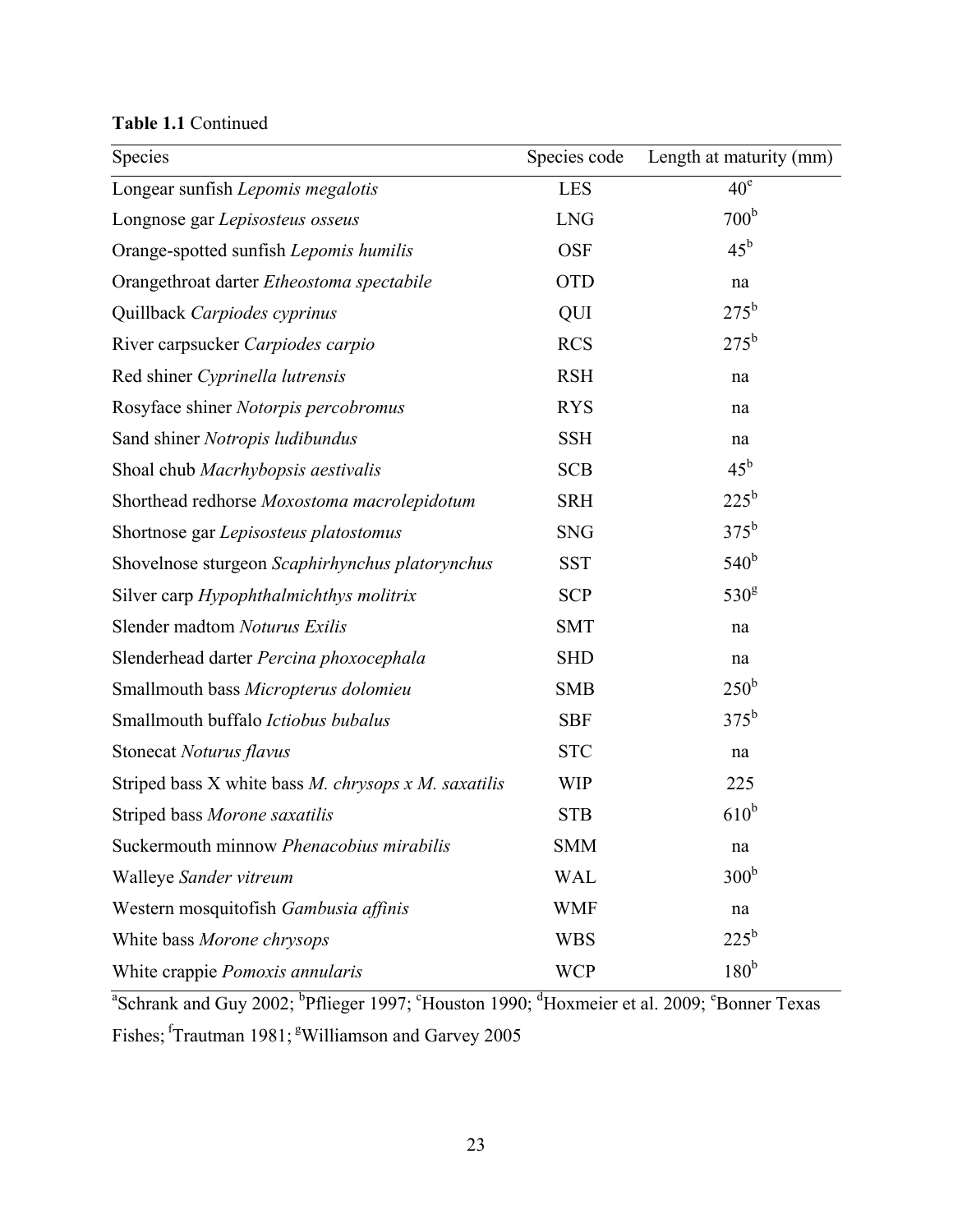**Table 1.2** Mean (max; coefficient of variation) habitat variables included in the canonical correspondence analysis models for control (Con.), actively dredged (A.D.), and historically dredged reach types (H.D.) in each location, from June 2010 to June 2011. River km (rkm) is from the confluence of the Kansas River with the Missouri River and increases upstream. The dredge in reach 12 moved to reach 9 in September or 2010, thus mean values are presented for both reaches pre and post movement.

| Reach (rkm)       |      | Reach type Near bed velocity (m/s) | Velocity $(m/s)$      | Depth $(m)$       |  |
|-------------------|------|------------------------------------|-----------------------|-------------------|--|
| Edwardsville      |      |                                    |                       |                   |  |
| 1 (rkm $25.2$ )   | A.D. | 0.04(0.57; 0.83)                   | 0.18(0.86; 0.65)      | 1.63(7.91; 0.96)  |  |
| $2$ (rkm $26.1$ ) | Con. | 0.06(0.39; 0.61)                   | 0.22(0.90; 0.66)      | 1.33(4.28; 0.65)  |  |
| $3$ (rkm $28.1$ ) | Con. | 0.06(0.30; 0.89)                   | $0.24$ $(2.68; 2.08)$ | 1.24(7.18; 0.81)  |  |
| 4 (rkm 30.3)      | H.D. | 0.10(0.67; 0.61)                   | 0.33(1.32; 0.56)      | 1.15(6.82; 1.35)  |  |
| 5 (rkm 31.7)      | Con. | 0.12(0.57; 0.62)                   | 0.39(1.60; 0.55)      | 1.19(6.32; 0.62)  |  |
| 6 (rkm 32.7)      | A.D. | 0.12(0.81; 0.73)                   | 0.43(1.80; 0.72)      | 1.39(8.51; 0.71)  |  |
| 7 (rkm 34.8)      | Con. | 0.14(1.06; 0.76)                   | 0.37(1.71; 0.84)      | 0.73(6.10; 0.90)  |  |
| Lawrence          |      |                                    |                       |                   |  |
| 8 (rkm 74.4)      | Con. | 0.11(0.98; 0.63)                   | 0.41(2.05; 0.78)      | 1.13(11.71; 0.95) |  |
| 9 (rkm 75.5)      | A.D. | 0.11(0.75; 0.96)                   | 0.21(1.08; 1.05)      | 0.91(7.11; 1.07)  |  |
| 9 (rkm 75.5)      | H.D. | 0.14(0.48; 0.46)                   | 0.59(1.40; 0.46)      | 1.80(7.72; 0.60)  |  |
| 10 (rkm 76.5)     | Con. | 0.16(0.95; 0.56)                   | 0.47(1.29; 0.62)      | 0.99(4.30; 0.65)  |  |
| 11 (rkm 80.1)     | Con. | 0.12(0.60; 0.56)                   | 0.41(1.24; 0.59)      | 1.22(5.14; 0.63)  |  |
| 12 (rkm 81.1)     | A.D. | 0.09(0.42; 0.55)                   | $0.66$ $(1.45; 0.53)$ | 2.64(6.93; 0.56)  |  |
| 12 (rkm 81.1)     | H.D. | 0.08(0.50; 0.82)                   | 0.22(1.16; 0.83)      | 0.87(5.57; 0.91)  |  |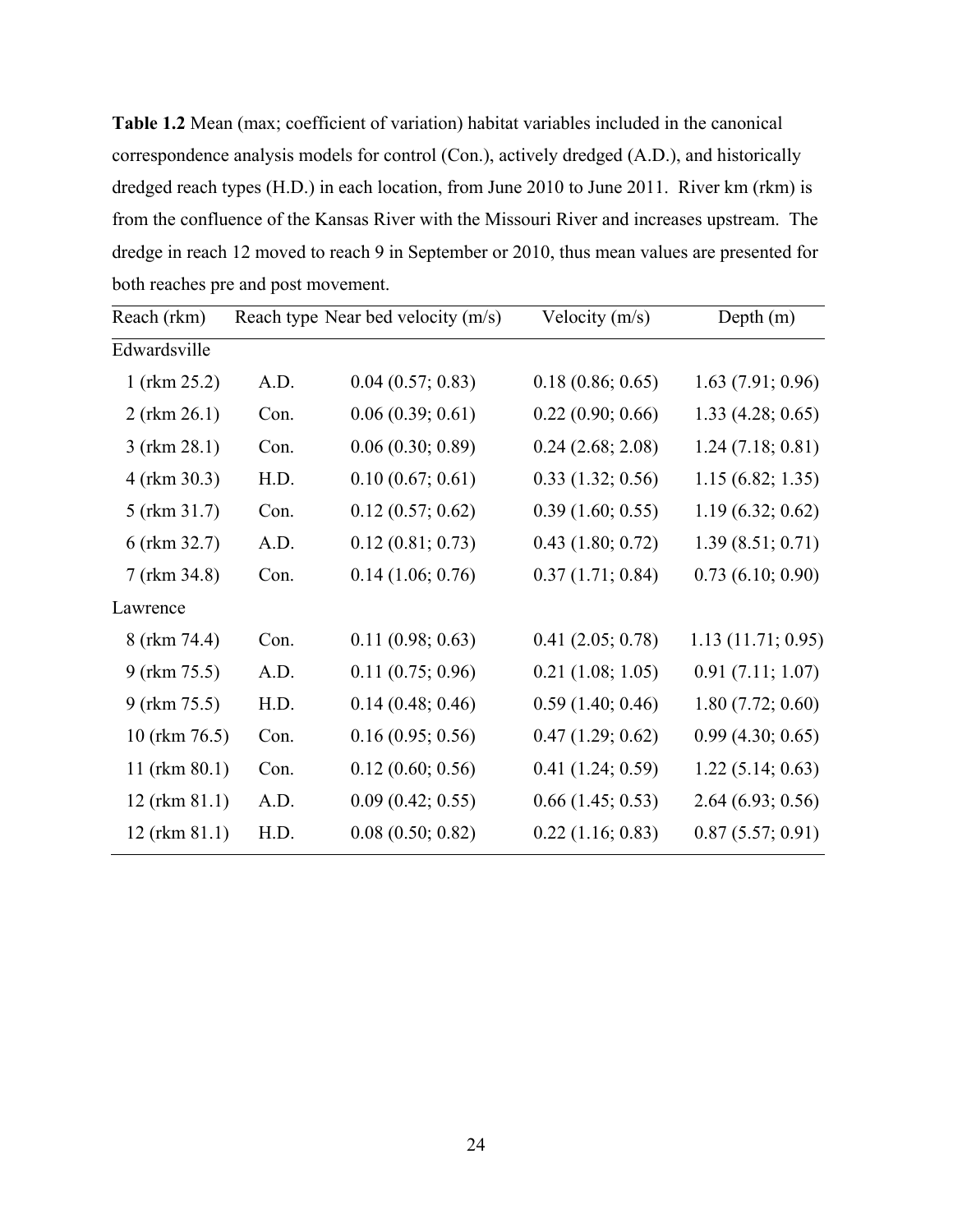**Table 1.3** *P*-values and F-values (parentheses) from analysis of covariance comparisons of the proportion of low velocity (<0.25 m/s), fast velocity ( $>0.75$  m/s), low near bed velocity ( $< 0.15$  m/s), fast near bed velocity ( $> 0.30$  m/s), shallow water ( $< 0.5$  m), and deep water (>3 m) habitats between reach type (actively dredged, historically dredged, and control reaches), locations (Edwardsville or Lawrence), and month in the Kansas River from June 2010 to June 2011.

|                                    |      | Mean              | Mean        | Near bed     | Near bed    |             |                   |
|------------------------------------|------|-------------------|-------------|--------------|-------------|-------------|-------------------|
|                                    |      | velocity          | velocity    | velocities   | velocities  | Depth       | Depth             |
| Effect                             | DF   | $< 0.25$ m/s      | $>0.75$ m/s | $< 0.15$ m/s | $>0.30$ m/s | $< 0.5$ m   | $>3$ m            |
| Type                               | 2,67 | 0.80(0.22)        | 0.54(0.62)  | 0.05(3.09)   | 0.56(0.59)  | 0.56(0.58)  | 0.01(4.46)        |
| Location                           | 1,67 | 0.08(3.07)        | 0.05(3.99)  | 0.02(5.69)   | 0.28(1.18)  | 0.68(0.17)  | 0.52(0.42)        |
| Type * location                    | 2,67 | 0.79(0.24)        | 0.90(0.10)  | 0.61(0.49)   | 0.22(1.53)  | 0.87(0.14)  | 0.91(0.09)        |
| Season                             | 2,67 | $\leq 0.01(9.53)$ | <0.01(9.21) | 0.15(1.93)   | 0.05(3.06)  | <0.01(6.79) | $\leq 0.01(9.33)$ |
| Type * season                      | 4,67 | 0.98(0.11)        | 0.88(0.29)  | 0.98(0.11)   | 1.00(0.04)  | 0.60(0.70)  | 0.67(0.59)        |
| Location * season                  | 2,67 | 0.49(0.72)        | 0.24(1.46)  | 0.72(0.33)   | 0.61(0.49)  | 0.98(0.02)  | 0.01(4.52)        |
| Type $*$ location $*$ season 4, 67 |      | 1.00(0.03)        | 0.97(0.14)  | 0.98(0.09)   | 0.77(0.45)  | 0.93(0.21)  | 0.77(0.45)        |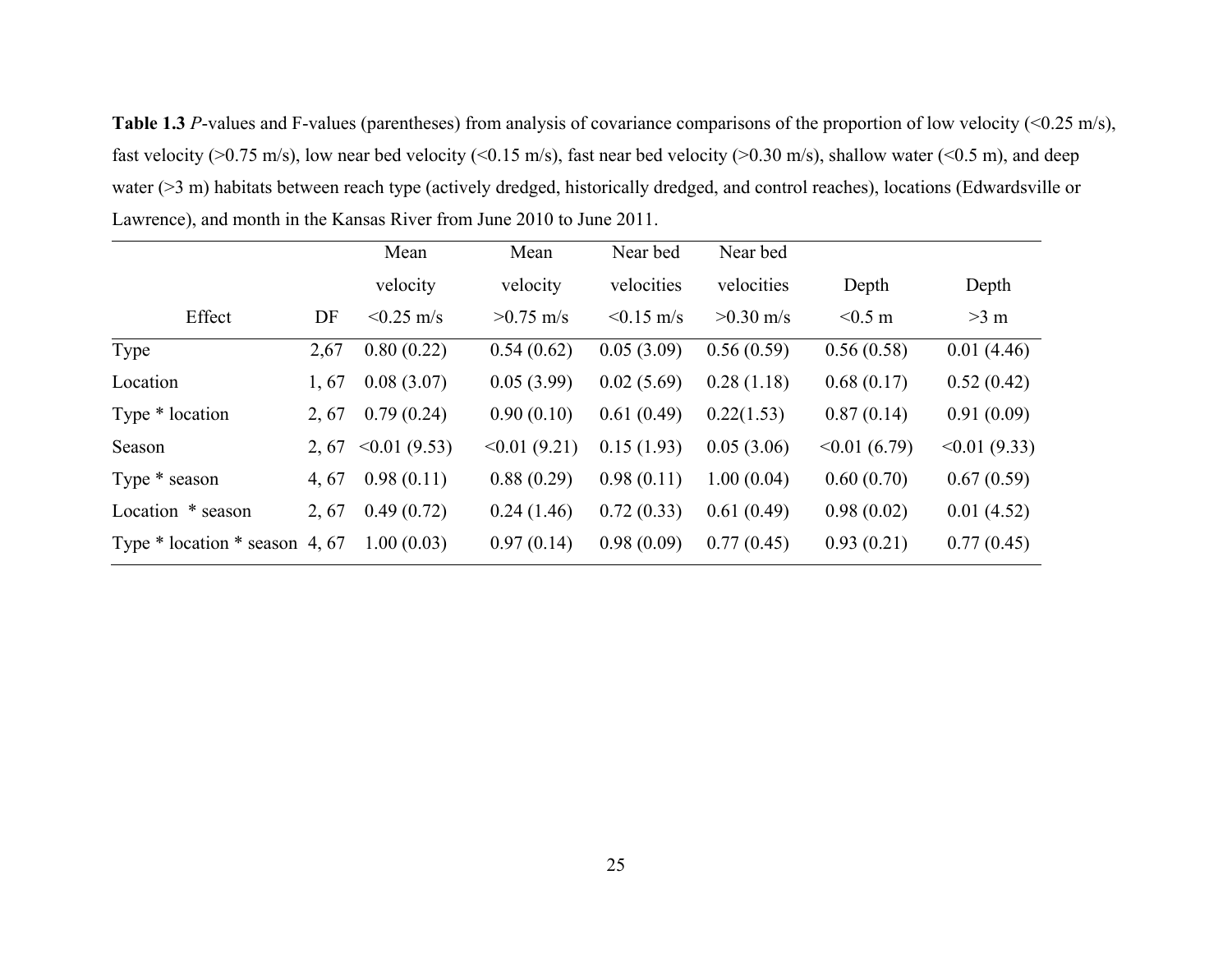**Table 1.4** The first five axes of canonical correspondence analysis (CCA) models and the variables included in the models to associate fishes and in-stream habitat in the Kansas River, June 2010-June 2011 for each gear type, F-values (parentheses) and *P*-values were derived from a Monte Carlo simulation with 1000 permutations. Mean and max velocities were not included in the CCA model for trawling.

| Variable/axis           | Electrofishing | Seine            | Trawl        |
|-------------------------|----------------|------------------|--------------|
| Reach type              | 0.55(0.98)     | 0.55(1.82)       | 0.89(0.48)   |
| Season                  | < 0.01(3.40)   | 0.01(5.37)       | 0.12(2.09)   |
| Reach type * season     | 0.76(0.91)     | 0.66(1.41)       | 0.98(0.35)   |
| Location                | 0.03(1.91)     | 0.14(2.78)       | 0.02(2.87)   |
| Max near bed velocity   | 0.62(0.94)     | 0.11(2.84)       | 0.72(0.59)   |
| Mean near bed velocity  | 0.45(0.96)     | 0.02(4.89)       | 0.04(3.13)   |
| CV of near bed velocity | 0.61(0.91)     | 0.10(2.72)       | 0.91(0.25)   |
| Max velocity            | 0.82(0.69)     | 0.57(1.51)       |              |
| Mean velocity           | 0.01(4.26)     | 0.43(1.75)       |              |
| CV of velocity          | 0.91(0.58)     | 0.71(0.57)       | 0.27(1.51)   |
| Max depth               | 0.08(1.51)     | 0.08(2.66)       | 0.27(1.61)   |
| Mean depth              | 0.43(1.03)     | 0.02(5.37)       | 0.35(1.20)   |
| CV of depth             | 0.75(0.68)     | 0.26(1.65)       | 0.89(0.42)   |
| CCA1                    | < 0.01(5.91)   | $< 0.01$ (14.30) | < 0.01(6.92) |
| CCA <sub>2</sub>        | < 0.01(4.71)   | < 0.01(9.26)     | 0.02(4.02)   |
| CCA3                    | < 0.01(3.28)   | < 0.01(5.97)     | 0.03(3.32)   |
| CCA4                    | < 0.01(2.41)   | < 0.01(5.38)     | 0.20(1.14)   |
| CCA5                    | 0.02(1.84)     | 0.02(4.24)       | 0.38(1.07)   |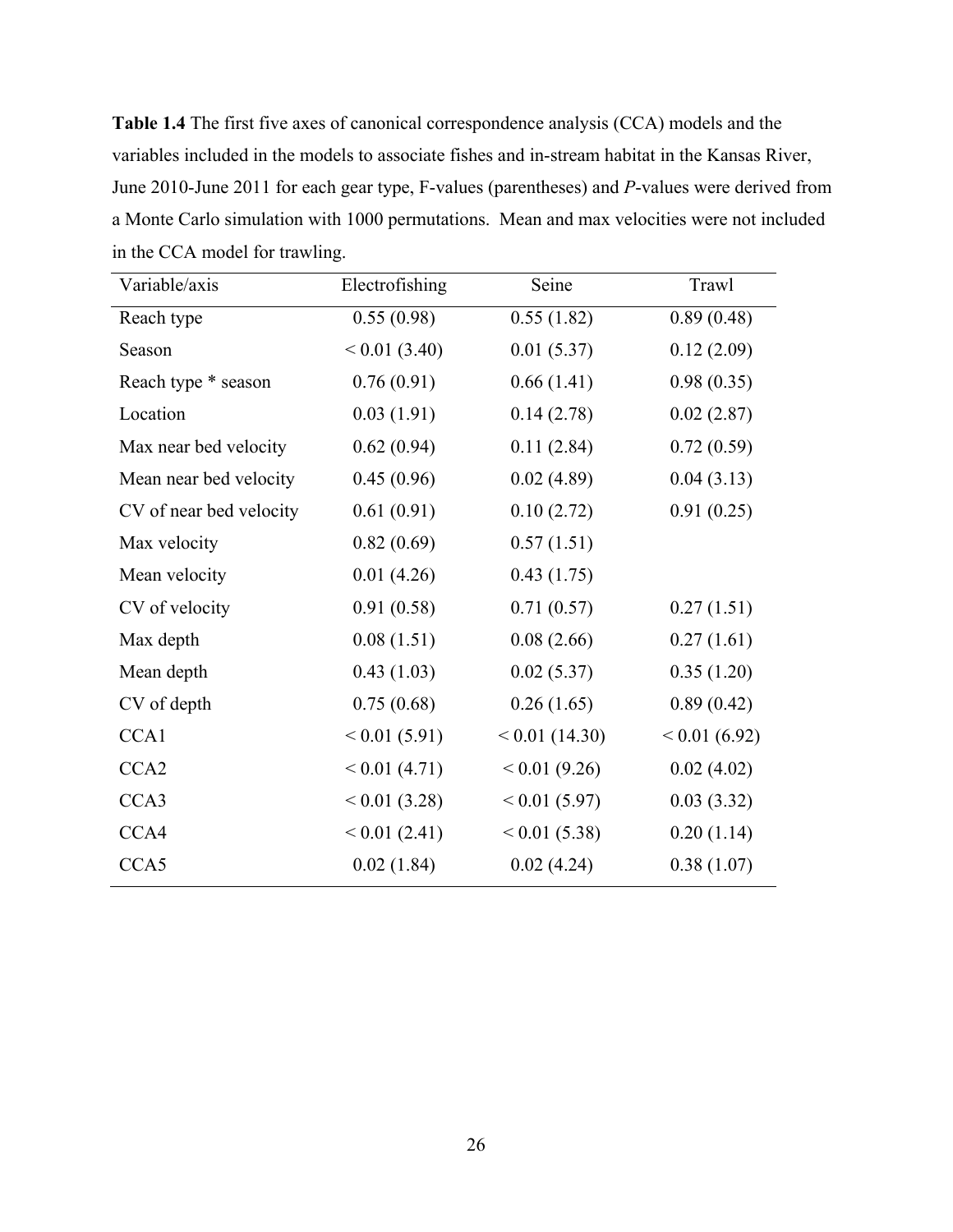| <b>Species</b>         |      | Proportion above Proportion within Proportion below |      | $\chi^2$ | $\boldsymbol{P}$ |
|------------------------|------|-----------------------------------------------------|------|----------|------------------|
| <b>Bullhead minnow</b> | 0.00 | 0.17                                                | 0.33 | 0.43     | 0.80             |
| Common carp            | 0.00 | 0.00                                                | 0.17 | 0.01     | 1.00             |
| Freshwater drum        | 0.00 | 0.33                                                | 0.50 | 0.35     | 0.84             |
| Flathead catfish       | 0.00 | 0.33                                                | 0.50 | 0.35     | 0.84             |
| River carpsucker       | 0.17 | 0.17                                                | 0.17 | < 0.01   | 1.00             |
| Red shiner             | 0.17 | 0.17                                                | 0.00 | < 0.01   | 1.00             |
| Suckermouth minnow     | 0.00 | 0.00                                                | 0.17 | 0.01     | 1.00             |
| Sand shiner            | 0.17 | 0.00                                                | 0.00 | 0.01     | 1.00             |
| Shovelnose sturgeon    | 0.33 | 0.17                                                | 0.00 | 0.43     | 0.80             |

**Table 1.5** Results of the logistic regression analysis for species collected infrequently at the local scale study from June-August 2011. Proportions are out of the total number of trawl hauls above, within, and below dredge holes. N=6 and DF=14 for all analyses.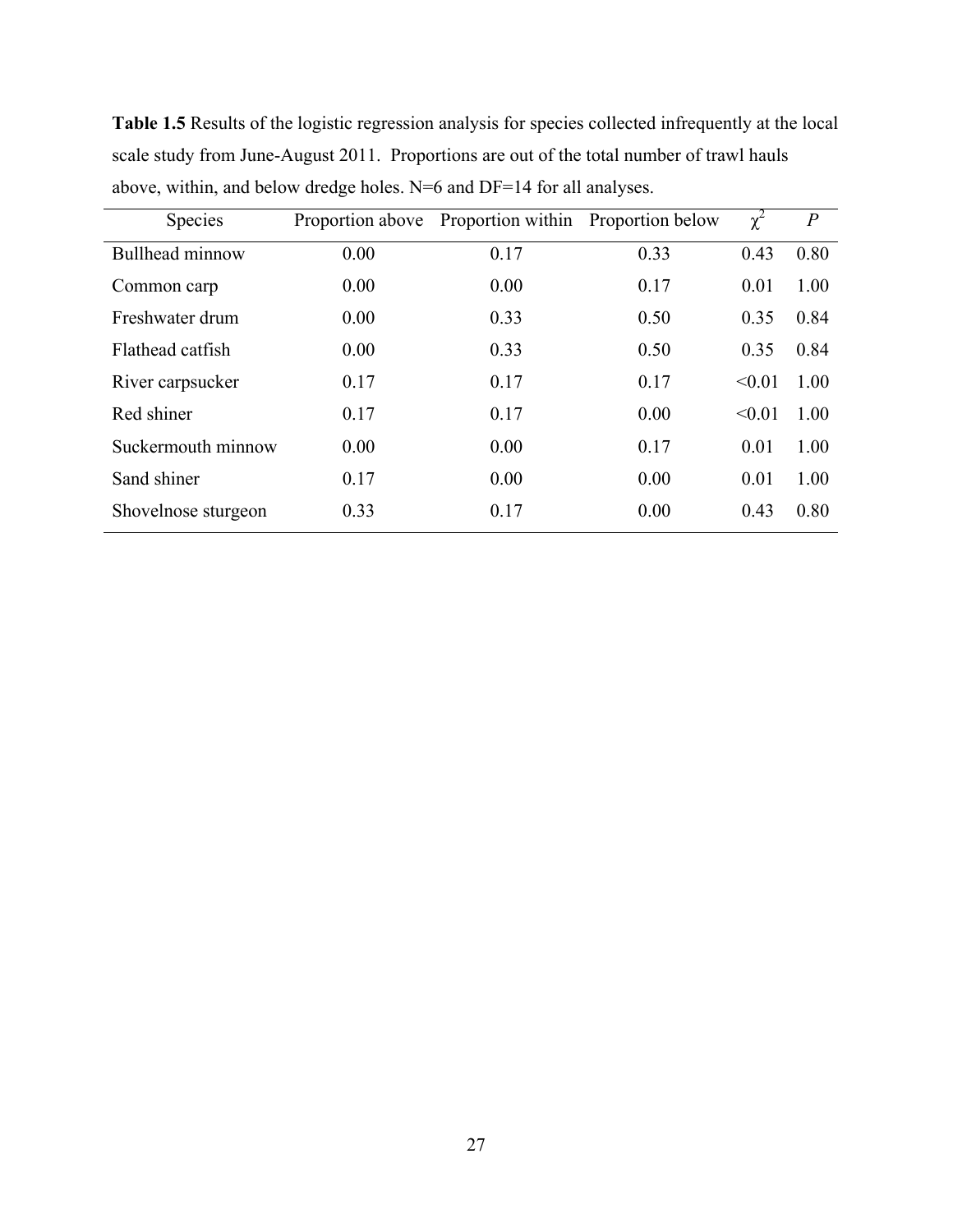

**Figure 1.1** Reaches on the Kansas River (thick black line) near Edwardsville and Lawrence Kansas where fish and habitat sampling occurred. The Topeka, KS location where local scale collections occurred is also shown. Gray shading represents control reaches, hatching represents actively dredged reaches, and historically dredged reaches are represented by cross hatching. Flow is from west to east.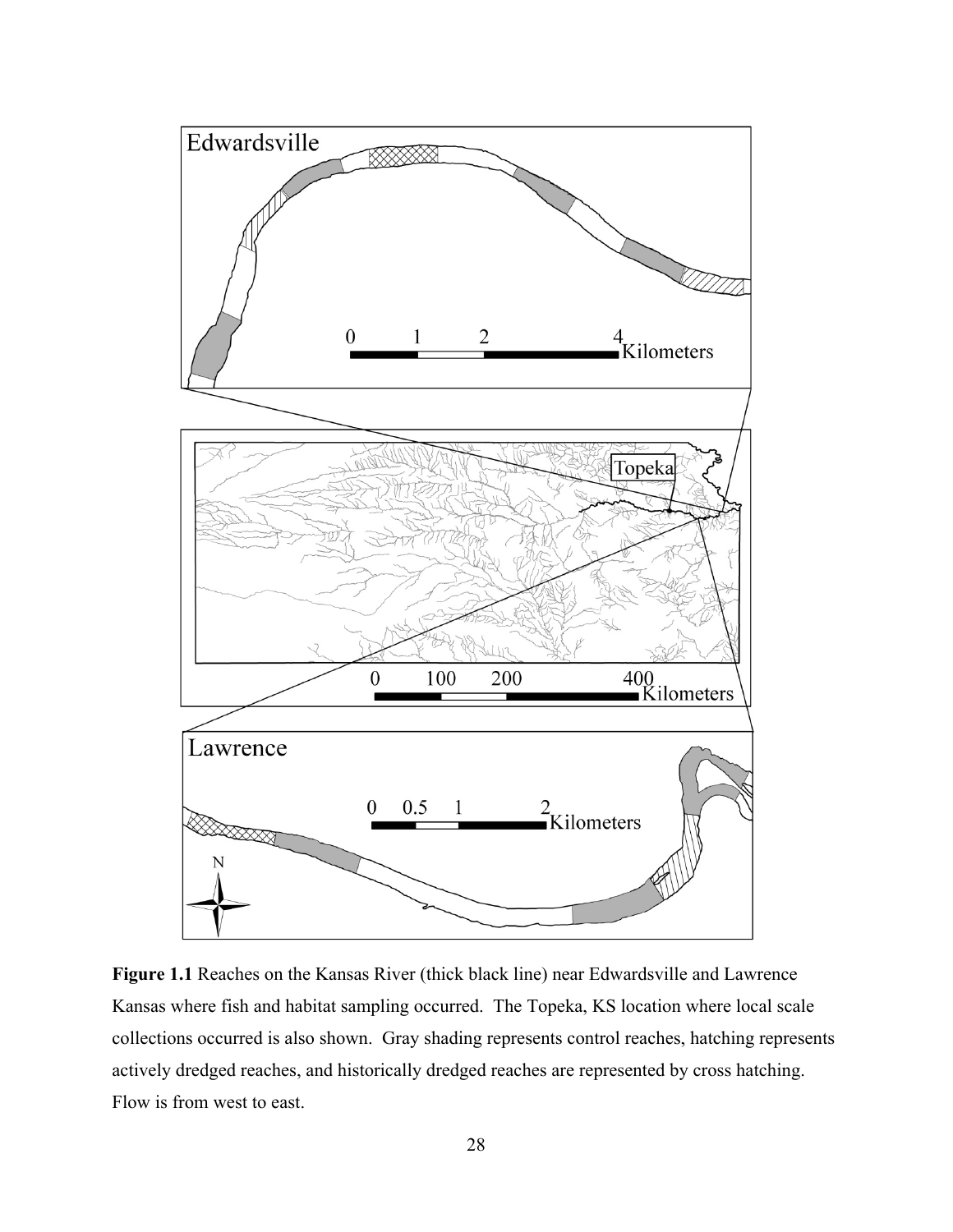

**Figure 1.2** Mean proportion of shallow water  $(<0.5 \text{ m})$ , deep water  $(>3 \text{ m})$ , slow water  $(<0.25 \text{ m})$ m/s), fast water (>0.75 m/s), near bed velocities incapable of moving sediment sizes at or above the 50th percentile (<0.15 m/s), and near bed velocities capable of moving sediment sizes up to the 90th percentile (>0.30 m/s) habitat in actively dredged, historically dredged, and control reaches. Error bars represent one standard error. Letters above error bars denote groups which are significantly different from each other.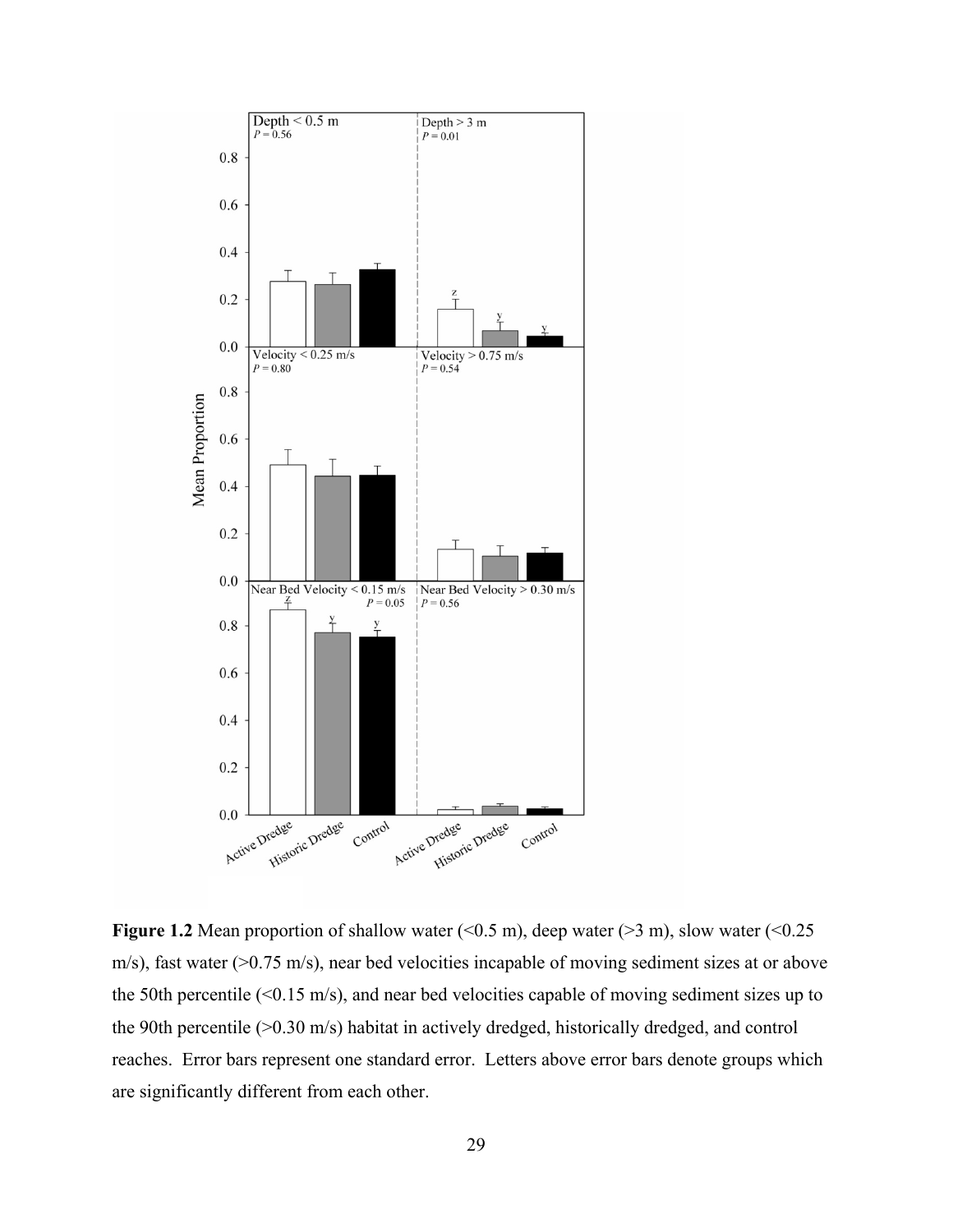

**Figure 1.3** Canonical correspondence analysis of the  $log(e(x+1))$  transformed catch per unit effort of large bodied fishes collected with electrofishing, small bodied and juvenile fishes collected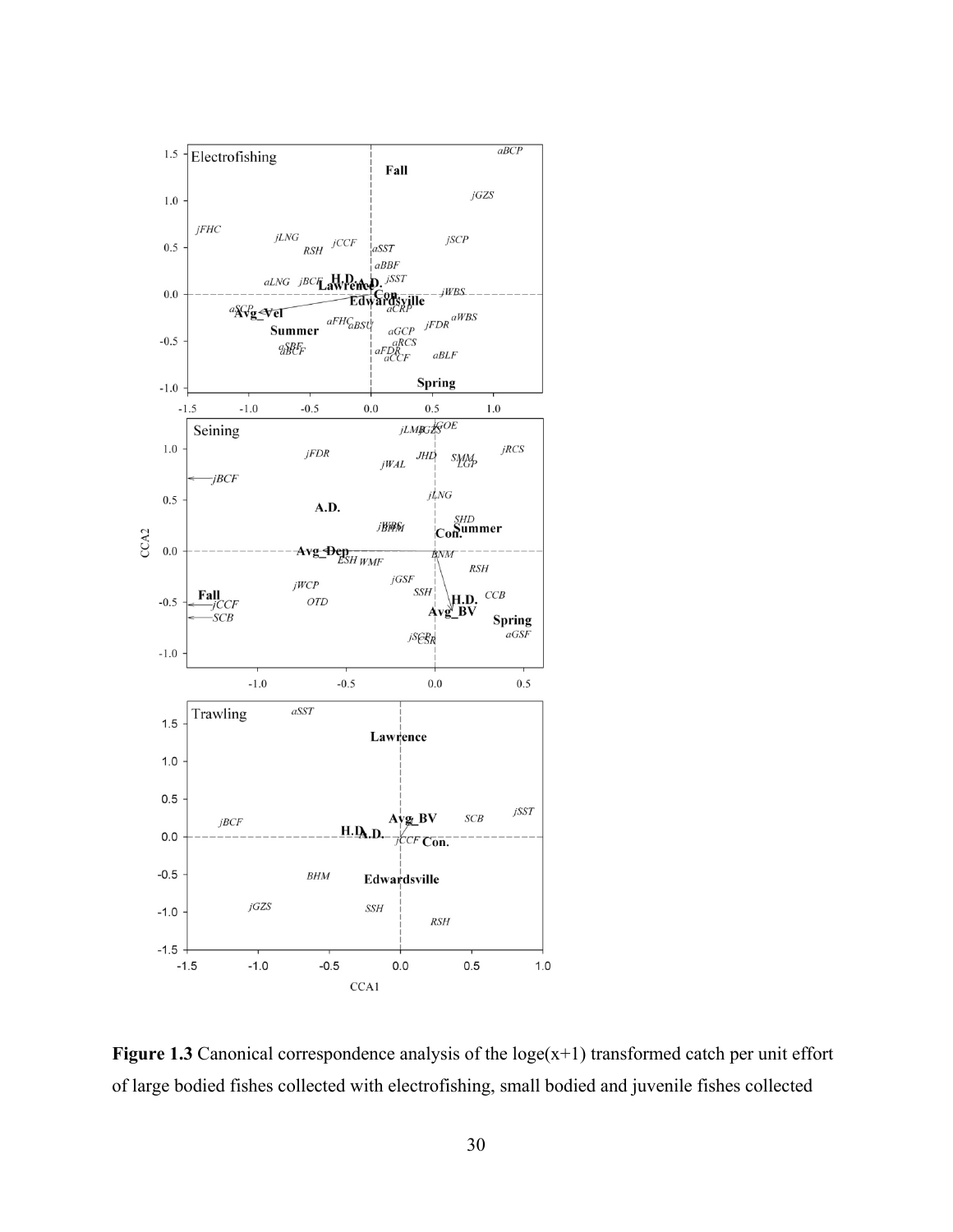with seining, and benthic fishes collected with trawling for the first two axes. Species are represented by italic lettering, a lower case a in front of the species code (Table 1.1) represents adults and a lower case j represents juveniles, species not classified as adult or juvenile have no letter before their code. Only the significant (P < 0.05) habitat variables listed in Table 1.4 and reach type are shown. Variables included are dredged reaches (A.D.), historically dredged reaches (H.D.), control reaches (Con.), season (spring, summer, and fall) location (Lawrence or Edwardsville), mean near bed velocity (Avg\_BV), mean velocity (Avg\_Vel), and mean depth (Avg\_Dep).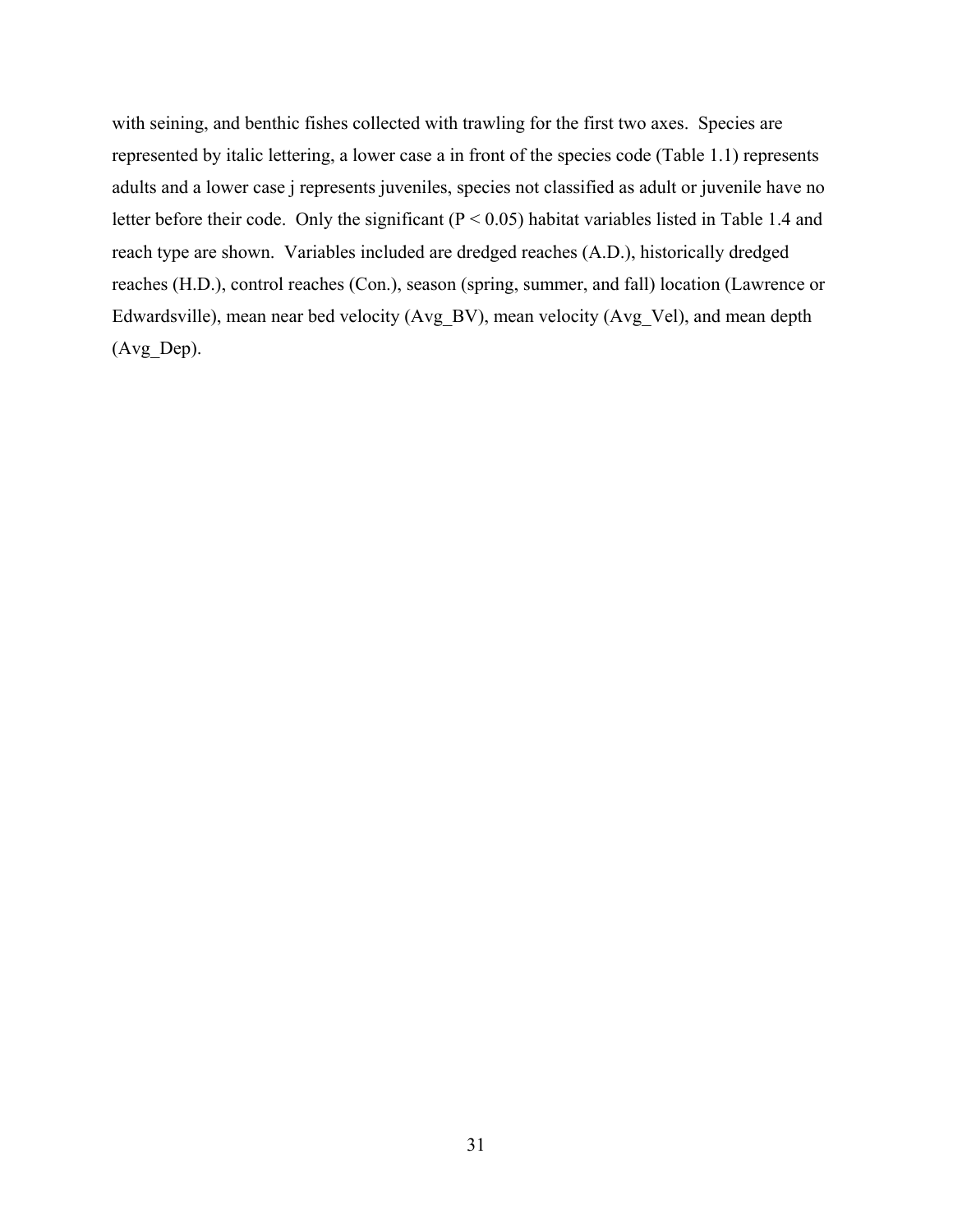# **Appendix A - Chapter 1 Supplement**

**Appendix A.1** Total catch of fishes (adults and juveniles combined) collected in control (Con.), actively dredged (A.D.), and historically dredged reaches (H.D.), by three gears use to collect fishes in the Kansas River from June 2010 to June 2011. Asterisks represent Species in Need of Conservation by the state of Kansas. The number of juvenile fish is shown in parentheses.

|                           | Electrofishing   |                            |                  |                  | Seine            |                  |                  | Trawl                         |                  |  |
|---------------------------|------------------|----------------------------|------------------|------------------|------------------|------------------|------------------|-------------------------------|------------------|--|
| Species                   | A.D.             | Con.                       | H.D.             | A.D.             | Con.             | H.D.             | A.D.             | Con.                          | H.D.             |  |
| Bighead carp              | $\overline{2}$   | $\mathbf{1}$               | $\boldsymbol{0}$ | $\boldsymbol{0}$ | 5(5)             | $\mathbf{0}$     | $\boldsymbol{0}$ | $\overline{0}$                | $\boldsymbol{0}$ |  |
| Bigmouth buffalo          | 2                | 1                          | 1                | $\theta$         | 0                | $\theta$         | $\theta$         | $\Omega$                      | $\theta$         |  |
| <b>Black buffalo</b>      | $\theta$         | 4                          | $\theta$         | $\theta$         | 0                | $\theta$         | $\boldsymbol{0}$ | $\theta$                      | $\theta$         |  |
| <b>Black bullhead</b>     | 0                | 1(1)                       | $\theta$         | $\boldsymbol{0}$ | $\boldsymbol{0}$ | $\mathbf{0}$     | $\boldsymbol{0}$ | $\Omega$                      | $\theta$         |  |
| Black crappie             | $\boldsymbol{0}$ | $\boldsymbol{0}$           | $\boldsymbol{0}$ | $\mathbf{1}$     | $\overline{2}$   | $\boldsymbol{0}$ | $\boldsymbol{0}$ | $\boldsymbol{0}$              | $\boldsymbol{0}$ |  |
| Blue catfish              | 1(1)             | 10(2)                      | 3(2)             | 3(3)             | 1(1)             | $\mathbf{0}$     | 20(20)           | 14(14)                        | 21(21)           |  |
| Bluegill                  | 0                | $\mathbf{0}$               | $\theta$         | $\theta$         | $\boldsymbol{0}$ | 2(2)             | $\theta$         | $\theta$                      | $\mathbf{0}$     |  |
| *Blue sucker              | 4                | 26(1)                      | $\overline{2}$   | $\mathbf{0}$     | 1(1)             | $\theta$         | $\boldsymbol{0}$ | 1(1)                          | $\theta$         |  |
| <b>Bluntnose</b> minnow   | $\theta$         | $\theta$                   | $\theta$         | 21               | 224              | 84               | $\theta$         | $\mathbf{0}$                  | $\Omega$         |  |
| Bullhead minnow           | $\theta$         | $\theta$                   | 1                | 293              | 1356             | 557              | 7                | 6                             | $\theta$         |  |
| Central stoneroller       | $\theta$         | $\theta$                   | $\theta$         | $\theta$         | $\overline{2}$   | $\mathbf{1}$     | $\mathbf{0}$     | $\theta$                      | $\theta$         |  |
| Channel catfish           | 7(2)             | 11(4)                      | 2(1)             | 129 (129)        | 119 (119)        | 9(9)             |                  | 248 (246) 424 (424) 150 (150) |                  |  |
| Common carp               | 10               | 33                         | 13               | $\mathbf{0}$     | 1(1)             | $\boldsymbol{0}$ | $\boldsymbol{0}$ | $\theta$                      | $\boldsymbol{0}$ |  |
| Creek chub                | $\boldsymbol{0}$ | $\boldsymbol{0}$           | $\boldsymbol{0}$ | 23               | 154              | 93               | $\boldsymbol{0}$ | $\boldsymbol{0}$              | $\theta$         |  |
| Emerald shiner            | $\theta$         | 1                          | 1                | 38               | 91               | 36               | $\boldsymbol{0}$ | $\overline{0}$                | $\theta$         |  |
| Fathead minnow            | $\mathbf{1}$     | $\theta$                   | $\theta$         | $\theta$         | $\mathbf{1}$     | $\theta$         | $\theta$         | $\theta$                      | $\theta$         |  |
| Flathead catfish          |                  | $13(11)$ $29(21)$ $13(10)$ |                  | $\theta$         | 1(1)             | 1(1)             | 1(1)             | 1(1)                          | $\theta$         |  |
| Freshwater drum           | 8(4)             | 43 (14) 11 (5)             |                  | 78 (78)          | 373 (373)        | 28 (28)          | 1(1)             | $\Omega$                      | $\theta$         |  |
| Gizzard shad              |                  | 38 (36) 42 (42) 13 (12)    |                  | 175 (175)        | 692 (692)        | 61(61)           | 1(1)             | 3(3)                          | 2(2)             |  |
| Goldeye                   | $\boldsymbol{0}$ | 2(1)                       | $\boldsymbol{0}$ | 11(11)           | 28 (28)          | 7(7)             | $\boldsymbol{0}$ | $\boldsymbol{0}$              | $\boldsymbol{0}$ |  |
| Grass carp                | $\mathbf{0}$     | 3                          | $\boldsymbol{0}$ | 5(5)             | 2(2)             | $\theta$         | $\theta$         | $\theta$                      | 1(1)             |  |
| Green sunfish             | 1                | $\overline{0}$             | $\boldsymbol{0}$ | 67(66)           | 178 (178)        | 30(30)           | 1(1)             | $\theta$                      | $\boldsymbol{0}$ |  |
| *Johnny darter            | $\mathbf{0}$     | 0                          | $\theta$         | $\overline{2}$   | 24               | 7                | $\boldsymbol{0}$ | $\theta$                      | $\theta$         |  |
| Largemouth<br>bass        | $\Omega$         | $\boldsymbol{0}$           | $\mathbf{0}$     | 21(21)           | 54 (54)          | 2(2)             | $\boldsymbol{0}$ | $\overline{0}$                | $\Omega$         |  |
| Log perch                 | 0                | $\mathbf{0}$               | $\boldsymbol{0}$ | 8                | 6                | 3                | $\boldsymbol{0}$ | $\Omega$                      | $\theta$         |  |
| Longear<br>sunfish        | $\theta$         | $\mathbf{0}$               | $\theta$         | 1                | $\theta$         | $\theta$         | $\theta$         | $\Omega$                      | $\theta$         |  |
| Longnose gar              | 14(4)            | 27(8)                      | 10(3)            | 1(1)             | 7(7)             | 1(1)             | $\boldsymbol{0}$ | $\overline{0}$                | $\theta$         |  |
| Orange-spotted<br>sunfish | $\mathbf{0}$     | $\boldsymbol{0}$           | $\theta$         | 1                | 2(1)             | $\theta$         | $\boldsymbol{0}$ | $\Omega$                      | $\mathbf{0}$     |  |
| Orangethroat<br>darter    | $\theta$         | $\theta$                   | $\theta$         | $\theta$         | 5                | 1                | $\theta$         | $\Omega$                      | $\theta$         |  |